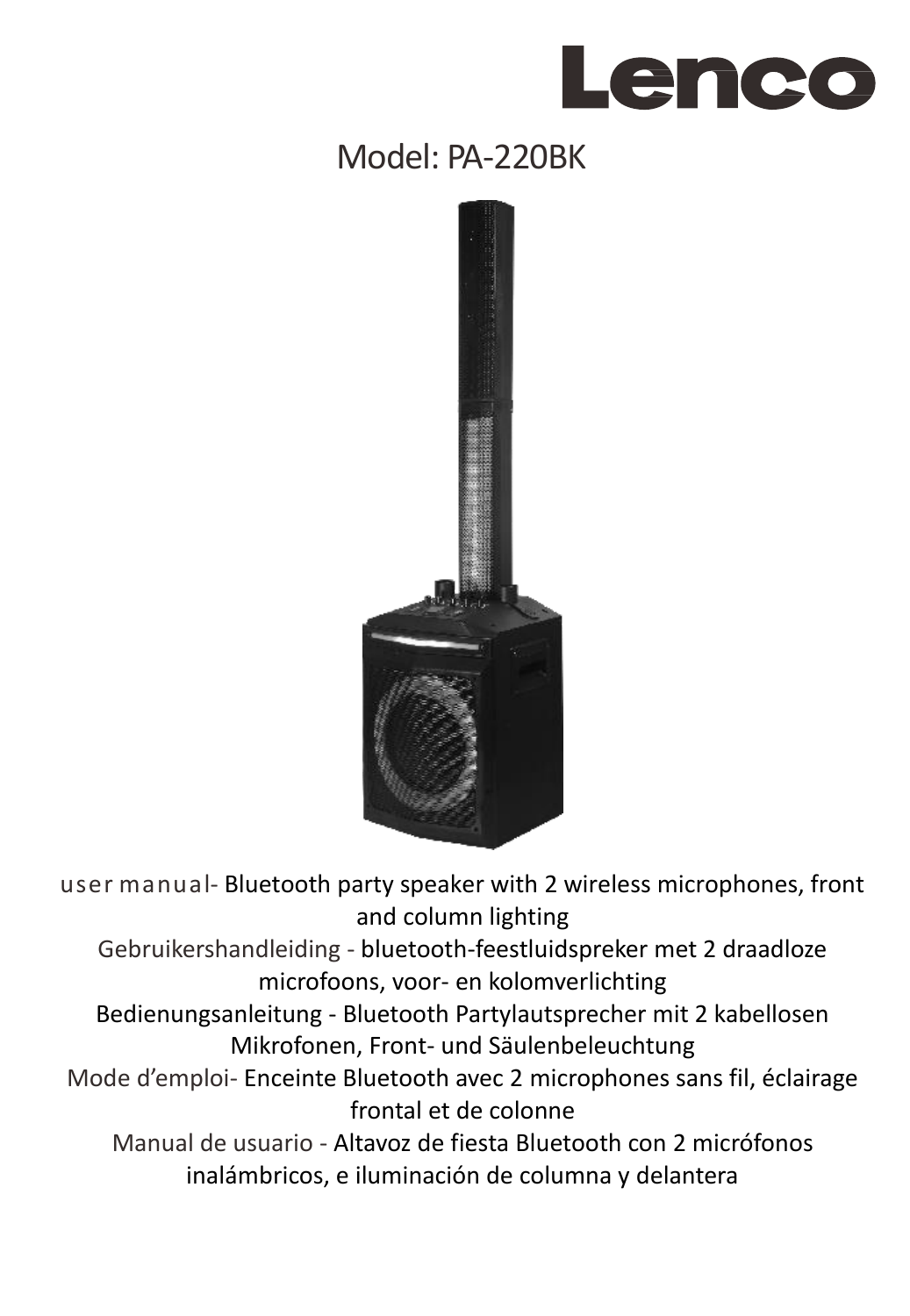# Index

Version: 1.0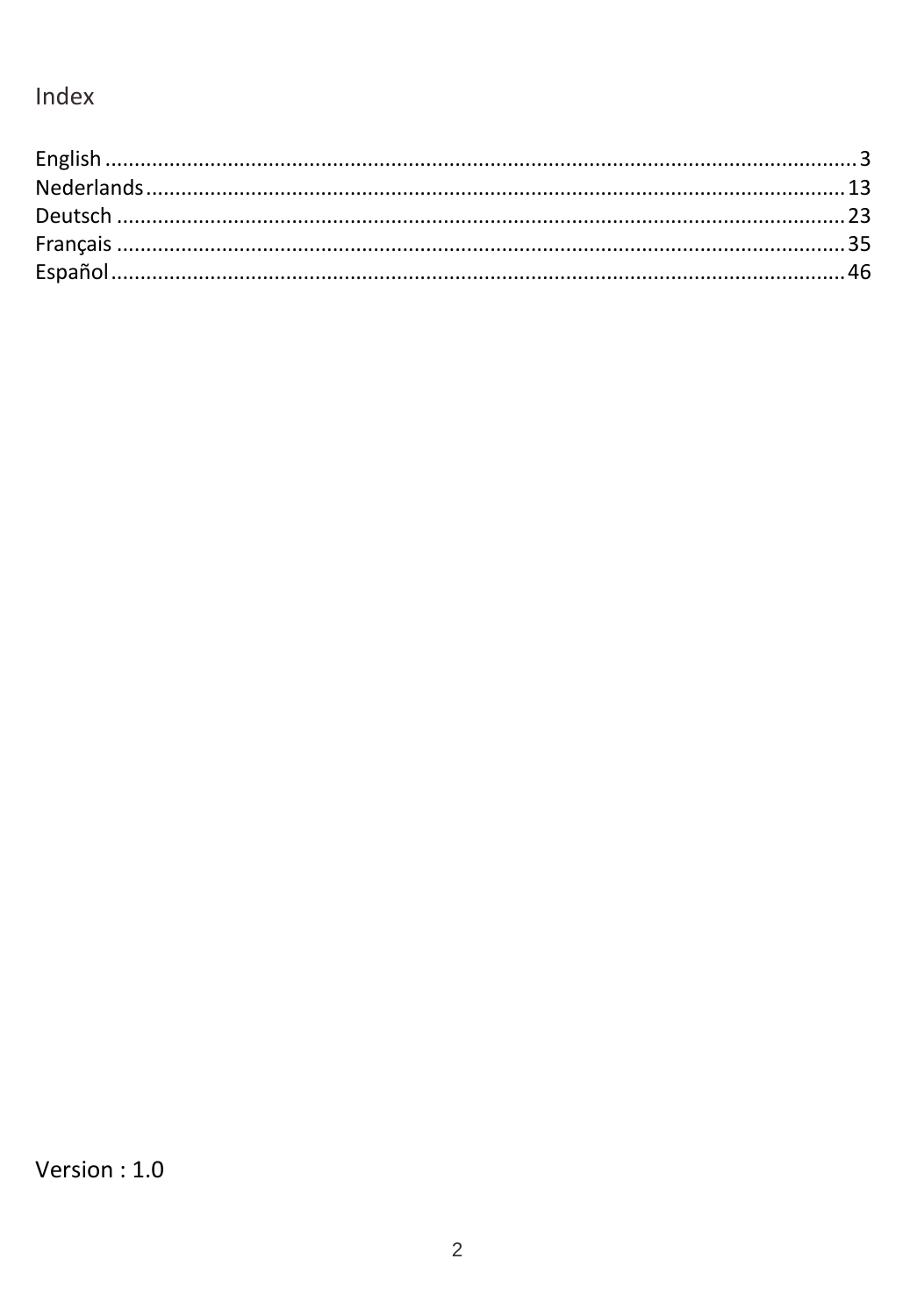### <span id="page-2-0"></span>**English**

### **CAUTION:**

Usage of controls or adjustments or performance of procedures other than those specified herein may result in hazardous radiation exposure.

### **PRECAUTIONS BEFORE USE**

### **KEEP THESE INSTRUCTIONS IN MIND:**

- 1. Do not cover or block any ventilation openings. When placing the device on a shelf, leave 5 cm (2") free space around the whole device.
- 2. Install in accordance with the supplied user manual.
- 3. Keep the device away from heat sources such as radiators, heaters, stoves, candles and other heat-generating products or naked flame. The device can only be used in moderate climates. Extremely cold or warm environments should be avoided. Working temperature between 0° and 35°C.
- 4. Avoid using the device near strong magnetic fields.
- 5. Electrostatic discharge can disturb normal usage of this device. If so, simply reset and restart the device following the instruction manual. During file transmission, please handle with care and operate in a static-free environment.
- 6. Warning! Never insert an object into the product through the vents or openings. High voltage flows through the product and inserting an object can cause electric shock and/or short circuit internal parts. For the same reason, do not spill water or liquid on the product.
- 7. Do not use in wet or moist areas such as bathrooms, steamy kitchens or near swimming pools.
- 8. The device shall not be exposed to dripping or splashing and make sure that no objects filled with liquids, such as vases, are placed on or near the apparatus.
- 9. Do not use this device when condensation may occur. When the unit is used in a warm wet room with damp, water droplets or condensation may occur inside the unit and the unit may not function properly; let the unit stand in power OFF for 1 or 2 hours before turning on the power: the unit should be dry before getting any power.
- 10. Although this device is manufactured with the utmost care and checked several times before leaving the factory, it is still possible that problems may occur, as with all electrical appliances. If you notice smoke, an excessive build-up of heat or any other unexpected phenomena, you should disconnect the plug from the main power socket immediately.
- 11. This device must operate on a power source as specified on the specification label. If you are not sure of the type of power supply used in your home, consult your dealer or local power company.
- 12. Keep away from animals. Some animals enjoy biting on power cords.
- 13. To clean the device, use a soft dry cloth. Do not use solvents or petrol based fluids. To remove severe stains, you may use a damp cloth with dilute detergent.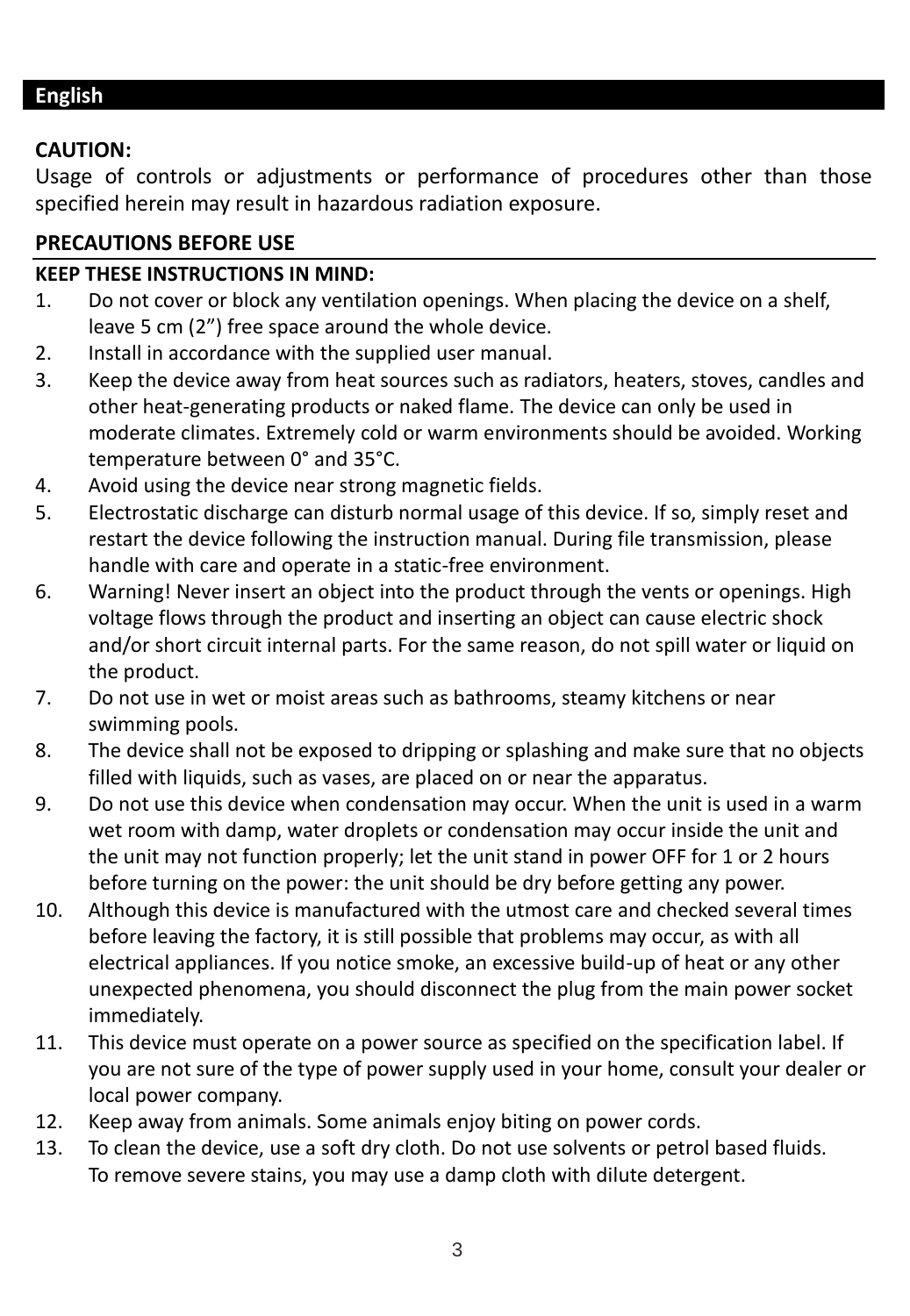- 14. The supplier is not responsible for damage or lost data caused by malfunction, misuse, modification of the device or battery replacement.
- 15. Do not interrupt the connection when the device is formatting or transferring files. Otherwise, data may be corrupted or lost.
- 16. If the unit has USB playback function, the USB memory stick should be plugged into the unit directly. Don't use an USB extension cable because it can cause interference resulting in failing of data.
- 17. The rating label has been marked on the bottom or back panel of the device.
- 18. This device is not intended for use by people (including children) with physical, sensory or mental disabilities, or a lack of experience and knowledge, unless they're under supervision or have received instructions about the correct use of the device by the person who is responsible for their safety.
- 19. This product is intended for non professional use only and not for commercial or industrial use.
- 20. Make sure the unit is adjusted to a stable position. Damage caused by using this product in an unstable position vibrations or shocks or by failure to follow any other warning or precaution contained within this user manual will not be covered by warranty.
- 21. Never remove the casing of this device.<br>22. Never place this device on other electric
- Never place this device on other electrical equipment.
- 23. Do not allow children access to plastic bags.
- 24. Only use attachments/accessories specified by the manufacturer.
- 25. Refer all servicing to qualified service personnel. Servicing is required when the device has been damaged in any way, such as the power supply cord or the plug, when liquid has been spilled or objects have fallen into the device, when the device has been exposed to rain or moisture, does not operate normally, or has been dropped.
- 26. Long exposure to loud sounds from personal music players may lead to temporary or permanent hearing loss.
- 27. If the product is delivered with power cable or AC power adaptor:
	- If any trouble occur, disconnect the AC power cord and refer servicing to qualified personnel.
	- Don't step on or pinch the power adaptor. Be very careful, particularly near the plugs and the cable's exit point. Do not place heavy items on the power adaptor, which may damage it. Keep the entire device out of children's reach! When playing with the power cable, they can seriously injure themselves.
	- Unplug this device during lightning storms or when unused for a long period.
	- The socket outlet must be installed near the equipment and must be easily accessible.
	- Do not overload ac outlets or extension cords. Overloading can cause fire or electric shock.
	- ⚫ Devices with class 1 construction should be connected to a main socket outlet with a protective earthed connection.
	- ⚫ Devices with class 2 construction do not require a earthed connection.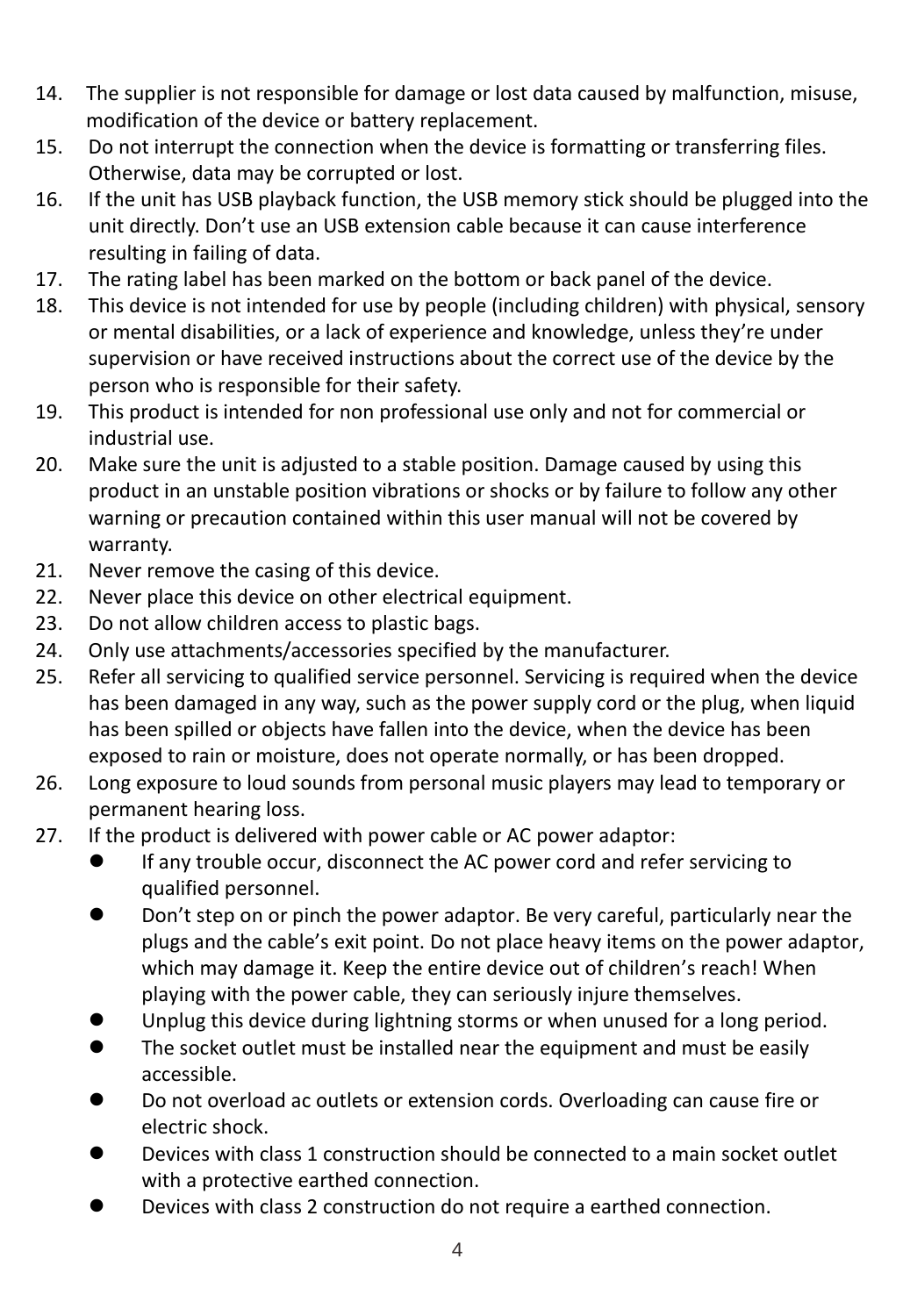- ⚫ Always hold the plug when pulling it out of the main supply socket. Do not pull the power cord. This can cause a short circuit.
- ⚫ Do not use a damaged power cord or plug or a loose outlet. Doing so may result in fire or electric shock.
- 28. If the product contains or is delivered with a remote control containing coin/cell batteries:

Warning:

- "Do not ingest battery, Chemical Burn Hazard" or equivalent working.
- Frimust Framote control supplied with] This product contains a coin/button cell battery. If the battery is swallowed, it can cause severe internal burns in just 2 hours and can lead to death.
- ⚫ Keep new and used batteries away from children.
- ⚫ If the battery compartment does not close securely, stop using the product and keep it away from children.
- If you think batteries might have been swallowed or placed inside any part of the body, seek immediate medical attention.
- 29. Caution about the use of Batteries:
	- ⚫ Danger of explosion if battery is incorrectly replaced. Replace only with the same or equivalent type.
	- Battery cannot be subjected to high or low extreme temperatures, low air pressure at high altitude during use, storage or transportation.
	- Replacement of a battery with an incorrect type that can result in an explosion or the leakage of flammable liquid or gas.
	- Disposal of a battery into fire or a hot oven, or mechanically crushing or cutting of a battery, that can result in an explosion.
	- Leaving a battery in an extremely high temperature surrounding environment that can result in an explosion or that leakage of flammable liquid or gas.
	- ⚫ A battery subjected to extremely low air pressure that may result in an explosion or the leakage of flammable liquid or gas.
	- ⚫ Attention should be drawn to the environmental aspects of battery disposal.

### **INSTALLATION**

- Unpack all parts and remove protective material.
- Do not connect the unit to the mains before checking the mains voltage and before all other connections have been made.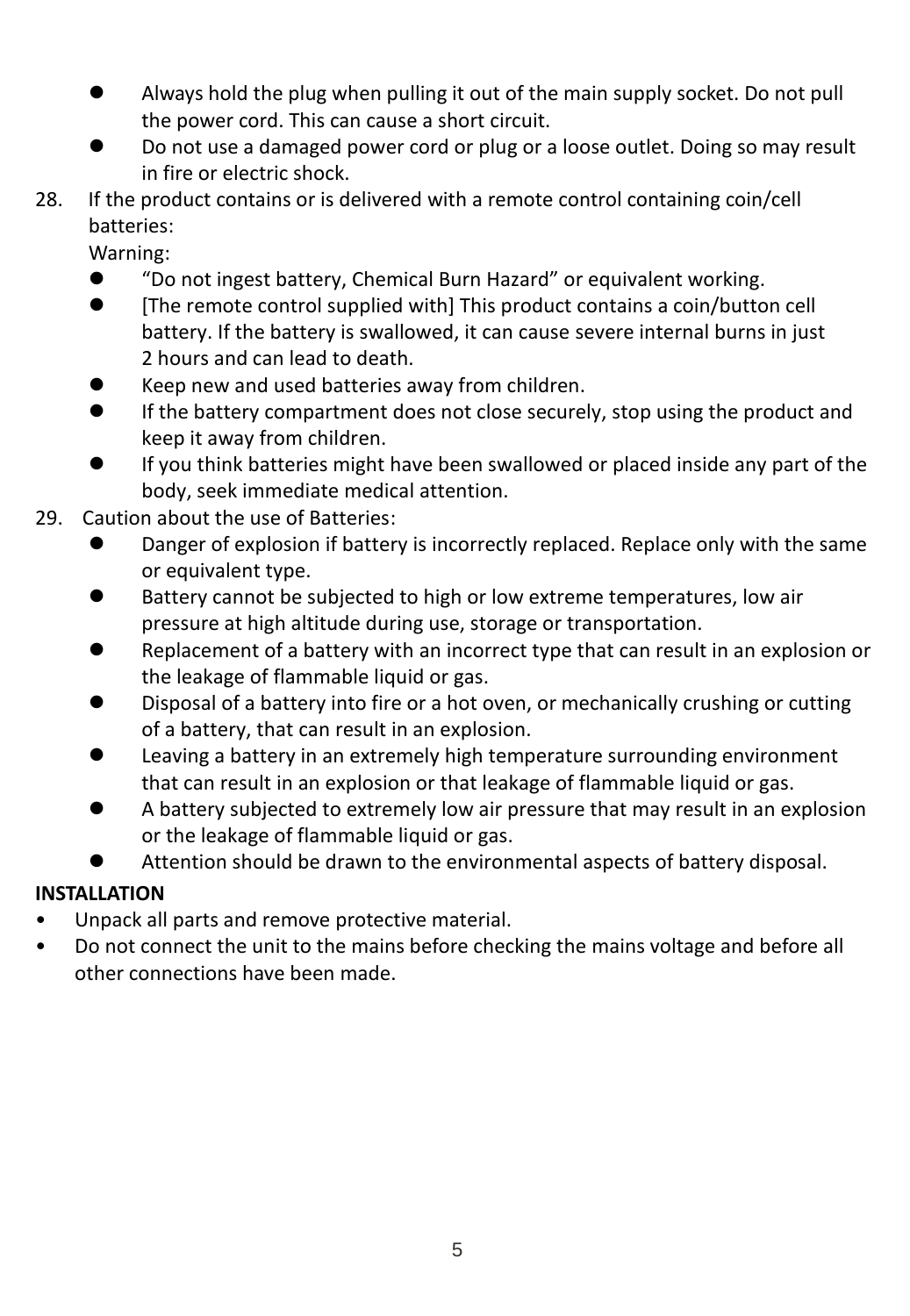- 1. FM Antenna
- 2. MIC: Wired Mic input socket
- 3. Guitar: Guitar input socket<br>4. DC INPUT
- DC INPUT
- 5. LINE IN: Line in input socket
- 6. USB: USB input socket



### **TOP PANEL**



- 1. PREV: Press this key to go to the previous track in USB/BT modes.
- 2. STANDBY/LIGHT MODE:

Press this key to change the Light mode between LED1, LED2, LED3, and Off. Press and hold for Standby, ON or OFF.

- 3. LED DISPLAY: To display speaker status.
- 4. VOL-: To decrease the volume.
- 5. VOL+: To increase the volume.
- 6. SOURCE: Press this key to change sources between USB, BT, FM, LINE.
- 7. WL MIC/MIC VOLUME: Volume control knob for microphone and wireless microphone.
- 8. ECHO: To adjust the echo level of the connected mic.
- 9. TREBLE: To adjust TREBLE levels.
- 10. BASS: To adjust BASS levels.
- 11. POWER: Power ON or OFF.
- 12. PLAY/PAUSE/TWS/FM auto-scan: Press to PLAY/PAUSE a track in USB/BT mode. Press and hold to ON or OFF the TWS (True Wireless Stereo) mode. In FM mode, press for the fully automatic search.
- 13. NEXT: Press this key to go to the next track in USB/BT modes.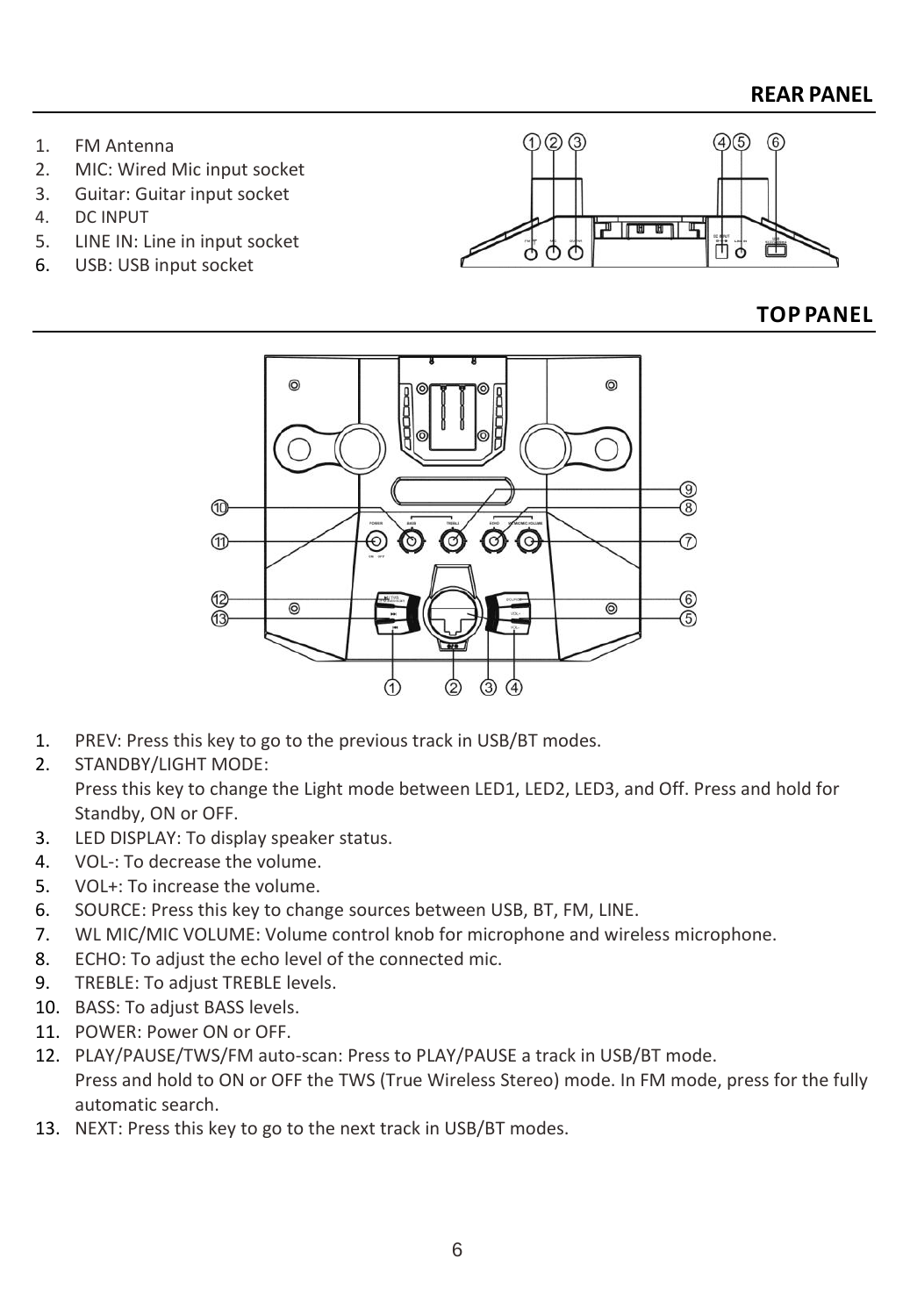- 1. STANDBY: Standby ON/OFF key.
- 2. 0~9 NUMERIC KEYS: These keys are used to play a track directly in USB source mode. E.g.: To play 12th track in the USB playlist press the numeric key "1" followed by "2."
- 3. VOL-: To decrease the volume.
- 4.  $\blacksquare$  /CH-: Play the previous song by pressing "|44/CH-" at USB/BT input mode. Choose the previous channel by pressing "IN/CH-" at FM input mode.
- 5.  $\blacksquare$ : Play/Pause in USB/BT mode. In FM mode, press for automatic search.
- 6.  $\blacktriangleleft$ /TU-: Fast rewind a song by pressing "  $\blacktriangleleft$ /TU-" at USB input mode. Choose tuning channel by pressing "44/TU-" at FM input mode.
- 7. **/**TU+: Fast forward song by pressing "<sup>></sup>/TU+" at USB input mode. Choose tuning channel by pressing " $V$ /TU+" at FM input mode.
- 8.  $M/CH+1$ : Play the next song by pressing "<sup>M</sup>/CH+" at USB/BT input mode. Choose the next channel by pressing " $M/CH+$ " at FM input mode.
- 9. VOL+: To increase the volume.
- 10. MUTE: Press to toggle the volume mute ON/OFF.
- 11. REPEAT: Choose repeat mode by pressing "REPEAT" at the USB input mode.
- 12. SOURCE: Press this key to change the source between USB, BT, FM, LINE.

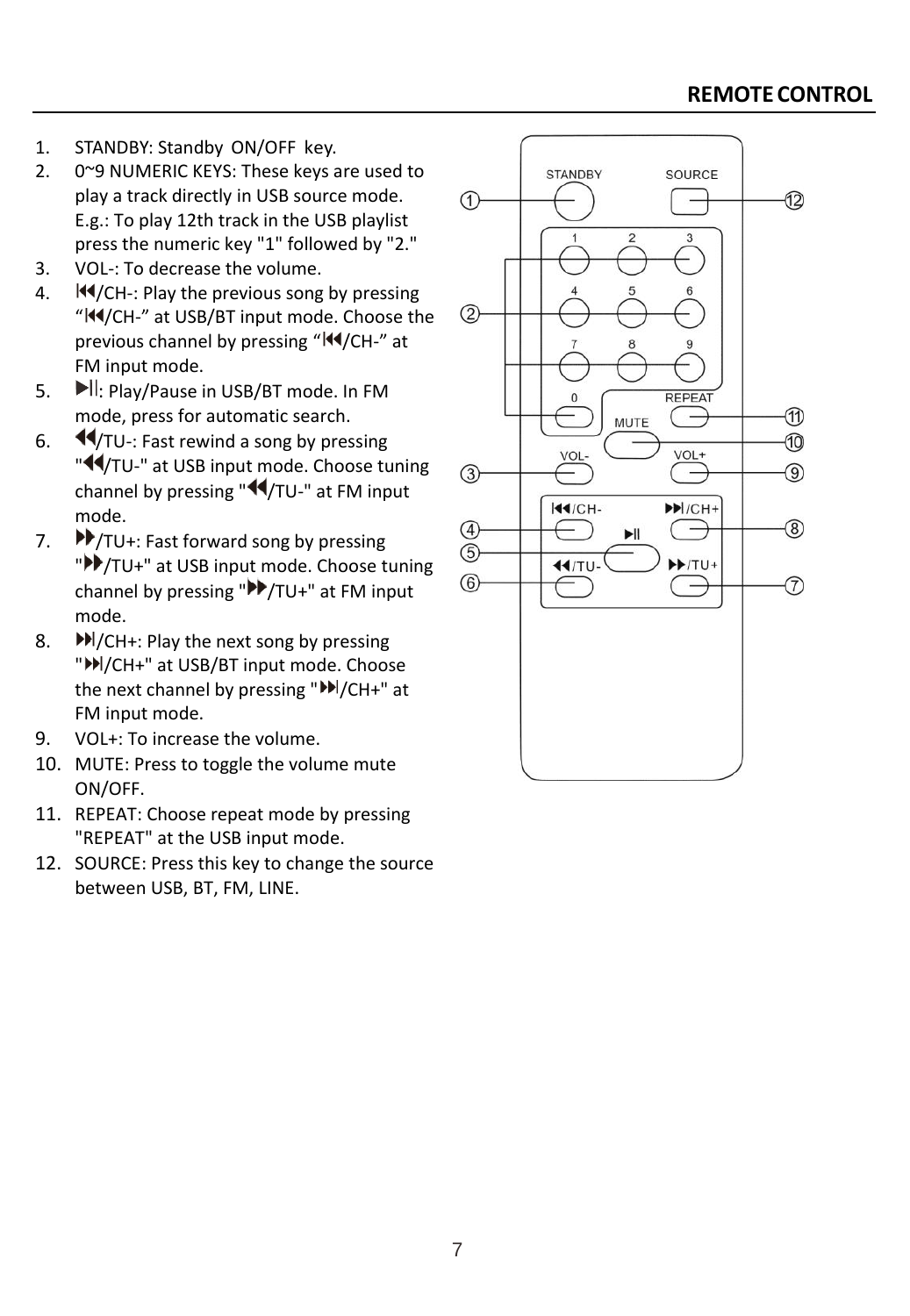### **Bluetooth pair and connect**

- ⚫ Turn off any Bluetooth devices previously paired (linked) with this unit.
- ⚫ Turn on the Bluetooth features on your phone or music player.
- Turn on and set this unit to Bluetooth mode. The flashing: "bL" on LED display indicates it is in pairing mode.
- Set your phone or music player to search for Bluetooth devices.
- Select "Lenco PA-220" from search results on your phone or music player.
- Select OK or YES to pair this unit with your phone or music player.
- ⚫ If protected, enter 0000 for passkey steady blue light indicates successful connection.

### **TWS (True Wireless Stereo) mode**

- 1. Turn on 2 speaker equipment and select both unit INPUT mode as Bluetooth<br>2. Press "TWS" key on speaker set for 2 seconds, it will show "k of!" on display
- Press "TWS" key on speaker set for 2 seconds, it will show "t of " on display, TWS is connecting to another speaker equipment and will connect successfully after a sound indication or display shows "bL"
- 3. Turn on your Bluetooth feature on your mobile phone to search Bluetooth devices and select "Lenco PA-220" from the search result, select OK or YES to pair this unit with your mobile phones and a steady blue light will indicate the connection is successful and can play any music from your mobile phones
- 4. Press "TWS" key on speaker unit for 2 seconds and it will turn off TWS features after shows "  $E$  of" on display.

### **FM Radio Operation**

1. Before using the radio functions, you must attach the supplied antenna.Adjust the antenna to obtain optimum reception.

Press[SOURCE] repeatedly to select FM mode.

- 2. Press the CH+/CH- key on the remote control or Long press the key " $\mathsf{Id}(\mathsf{H})$ " on the top panel to skip to the preset station.
- 3. Press the TU+/TU- key on the remote control or press the key " $\frac{1}{4}$ / $\frac{1}{2}$ " on the top panel to adjust the radio frequency manually.

The number key on the remote control can directly select the frequency

4. Press the key "II" on the top panel or remote, the machine will scan radio channels from lowfrequency to high-frequency by itself and memorize the channels one by one.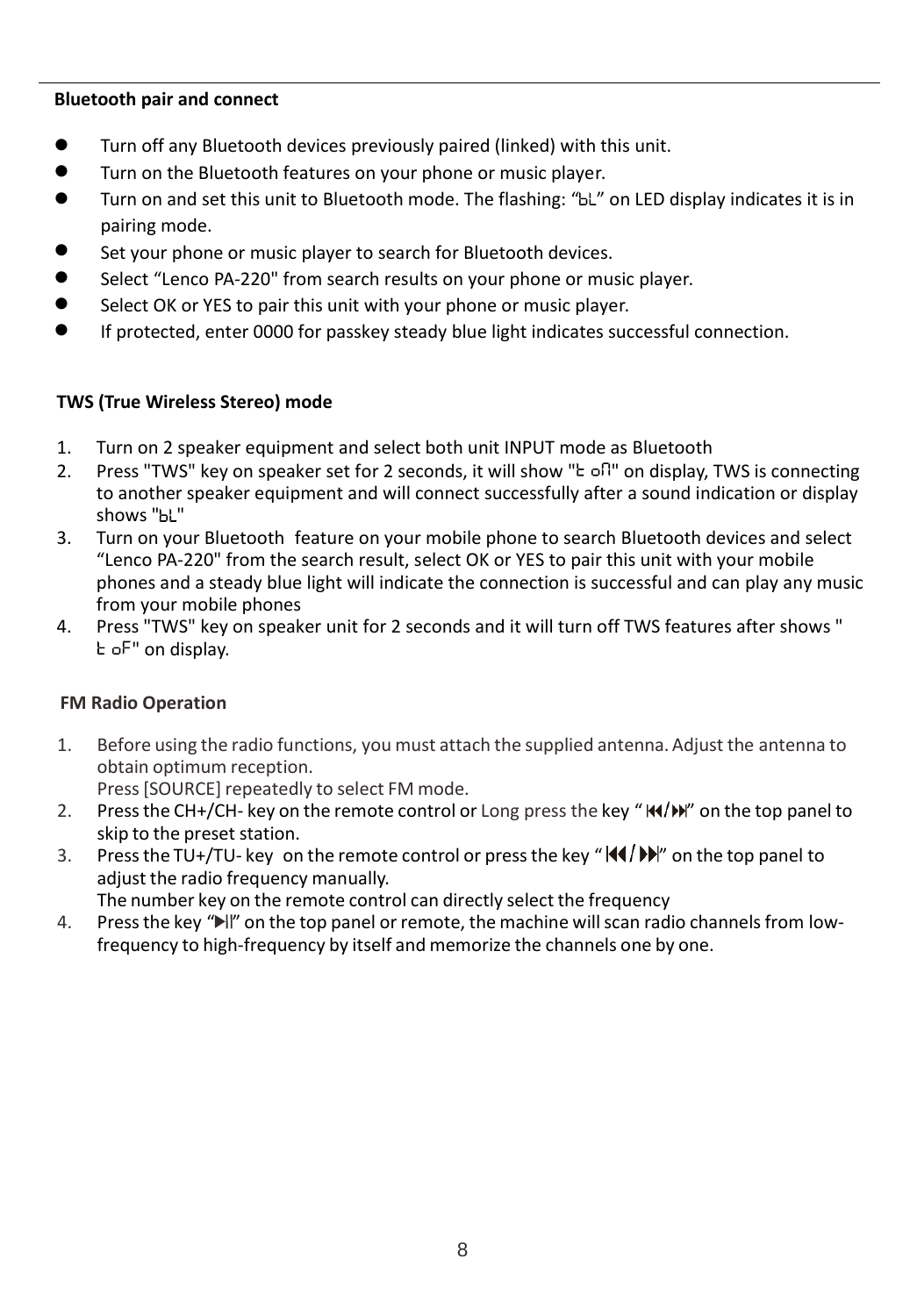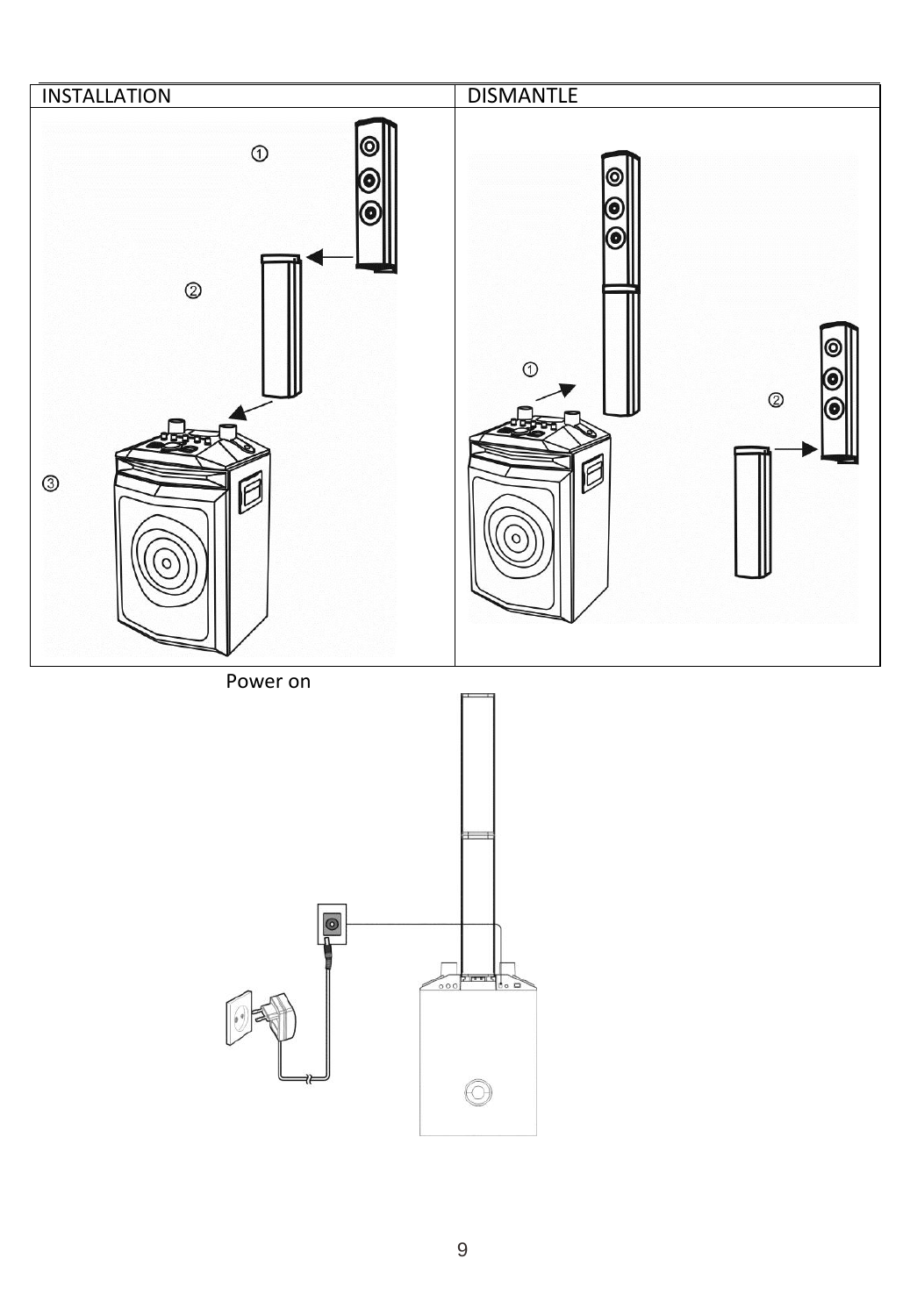### **SPECIFICATION**

| The specification presents only as a reference. The value of weight and size are<br>$\blacksquare$ |  |
|----------------------------------------------------------------------------------------------------|--|

approximation. ■ Our product is improved ceaselessly and the specification and function may be changed without prior notice.

### **Power supply adaptor (For EU only)**

Manufacturer: GUANGZHOU GUANG ER ZHONG ELECTRONIC TECHNOLOGY CO.,LTD

Model number: GPUSW1853000WD00

Use only the power supply listed in the user instructions

| Information                                                              |                                                            |
|--------------------------------------------------------------------------|------------------------------------------------------------|
| Manufacturers name or trade mark, commercial<br>registration and address | Guangzhou Guang Er Zhong<br>Electronic Technology CO., LTD |
| Model Identifier                                                         | GPUSW1853000WD00                                           |
| Input voltage                                                            | 100-240V AC                                                |
| Input AC frequency                                                       | 50/60 Hz                                                   |
| Output voltage                                                           | 18.5 V DC                                                  |
| Output current                                                           | 3 A                                                        |
| <b>Output Power</b>                                                      | 55.5W                                                      |
| Average active efficiency                                                | 88%                                                        |
| Efficiency at low load (10%)                                             | 85 %                                                       |
| No load Power consumption                                                | 0.15W                                                      |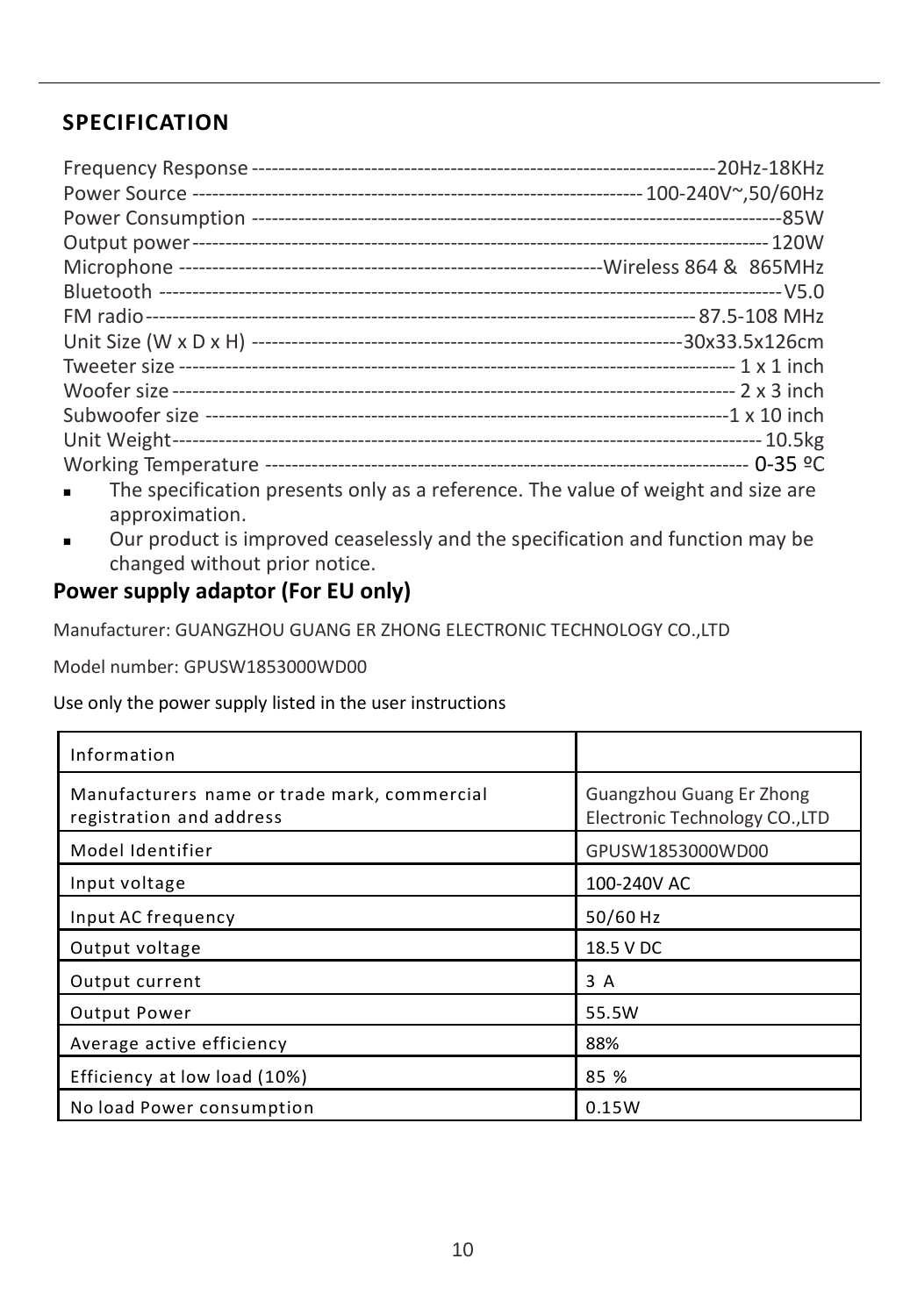### Accessories-included







### AC adapter Mireless Microphone x2

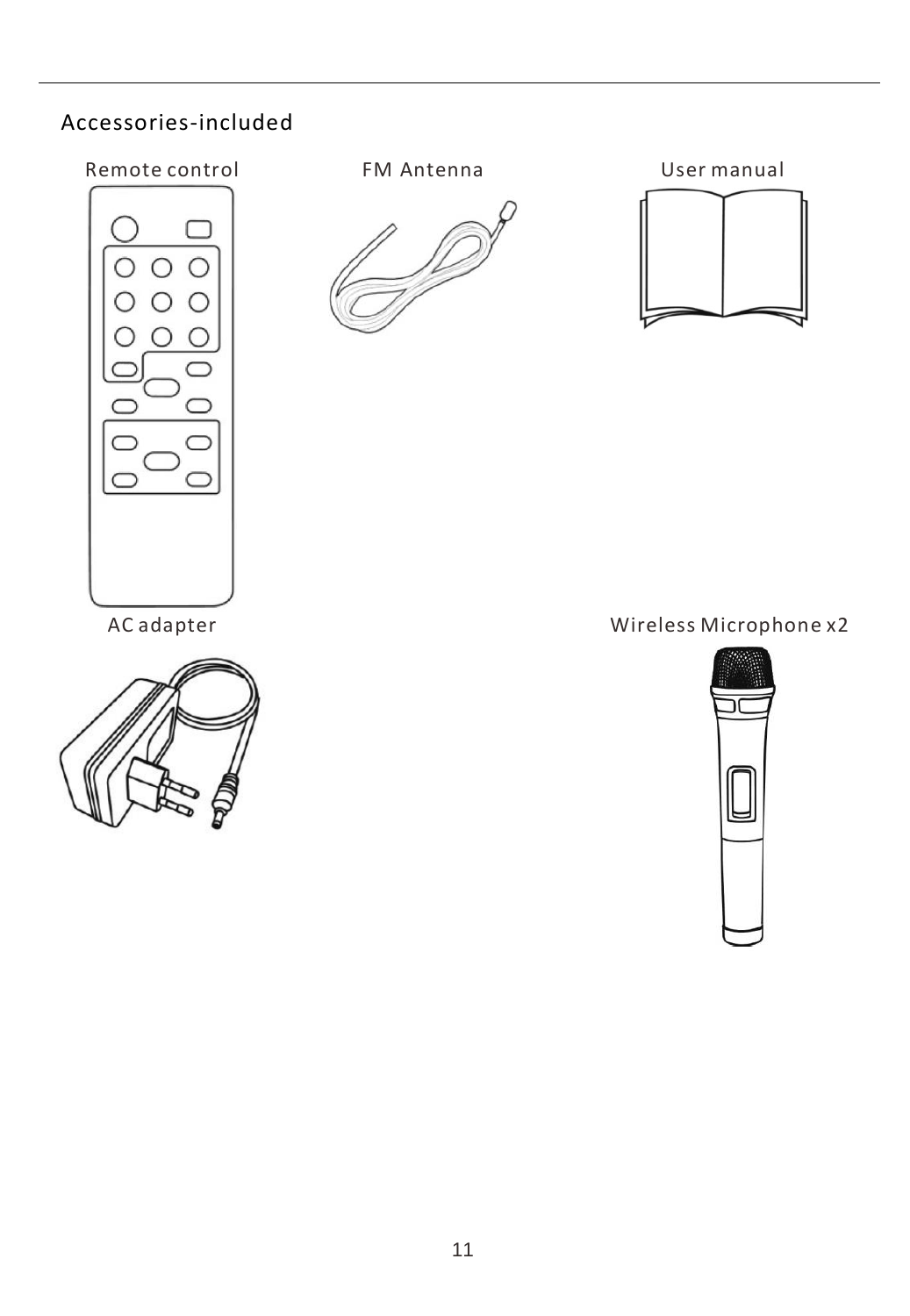### 1. Guarantee

Lenco offers service and warranty in accordance to European law, which means that in case of repairs (both during and after the warranty period) you should contact your local dealer.

Important note: It is not possible to send products that need repairs to Lenco directly.

Important note: If this unit is opened or accessed by a non-official service center in any way, the warranty expires.

This device is not suitable for professional use. In case of professional use, all warranty obligations of the manufacturer will be voided.

### 2. Disclaimer

Updates to Firmware and/or hardware components are made regularly. Therefore some of the instruction, specifications and pictures in this documentation may differ slightly from your particular situation. All items described in this guide for illustration purposes only and may not apply to particular situation. No legal right or entitlements may be obtained from the description made in this manual.

### 3. Disposal of the Old Device



This symbol indicates that the relevant electrical product or battery should not be disposed of as general household waste in Europe. To ensure the correct waste treatment of the product and battery, please dispose them in accordance to any applicable local laws of requirement for disposal of electrical equipment or batteries. In so doing, you will help to conserve natural resources and improve standards of environmental protection in treatment and disposal of electrical waste (Waste Electrical and Electronic Equipment Directive).

### 4. CE Marking

Hereby, Lenco Benelux B.V., Thermiekstraat 1a, 6361 HB Nuth, The Netherlands, declares that this product is in compliance with the essential EU directive requirements. The declaration of conformity may be consulted via [techdoc@commaxxgroup.com](mailto:techdoc@commaxxgroup.com)



### 5. Service

For more information and helpdesk support, please visit [www.lenco.com](http://www.lenco.com/) Lenco Benelux BV, Thermiekstraat 1a, 6361 HB Nuth, The Netherlands.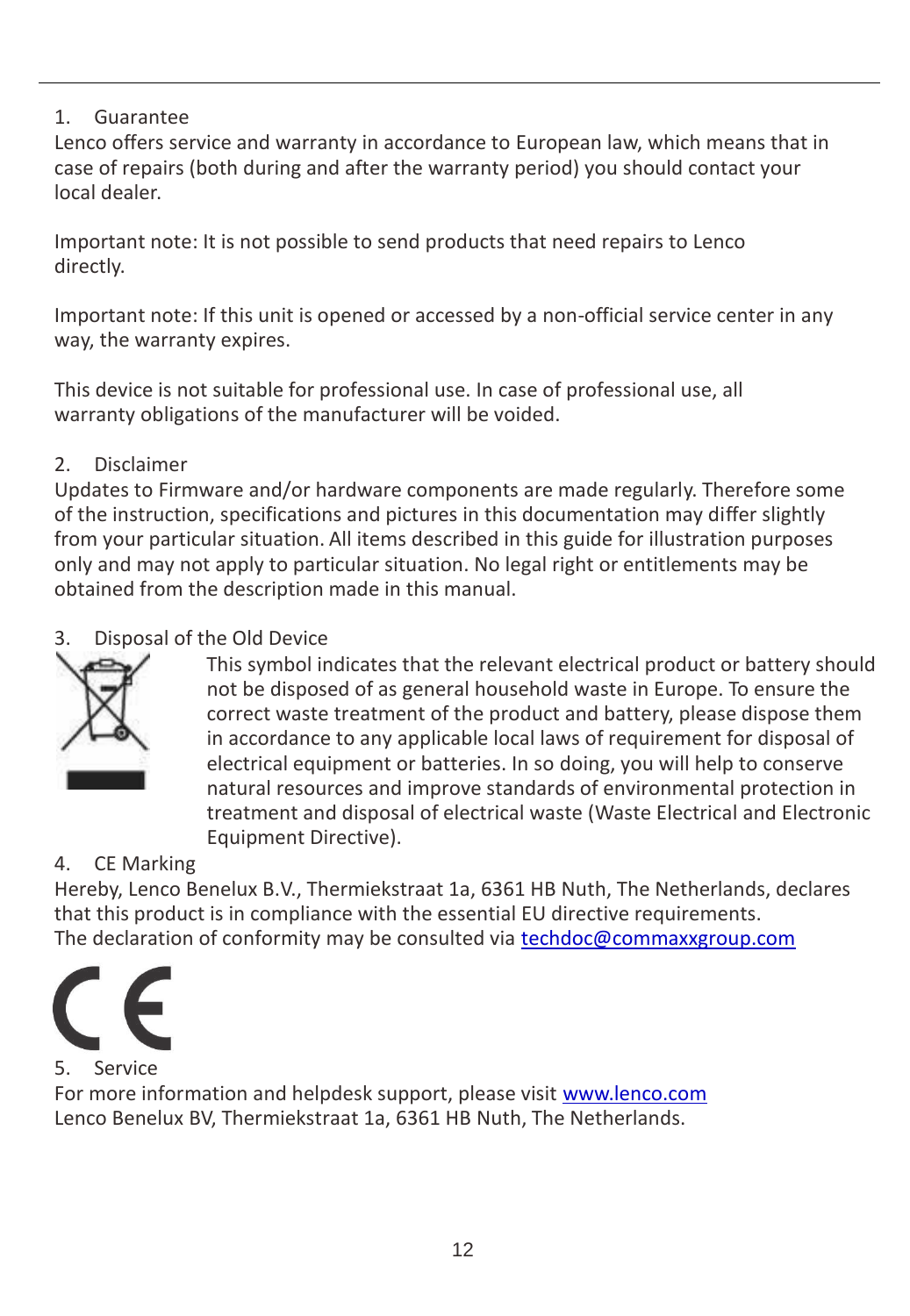### <span id="page-12-0"></span>**Nederlands**

### **LET OP:**

Gebruik van bedieningen of afstellingen of uitvoer van procedures anders dan gespecificeerd in deze documentatie kan leiden tot blootstelling aan schadelijke straling.

### **VOORZORGSMAATREGELEN VOOR GEBRUIK**

### **ONTHOUD DE VOLGENDE INSTRUCTIES:**

- 1. Bedek of blokkeer de ventilatieopeningen niet. Wanneer u het apparaat op een schap plaatst, dient u 5 cm (2") vrije ruimte rondom het gehele apparaat te behouden.
- 2. Installeer het product volgens de meegeleverde gebruikershandleiding.
- 3. Houd het apparaat uit de buurt van hittebronnen, zoals radiatoren, verwarmingen, kachels, kaarsen en andere hittegenererende producten of open vuur. Het apparaat kan alleen worden gebruikt in een gematigd klimaat. Extreem koude of warme omgevingen dienen te worden vermeden. Bedrijfstemperatuur tussen 0 °C en 35 °C.
- 4. Gebruik dit apparaat niet in de buurt van krachtige magnetische velden.
- 5. Elektrostatische ontlading kan normaal gebruik van dit apparaat verstoren. U hoeft het apparaat in dit geval slechts te resetten en opnieuw op te starten volgens de gebruikershandleiding. Wees voorzichtig tijdens bestandsoverdracht en gebruik het product in een omgeving zonder statische interferentie.
- 6. Waarschuwing! Steek nooit een voorwerp via de ventilatie- of andere openingen in het product. Er is hoogspanning in het product aanwezig en als u er een object insteekt, kan dat een elektrische schok veroorzaken en/of kortsluiting in de interne onderdelen. Mors om dezelfde reden geen water of vloeistof op het product.
- 7. Gebruik het toestel NIET in vochtige ruimtes, zoals badkamers, stomerige keukens of in de buurt van zwembaden.
- 8. Het apparaat mag niet worden blootgesteld aan druppels en spetters en zorg ervoor dat er geen met vloeistof gevulde voorwerpen, zoals vazen, op of in de buurt van het apparaat worden geplaatst.
- 9. Gebruik dit apparaat niet wanneer condensatie kan optreden. Wanneer het apparaat in een warme en vochtige kamer wordt gebruikt, dan kunnen er waterdruppeltjes of condensatie binnenin het apparaat worden gevormd waardoor het apparaat mogelijk niet meer goed werkt; houd en apparaat 1 of 2 uur op UIT staan voordat u de voeding weer inschakelt: het apparaat dient droog te zijn voordat deze stroom ontvangt.
- 10. Alhoewel dit apparaat met grote zorg gefabriceerd en verschillende keren geïnspecteerd is voordat het de fabriek verlaat, is het nog steeds mogelijk dat er problemen optreden, zoals met alle elektrische apparaten. Als u rook, een overmatige hitteontwikkeling of enig ander onverwacht verschijnsel, moet u onmiddellijk de stekker van het netsnoer uit het stopcontact halen.
- 11. Dit apparaat moet werken op een voedingsbron, zoals aangegeven op het specificatieplaatje. Als u twijfelt over het type voeding dat gebruikt wordt in uw huis, raadpleeg dan uw dealer of plaatselijk energiebedrijf.
- 12. Buiten bereik van dieren houden. Sommige dieren bijten graag op voedingskabels.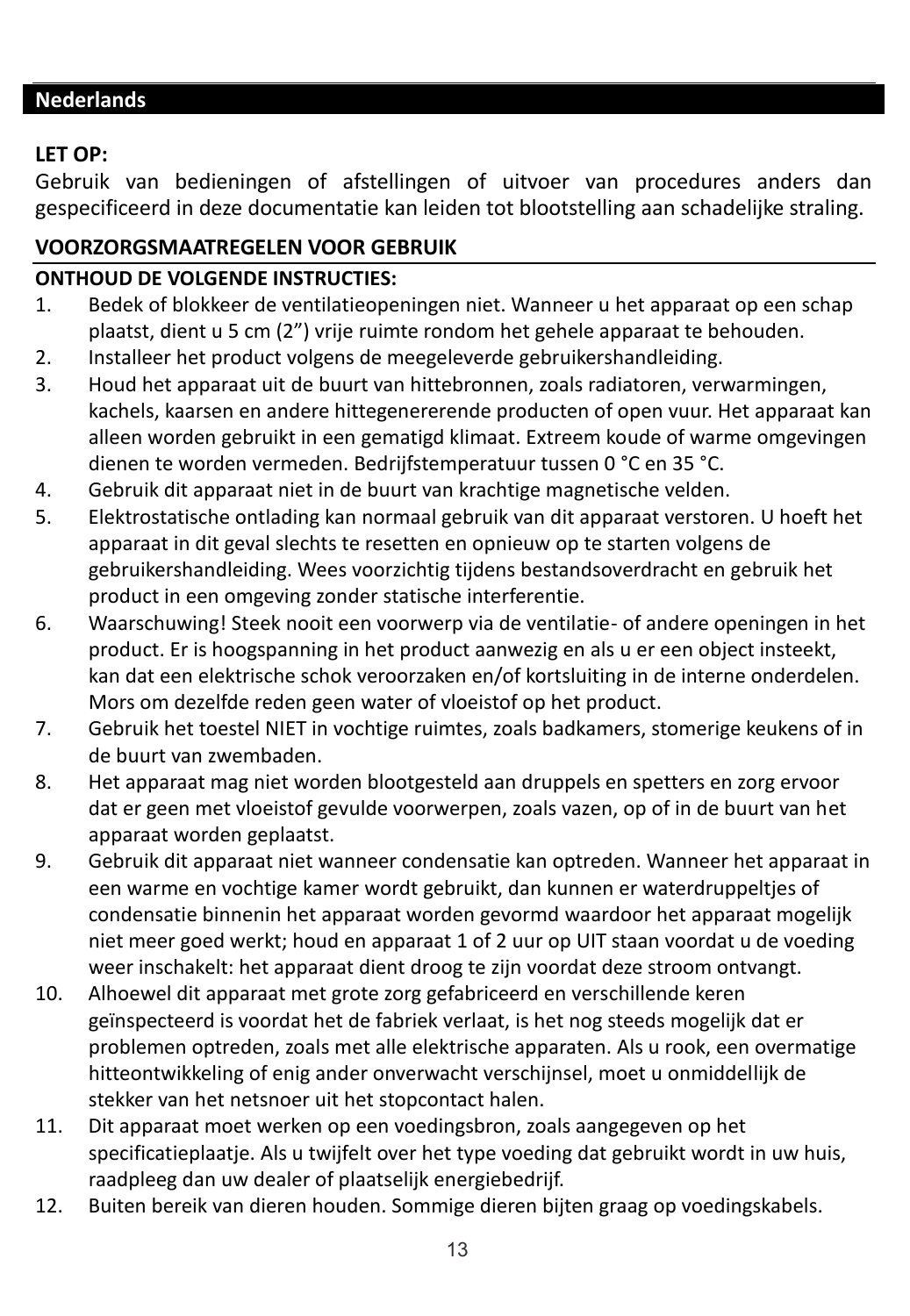- 13. Gebruik een zacht, droog doekje om het apparaat te reinigen. Gebruik geen oplosmiddelen of op benzine gebaseerde vloeistoffen. U kunt een vochtig doekje met verdund schoonmaakmiddel gebruiken om hardnekkige vlekken te verwijderen.
- 14. De leverancier is niet verantwoordelijk voor schade of verloren gegevens veroorzaakt door storing, misbruik, modificatie van het apparaat of batterijvervanging.
- 15. Onderbreek nooit de verbinding wanneer het apparaat formatteert of bestanden overdraagt. De gegevens kunnen anders corrupt of verloren raken.
- 16. Indien het apparaat een USB-afspeelfunctie heeft, moet de USB-geheugenstick rechtstreeks op het apparaat worden aangesloten. Gebruik geen USB-verlengkabel, omdat die kan leiden tot storingen met foutieve gegevens als gevolg.
- 17. Het nominale specificatielabel is te vinden op het paneel aan de onder- of achterkant van het apparaat.
- 18. Dit apparaat is niet bestemd voor gebruik door mensen (inclusief kinderen) met fysieke, zintuiglijke of geestelijke gebreken of gebrek aan kennis en ervaring, tenzij zij onder toezicht staan of instructies hebben over het juiste gebruik van het apparaat hebben gekregen van de persoon die verantwoordelijk is voor hun veiligheid.
- 19. Dit product is alleen voor niet-professioneel gebruik bedoeld en niet voor commercieel of industrieel gebruik.
- 20. Verzeker u ervan dat het apparaat in een stabiele positie staat opgesteld. Beschadigingen veroorzaakt door het gebruik van dit apparaat in een onstabiele positie, trillingen of schokken of door het niet opvolgen van andere waarschuwingen of voorzorgsmaatregelen beschreven in deze gebruikshandleiding worden niet gedekt door de garantie.
- 21. Verwijder nooit de behuizing van dit apparaat.
- 22. Plaats dit apparaat nooit op andere elektrische apparatuur.
- 23. Geef kinderen geen gelegenheid in aanraking met plastic zakken te komen.
- 24. Gebruik uitsluitend uitbreidingen/accessoires gespecificeerd door de fabrikant.
- 25. Laat alle reparaties over aan gekwalificeerd onderhoudspersoneel. Onderhoud is vereist als het apparaat hoe dan ook is beschadigd, zoals bijvoorbeeld het netsnoer of de stekker, wanneer er vloeistof of een voorwerp in het apparaat is terechtgekomen, wanneer het apparaat is blootgesteld aan regen of vocht, als het niet normaal werkt of is gevallen.
- 26. Langdurige blootstelling aan harde geluiden van persoonlijke muziekspelers kan leiden tot tijdelijk of permanent gehoorverlies.
- 27. Als het product wordt geleverd met voedingskabel of AC-stroomadapter:
	- ⚫ Als er problemen optreden, koppel de wisselstroomvoedingskaart dan los en laat reparaties over aan bevoegd personeel.
	- ⚫ Nooit op de stroomadapter stappen of deze indrukken. Wees voornamelijk voorzichtig in de buurt van de stekkers en het punt waar de kabel uit het apparaat komt. Plaats geen zware voorwerpen op de stroomadapter, om beschadiging ervan te voorkomen. Houd het gehele apparaat buiten bereik van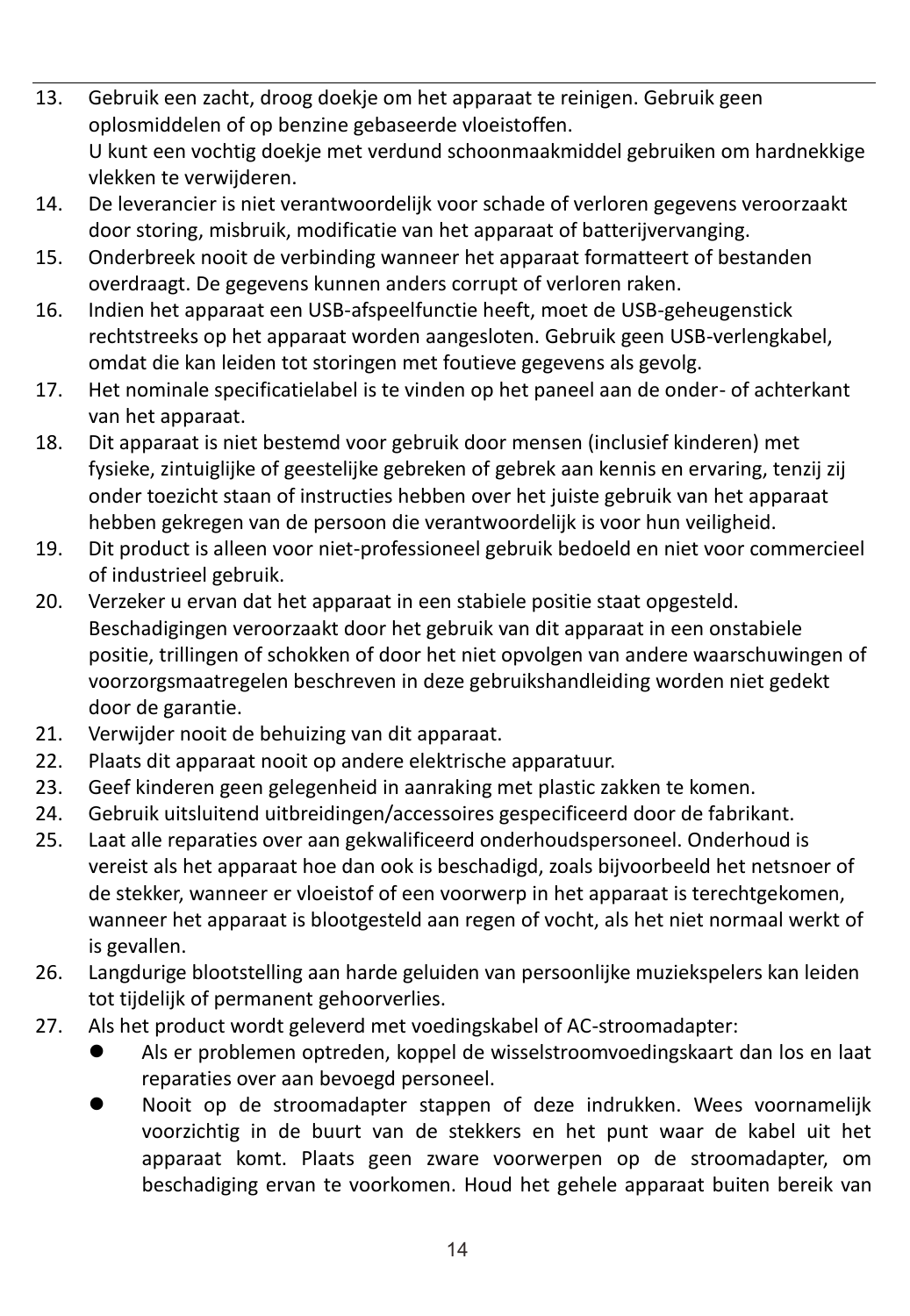kinderen! Wanneer kinderen met de voedingskabel spelen, kunnen zij ernstig letsel oplopen.

- Haal de stekker uit het stopcontact tijdens onweer of wanneer u deze langere tijd niet gebruikt.
- ⚫ Het stopcontact moet in de buurt van de apparatuur zijn geïnstalleerd en eenvoudig te bereiken zijn.
- ⚫ Overbelast stopcontacten of verlengsnoeren niet. Overbelasting kan brand of een elektrische schok veroorzaken.
- ⚫ Apparaten met een Klasse 1 structuur dienen te worden aangesloten op een stopcontact met een beschermende aardverbinding.
- ⚫ Apparaten met een Klasse 2 structuur vereisen geen aardverbinding.
- Houd altijd de stekker vast wanneer u deze uit het stopcontact trekt. Trek nooit aan de voedingskabel. Dit kan tot een kortsluiting leiden.
- ⚫ Gebruik nooit een beschadigde voedingskabel of stekker of een los stopcontact. Dit vormt namelijk een risico op brand of elektrische schokken.
- 28. Indien het product knoopcelbatterijen bevat of wordt geleverd met een afstandsbediening die knoopcelbatterijen bevat:

Waarschuwing:

- ⚫ "Batterij niet inslikken, chemisch brandgevaar" of gelijkwaardige werking.
- ⚫ [De afstandsbediening meegeleverd met] Dit product bevat een munt- /knoopcelbatterij. Als de batterij wordt ingeslikt, kan deze in slechts 2 uur ernstige interne brandwonden veroorzaken en tot de dood leiden.
- ⚫ Houd nieuwe en gebruikte batterijen buiten bereik van kinderen.
- ⚫ Als de batterijhouder niet goed kan worden gesloten, dient u het product niet meer te gebruiken en buiten bereik van kinderen te houden.
- ⚫ Als u denkt dat batterijen zijn ingeslikt of binnenin een willekeurig lichaamsdeel terecht zijn gekomen, dient u onmiddellijk medische hulp te zoeken.
- 29. Waarschuwing m.b.t. het gebruik van batterijen:
	- ⚫ Als de batterij onjuist wordt geplaatst, bestaat er explosiegevaar. Vervang de batterij alleen door een zelfde of vergelijkbare soort batterij.
	- ⚫ Stel de batterij niet bloot aan extreem hoge of lage temperaturen of een lage luchtdruk op grote hoogte tijdens gebruik, opslag of transport.
	- ⚫ Vervanging van een batterij door een incorrect type kan leiden tot een ontploffing of de lekkage van ontvlambare vloeistoffen of gas.
	- ⚫ Verwijdering van een batterij in vuur of een hete oven of het mechanisch verpletteren of snijden van een batterij kan leiden tot een ontploffing.
	- ⚫ Laat een batterij nooit achter in omgevingen met extreem hoge temperaturen, anders kan dit leiden tot een ontploffing of de lekkage van ontvlambare vloeistoffen of gas.
	- ⚫ Stel een batterij nooit bloot aan een extreem lage luchtdruk, anders kan dit leiden tot een ontploffing of de lekkage van ontvlambare vloeistoffen of gas.
	- ⚫ Aandacht voor het milieu is nodig bij het verwijderen van de batterijen.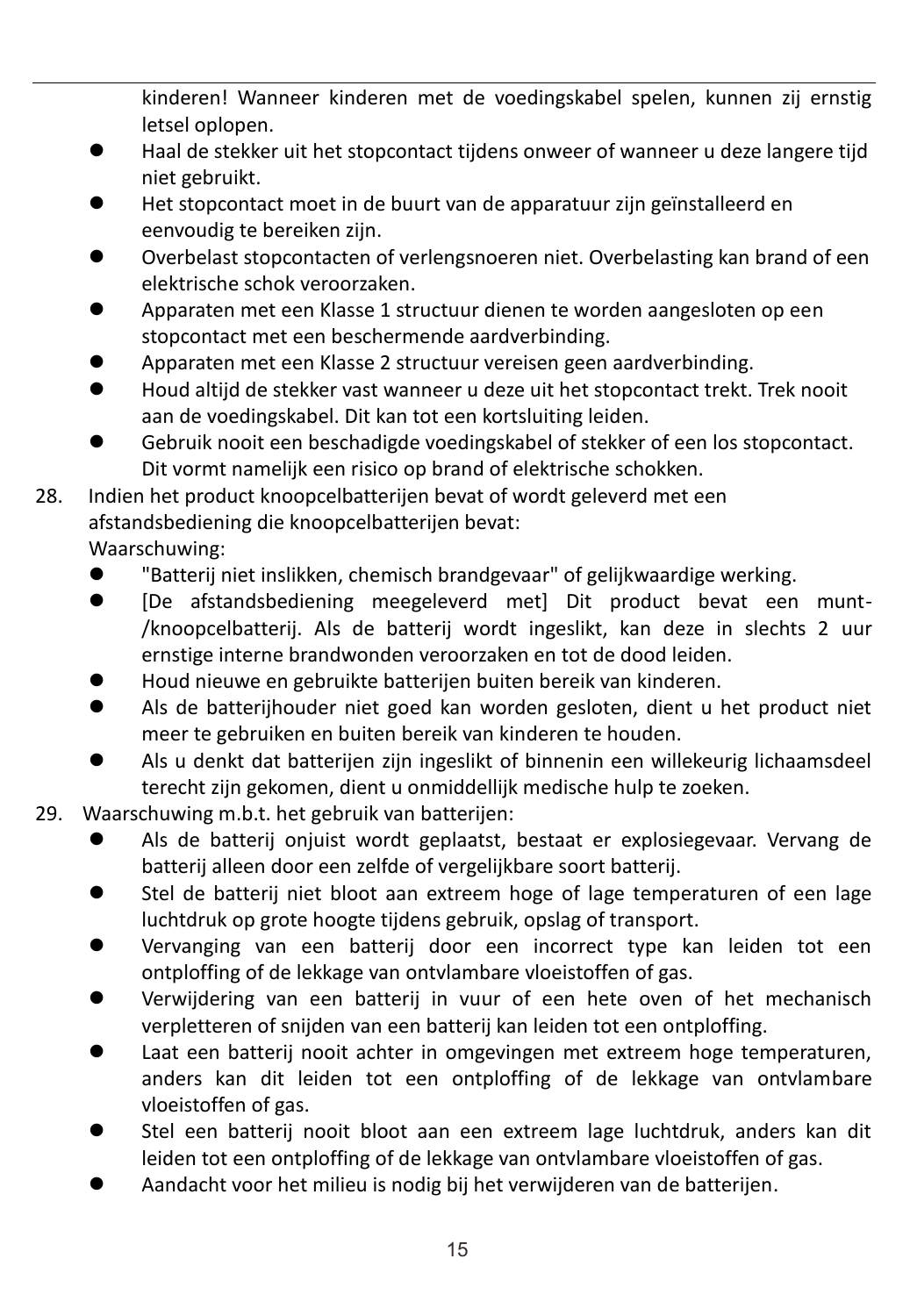### **INSTALLATIE**

- Pak alle onderdelen uit en verwijder de beschermende materialen.
- Sluit het apparaat niet aan op het stopcontact, voordat u de netspanning hebt gecontroleerd en voordat alle andere aansluitingen zijn gemaakt.

### **ACHTERPANEEL**

- 1. FM-antenne
- 2. MIC: Bedrade microfooningang
- 3. Gitaar: Gitaaringang
- 4. GELIJKSPANNINGSTOEVOER
- 5. LIJNINGANG: Lijniningang
- 6. USB: USB-ingang



### **BOVENPANEEL**



- 1. VORIGE: Druk op deze toets om in de USB/BT-modus naar het vorige nummer te gaan.
- 2. STAND-BY-/VERLICHTINGSMODUS: Druk op deze toets om van verlichtingsmodus te veranderen tussen LED1, LED2, LED3, en Uit. Ingedrukt houden voor Stand-by, AAN of UIT.
- 3. LEDSCHERM: Om de luidsprekerstatus weer te geven.
- 4. VOL-: Om het volume te verlagen.
- 5. VOL+: Om het volume te verhogen.
- 6. BRON: Druk op deze toets om van bron te veranderen tussen USB, BT, FM, LIJN.
- 7. WL MICROFOON/VOLUME MICROFOON: Volumeknop voor microfoon en draadloze microfoon.
- 8. ECHO: Voor het instellen van het echoniveau van de aangesloten microfoon.
- 9. TREBLE: Om de hoge tonen aan te passen.
- 10. LAGE TONEN: Om de lage tonen aan te passen.
- 11. AAN/UIT: Inschakelen (ON) of uitschakelen (OFF).
- 12. AFSPELEN/PAUZE/TWS/FM auto-scan: Druk op deze toets om in de USB/BT-modus een nummer af te spelen/te pauzeren.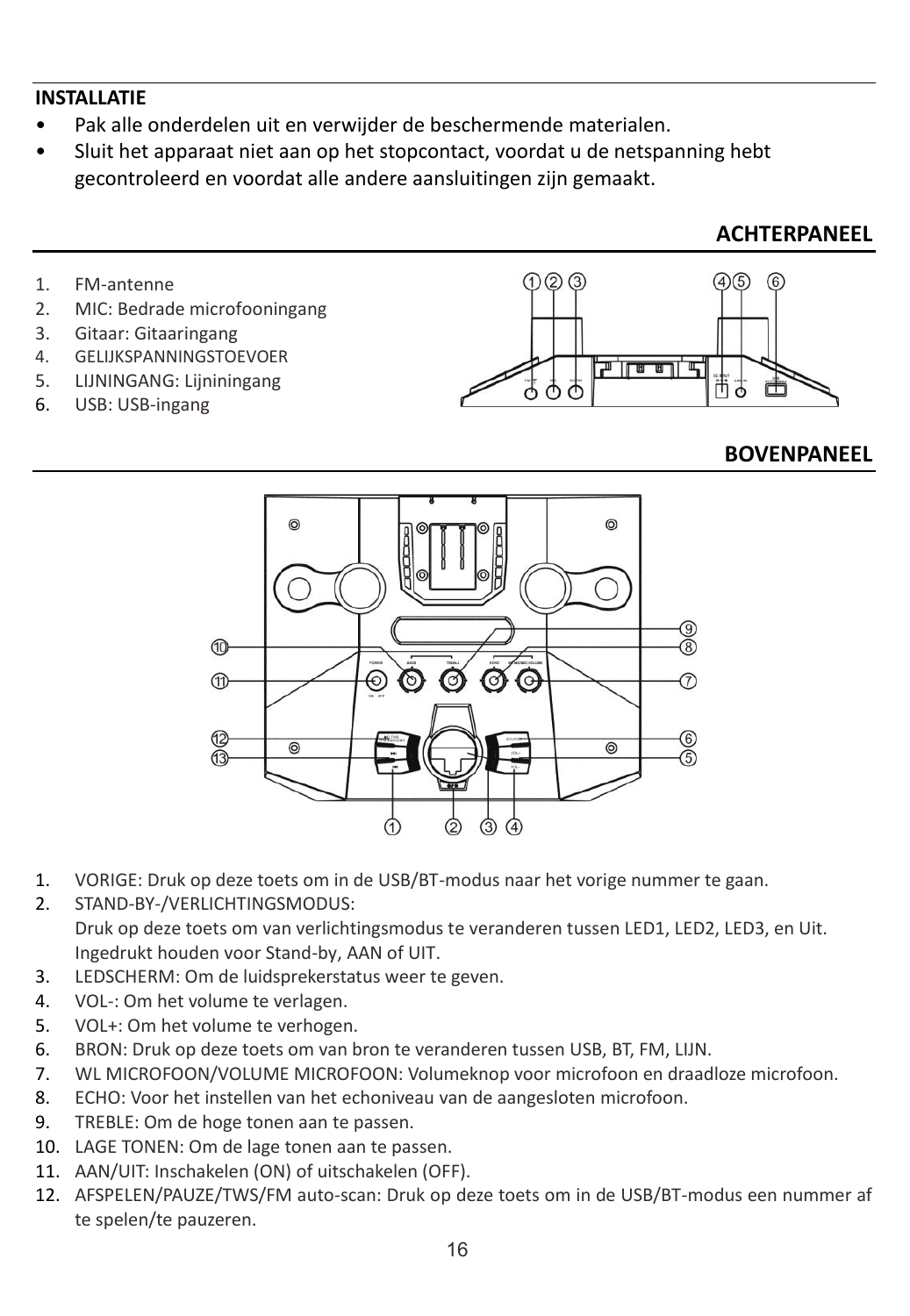Ingedrukt houden om de TWS (True Wireless Stereo)-modus in of uit te schakelen. In de FMmodus indrukken voor volledig automatisch zoeken.

- 13. VOLGENDE: Druk op deze toets om in de USB/BT-modus naar het volgende nummer te gaan.
- 1. STANDBY: Stand-by- en AAN/UIT-toets.
- 2. NUMERIEKE TOETSEN 0 T/M 9: Deze toetsen worden gebruikt om in USB-bronmodus rechstreeks een nummer af te spelen. Bijvoorbeeld: Om het 12e nummer van de USB afspeellijst af te spelen drukt u op de numerieke toets "1" gevolgd door "2".
- 3. VOL-: Om het volume te verlagen.
- 4. **H**<sup> $\sqrt{CH-1}$ : Speel het vorige nummer af door in</sup> de USB/BT-invoermodus op " III / CH-" te drukken. Kies het vorige kanaal door in de Fm-ingangsmodus op "<sup>|44</sup>/CH-" te drukken.
- 5.  $\blacksquare$ : Afspelen/pauzeren in de USB/BTmodus. In de FM-modus indrukken voor automatisch zoeken.
- 6. **44/TU-:** Een nummer terugspoelen door in de USB-invoermodus op " <4 /TU-" te drukken. Kies het afstemkanaal door in de FM-invoermodus op "44/TU-" te drukken.
- 7. **I**V/TU+: Een nummer vooruitspoelen door in de USB-invoermodus op " /TU+" te drukken. Kies het afstemkanaal door in de FM-invoermodus op "<sup>></sup> /TU+" te drukken.
- 8. **M**/CH+: Speel het volgende nummer af door in de USB/BT-invoermodus op " /CH+" te drukken. Kies het volgende kanaal door in de Fm-invoermodus op "IDI/CH+" te drukken.
- 9. VOL+: Om het volume te verhogen.
- 10. DEMPEN: Indrukken om het volume in of uit te schakelen.
- 11. HERHAAL: Kies de herhaalfunctie door in de USB-invoermodus op "REPEAT" te drukken.
- 12. BRON: Druk op deze toets van bron te veranderen tussen USB, BT, FM, LIJN.



### **AFSTANDSBEDIENING**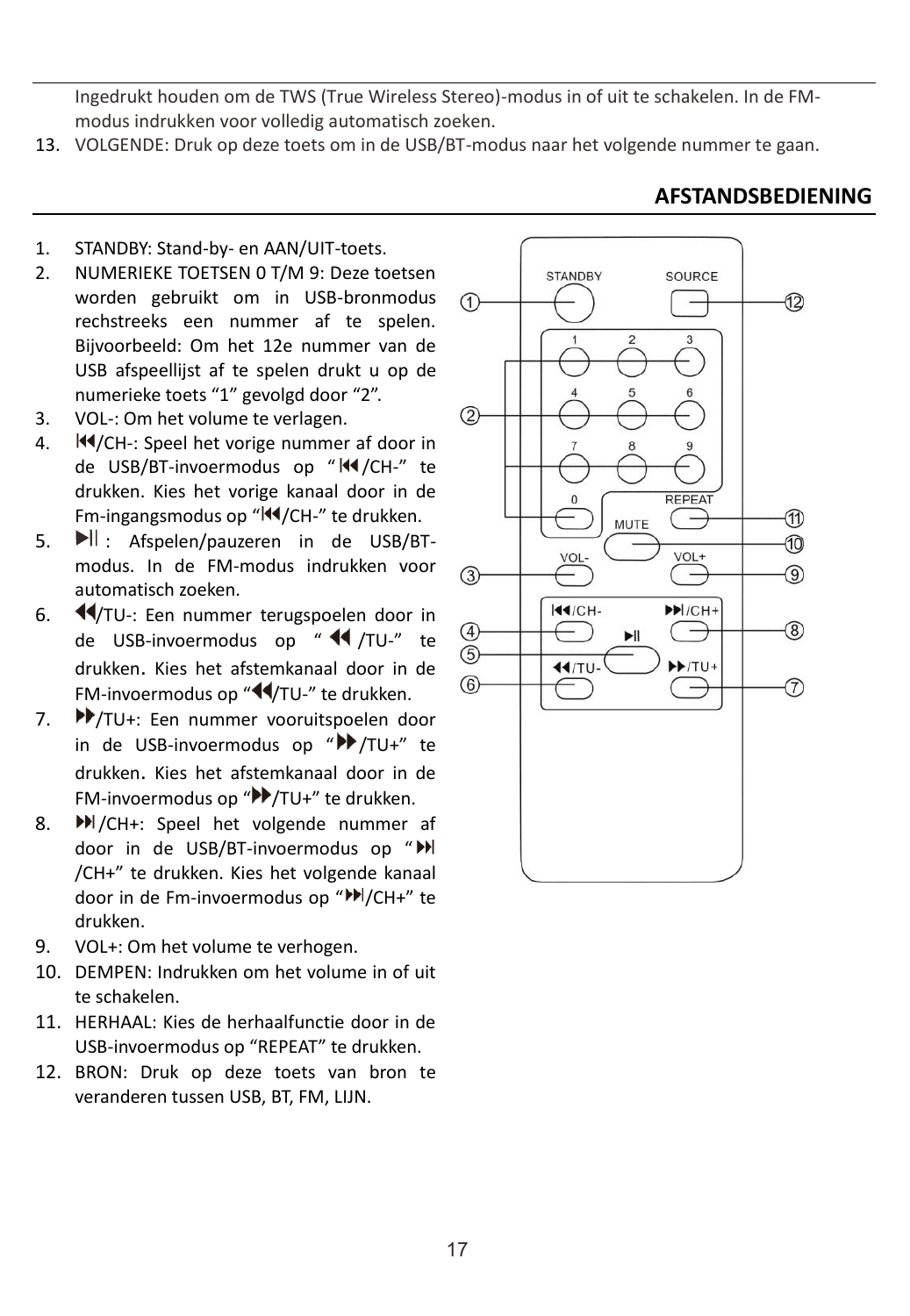### **Bluetooth koppelen en verbinden**

- ⚫ Schakel alle bluetooth-apparaten die eerder met dit apparaat zijn gekoppeld (verbonden) uit.
- ⚫ Activeer de bluetooth-functie op uw telefoon of muziekspeler.
- Schakel dit apparaat in en stel deze in op de bluetooth-modus. Als er "bL" op het ledscherm knippert duidt dit op dat het apparaat in de koppelingsmodus is.
- Zoek met uw telefoon of muziekspeler naar bluetooth-apparaten.
- Selecteer "Lenco PA-220" uit de zoekresultaten op uw telefoon of muziekspeler.
- Selecteer OK (OK) of YES (JA) om dit apparaat met uw telefoon of muziekspeler te verbinden.
- ⚫ Voer 0000 in als er om een wachtwoord gevraagd wordt en een vast blauw licht geeft aan dat de verbinding gelukt is.

### **TWS-modus (True Wireless Stereo)**

- 1. Schakel 2 luidsprekers in en zet de invoermodus van beide apparaten op Bluetooth
- 2. Houd de "TWS"-toets op de luidspreker 2 seconden ingedrukt tot er "E ofl" op het ledscherm wordt weergegeven. TWS is bezig met het verbinden met een andere luidspreker en zal succesvol verbinden na een geluidsindicatie of als er op het ledscherm "bL" wordt weergegeven.
- 3. Schakel de bluetooth-functie op uw mobiele telefoon in om naar bluetooth-apparaten te zoeken en selecteer "Lenco PA-220" uit de zoekresultaten. Selecteer OK (OK) of YES (JA) om dit apparaat met uw mobiele telefoons te koppelen. Een vast blauw licht geeft aan dat de verbinding gelukt is en u muziek vanaf uw mobiele telefoon kunt afspelen
- 4. Houd de "TWS"-toets op de luidspreker 2 seconden ingedrukt totdat er "E oF" op het ledscherm wordt weergegeven om de TWS-functie uit te schakelen.

### **Bediening FM-radio**

1. U moet de meegeleverde antenne aansluiten voordat u de radiofuncties kunt gebruiken. Pas de antenne aan voor een optimale ontvangst.

Druk meerdere malen op [SOURCE] om de FM-functie te selecteren.

- 2. Druk op de "CH+/CH-"-toets op de afstandsbediening of houdt de " $M/M$ "-toets op het bovenpaneel ingedrukt om naar de voorkeurzender te gaan.
- 3. Druk op de "TU+/TU-"toets op de afstandsbediening of op de " $\frac{1}{4}$   $\frac{1}{2}$ "-toets op het bovenpaneel om de radiofrequentie handmatig in te stellen.

Met de numerieke toetsen op de afstandsbediening kunt u direct de frequentie selecteren.

4. Druk op de " "-toets op het bovenpaneel of de afstandsbediening om het apparaat zelf naar zenders te laten scannen, van de lage frequenties naar de hoge frequenties, en de zeders in het geheugen op te slaan.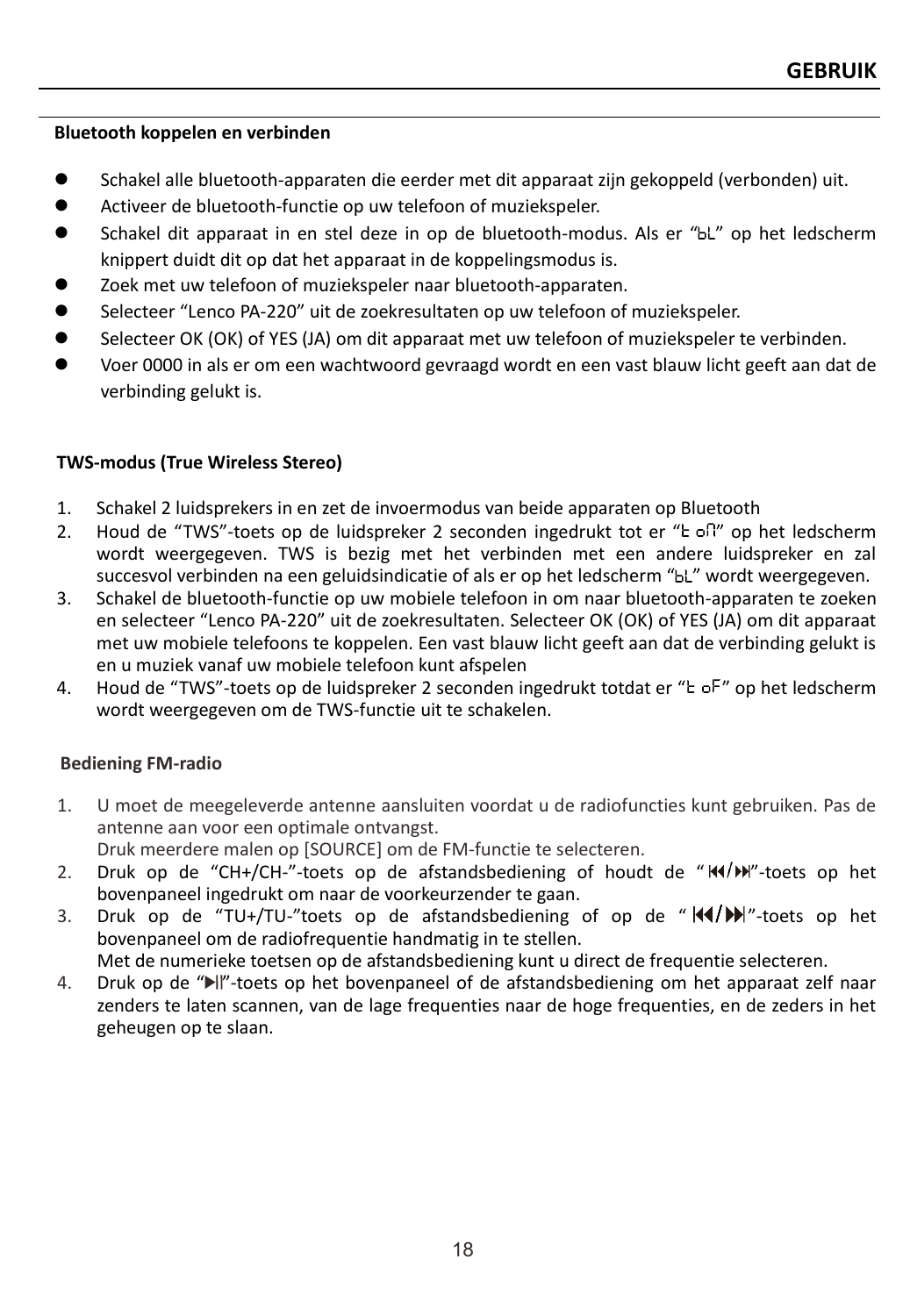### **GEBRUIK**

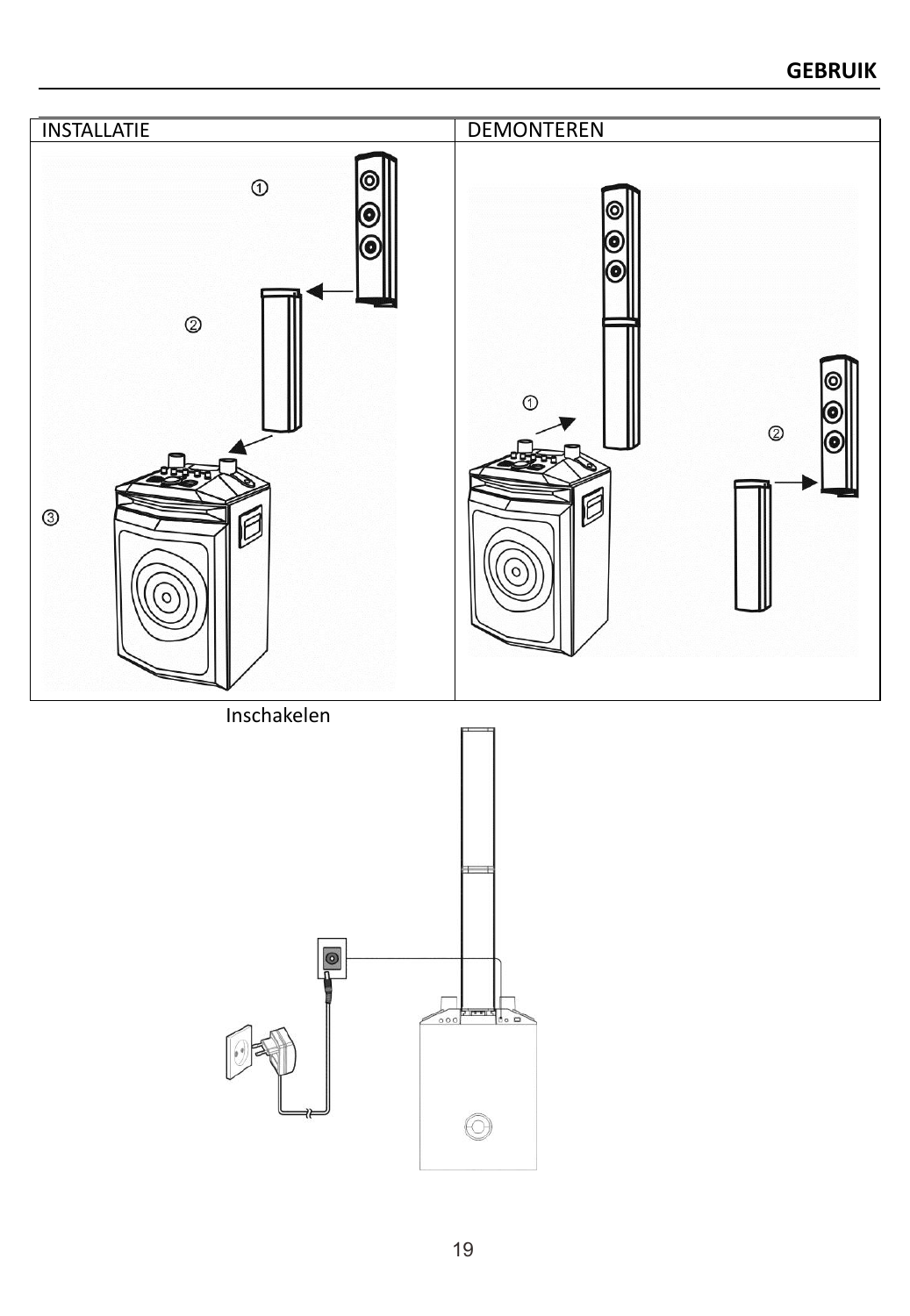### **SPECIFICATIES**

| De specificatie fungeert alleen als een referentie. Het gewicht en de afmetingen<br>$\blacksquare$ |  |
|----------------------------------------------------------------------------------------------------|--|

- zijn gemiddelden.
- Ons product wordt continu verbeterd en de specificaties en functies kunnen zonder voorafgaande kennisgeving aangepast worden.

### **Voedingsadapter (alleen voor EU)**

Fabrikant: GUANGZHOU GUANG ER ZHONG ELECTRONIC TECHNOLOGY CO.,LTD

Modelnummer: GPUSW1853000WD00

Gebruik uitsluitend de voedingsadapter die in de gebruiksaanwijzing wordt vermeld

| Informatie                                                           |                                                            |
|----------------------------------------------------------------------|------------------------------------------------------------|
| Naam of handelsmerk van de fabrikant, handelsregistratie en<br>adres | Guangzhou Guang Er Zhong<br>Electronic Technology CO., LTD |
| Modelaanduiding                                                      | GPUSW1853000WD00                                           |
| Ingangsspanning                                                      | 100-240 V AC                                               |
| Ingangsfrequentie wisselstroom                                       | 50/60 Hz                                                   |
| Uitgangsspanning                                                     | 18,5 V DC                                                  |
| Uitgangsstroom                                                       | 3 A                                                        |
| Uitgangsvermogen                                                     | 55,5 W                                                     |
| Gemiddelde actieve efficiëntie                                       | 88%                                                        |
| Efficiëntie bij lage belasting (10%)                                 | 85%                                                        |
| Verbruik onbelast vermogen                                           | 0.15 W                                                     |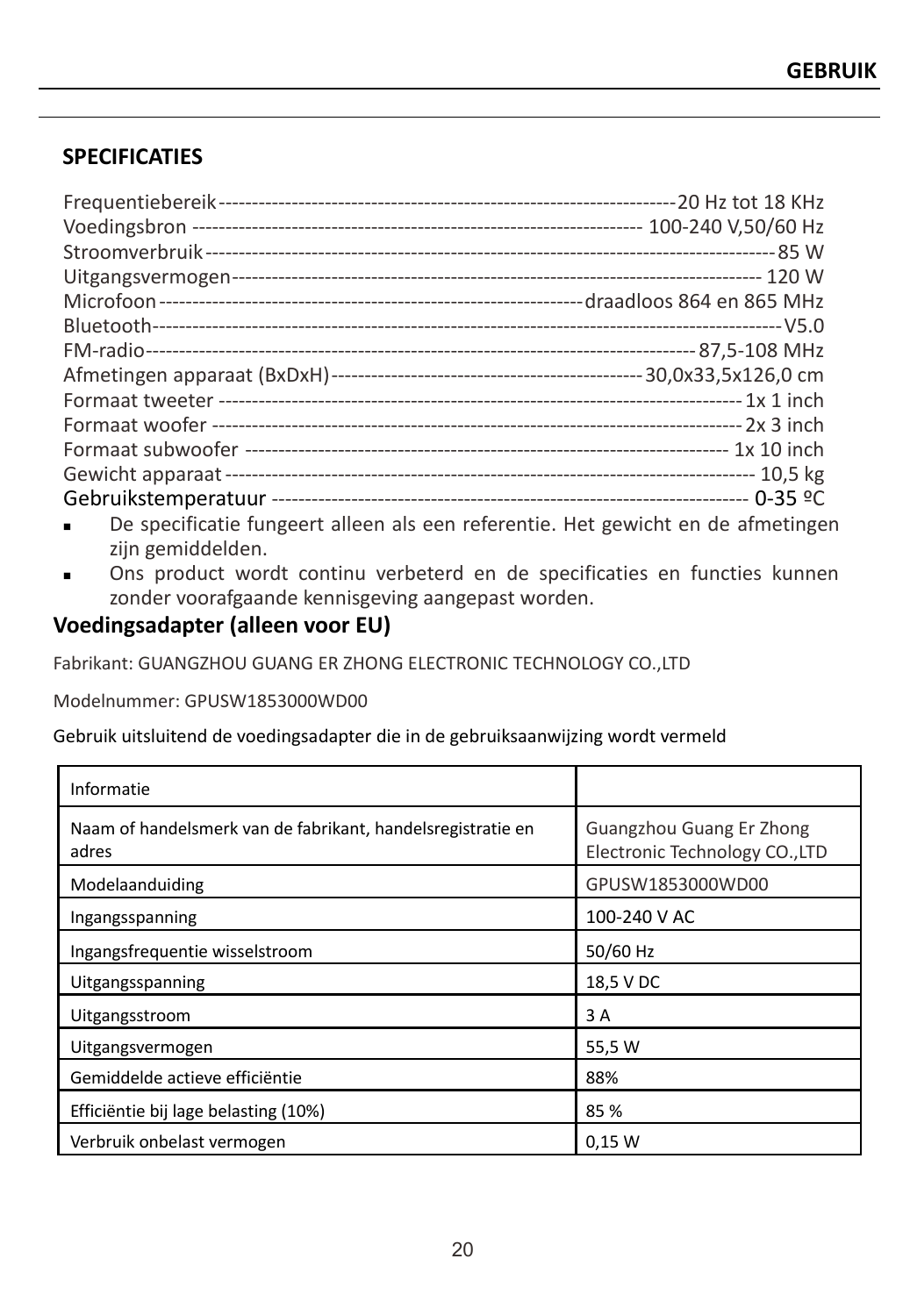### Inbegrepen accessoires







AC-adapter **Draadloze Microfoon x2** 

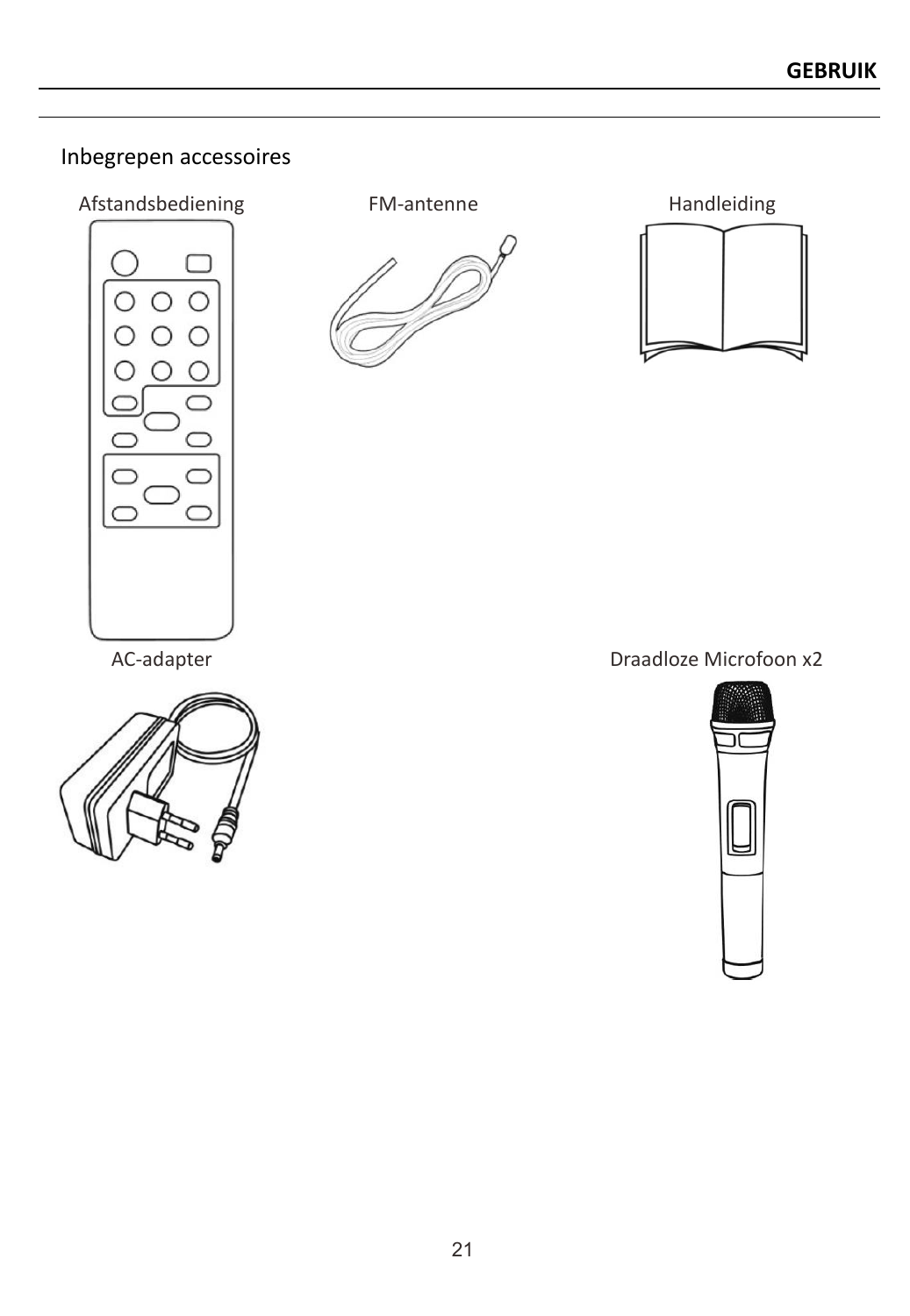### 1. Garantie

Lenco biedt service en garantie aan overeenkomstig met de Europese wetgeving. Dit houdt in dat u, in het geval van reparaties (zowel tijdens als na de garantieperiode), uw lokale handelaar moet contacteren.

Belangrijke opmerking: Het is niet mogelijk om producten die moeten worden gerepareerd rechtstreeks naar Lenco te sturen.

Belangrijke opmerking: de garantie verloopt als een onofficieel servicecenter het apparaat op wat voor manier dan ook heeft geopend, of er toegang toe heeft gekregen.

Het apparaat is niet geschikt voor professioneel gebruik. In het geval van professioneel gebruik worden alle garantieverplichtingen van de fabrikant nietig verklaard.

### 2. Disclaimer

Er worden regelmatig updates in de firmware en/of hardwarecomponenten gemaakt. Daardoor kunnen gedeelten van de instructie, de specificaties en afbeeldingen in deze documentatie enigszins verschillen van uw eigen situatie. Alle onderwerpen die staan beschreven in deze handleiding zijn bedoeld als illustratie en zijn niet van toepassing op specifieke situaties. Aan de beschrijving in dit document kunnen geen rechten worden ontleend.

### 3. Afvoer van het oude apparaat



Dit symbool geeft aan dat het betreffende elektrische product of de accu/batterij niet mag worden verwijderd als algemeen huishoudelijk afval in Europa. Zorg voor een juiste afvalverwerking door het product en de accu/batterij in overeenstemming met alle van toepassing zijnde lokale wetten voor het verwijderen van elektrische apparatuur of accu's/batterijen te verwijderen. Als u dit doet, helpt u de natuurlijke bronnen te behouden en de standaard van milieubescherming te verbeteren bij de behandeling en verwijdering van elektrisch afval (Afgedankte Elektrische en Elektronische Apparatuur).

### 4. CE-markering

Lenco Benelux B.V., Thermiekstraat 1a, 6361 HB Nuth, Nederland, verklaart hierbij dat dit product voldoet aan de vereisten van de essentiële EU-richtlijnen.

De verklaring van conformiteit kan worden aangevraagd via [techdoc@commaxxgroup.com](mailto:techdoc@commaxxgroup.com)



### 5. Service

Bezoek voor meer informatie en helpdeskondersteuning [www.lenco.com](http://www.lenco.com/) Lenco Benelux BV, Thermiekstraat 1a, 6361 HB, Nuth, Nederland.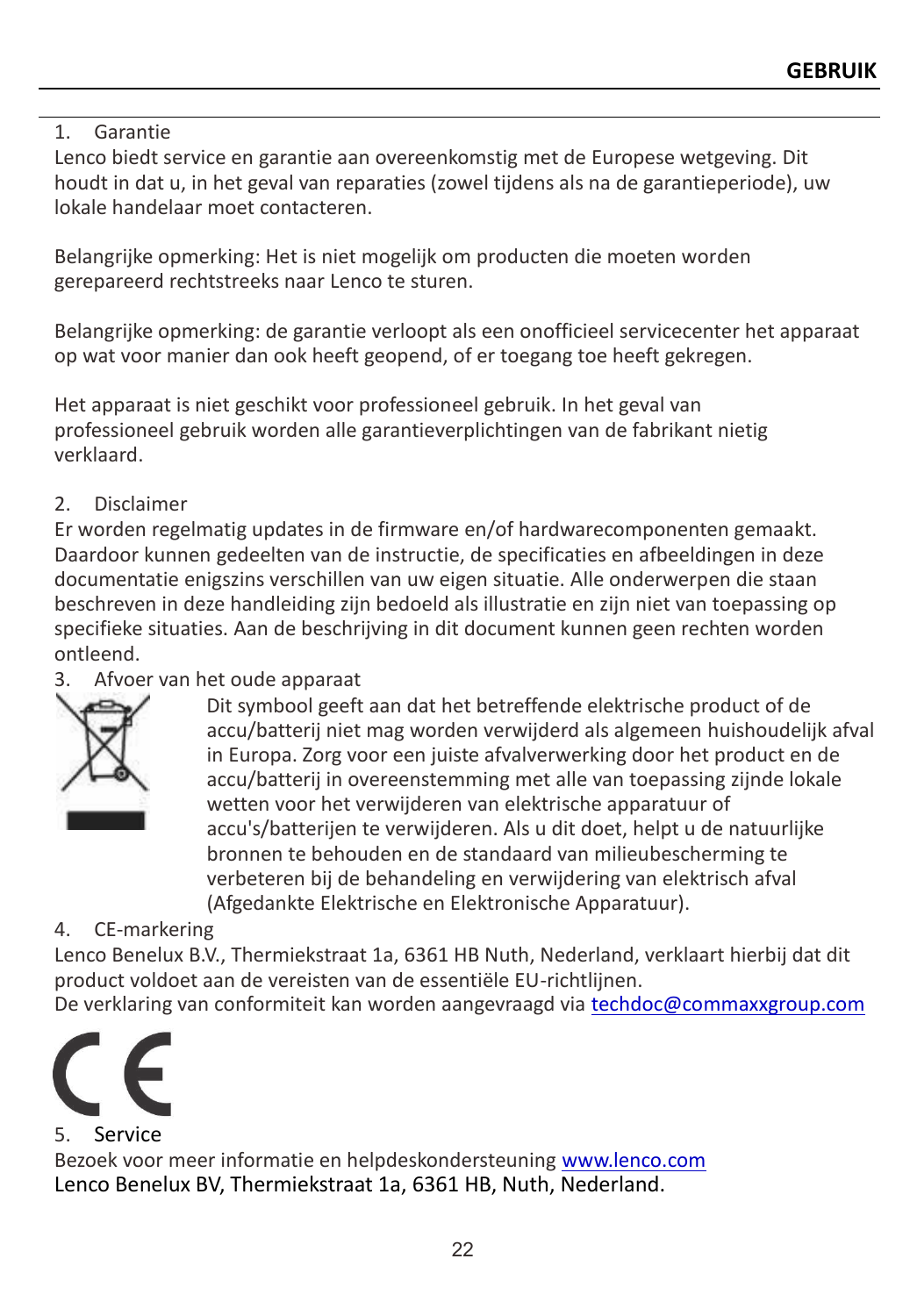### <span id="page-22-0"></span>**ACHTUNG:**

Eine andere als die hier beschriebene Benutzung der Bedienelemente oder Einstellung oder Durchführung von Abläufen kann zu einem gefährlicher Strahlung ausgesetzt werden führen.

### **VORSICHTSMASSNAHMEN VOR DER BENUTZUNG**

### **BEFOLGEN SIE IMMER FOLGENDE ANWEISUNGEN:**

- 1. Blockieren oder bedecken Sie keine Lüftungsöffnungen. Wenn Sie das Gerät auf ein Regal stellen, lassen Sie um das gesamte Gerät 5 cm (2") freien Platz.
- 2. Stellen Sie das Gerät entsprechend den Anweisungen der mitgelieferten Bedienungsanleitung auf.
- 3. Halten Sie das Gerät von Hitzequellen wie Radiatoren, Heizern, Öfen, Kerzen oder anderen hitzeerzeugenden Produkten oder offenen Flammen fern. Das Gerät darf nur bei gemäßigtem Klima verwendet werden. Sehr kalte oder heiße Umgebungen sind zu vermeiden. Die Betriebstemperatur liegt zwischen 0 °C und 35 °C.
- 4. Meiden Sie bei der Benutzung des Produkts die Nähe starker Magnetfelder.
- 5. Elektrostatische Entladungen können die normale Benutzung dieses Geräts stören. Sollte dies geschehen, führen Sie einfach einen Reset aus und starten Sie dann das Gerät entsprechend den Anweisungen dieser Bedienungsanleitung neu. Gehen Sie besonders bei Datenübertragungen mit dem Gerät vorsichtig um und führen Sie diese nur in einer antielektrostatischen Umgebung aus.
- 6. Warnung! Niemals Gegenstände durch die Lüftungsschlitze oder Öffnungen in das Gerät stecken. In diesem Gerät fließt Hochspannung und das Hineinstecken von Gegenständen kann zu elektrischem Schock und/oder Kurzschluss interner elektrischer Bauteile führen. Spritzen/Gießen Sie aus dem gleichen Grund kein Wasser oder Flüssigkeiten auf das Gerät.
- 7. Benutzen Sie das Gerät nicht in nasser oder feuchter Umgebung wie Bad, Dampfküche oder in der Nähe von Schwimmbecken.
- 8. Das Gerät darf weder Tropf- noch Spritzwasser ausgesetzt werden und es dürfen keine mit Flüssigkeit gefüllten Behälter wie z. B. Vasen auf das Gerät oder in der Nähe des Gerätes gestellt werden.
- 9. Benutzen Sie das Gerät nicht, wenn Kondensation entstehen kann. Wenn Sie das Gerät in einem warmen feuchten Raum mit Dampf benutzen, dann können Wassertropfen oder Kondensation in das Gerät eindringen und u. U. zu Fehlfunktionen des Geräts führen. Schalten Sie in diesem Fall das Gerät für 1 – 2 Stunden aus, bevor Sie es erneut einschalten, wobei Sie darauf achten sollten, dass das Gerät vollständig getrocknet ist, bevor Sie es wieder einschalten.
- 10. Obwohl dieses Gerät unter größter Sorgfalt hergestellt und vor Auslieferung mehrmals überprüft wurde, können trotzdem wie bei jedem anderen elektrischen Gerät auch Probleme auftauchen. Trennen Sie das Gerät bei Rauchentwicklung, starker Hitzeentwicklung oder jeder anderen unnatürlichen Erscheinung sofort vom Stromnetz.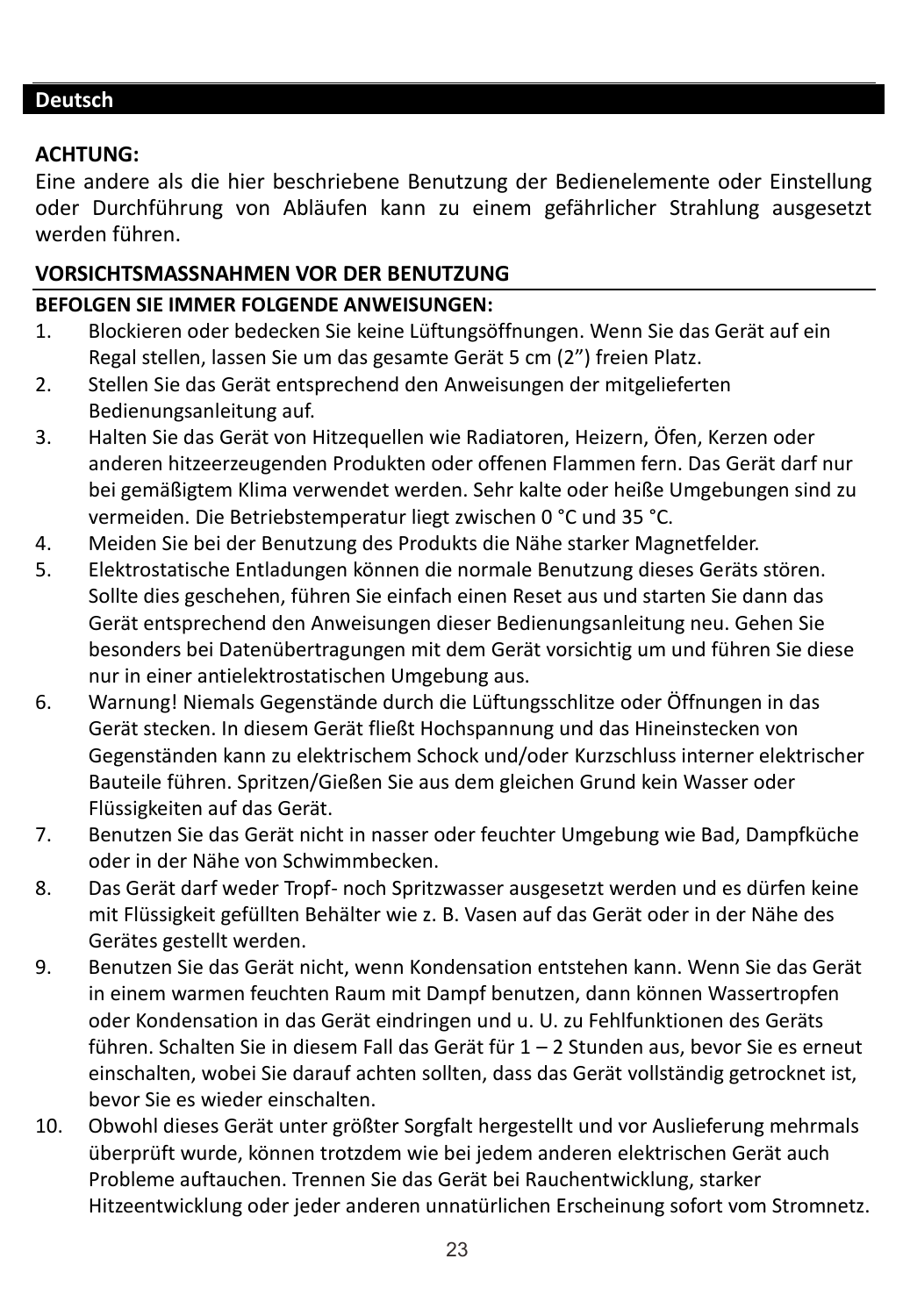- 11. Dieses Gerät ist durch eine Stromquelle wie auf dem Typenschild angegeben zu betreiben. Halten Sie bei Unsicherheiten über die Art Ihrer Stromversorgung in Ihrer Wohnung Rücksprache mit Ihrem Händler oder Ihrer Stromzuliefererfirma.
- 12. Halten Sie das Gerät von Haustieren fern. Einige Nagetiere lieben es, an Netzkabeln zu nagen.
- 13. Benutzen Sie für die Reinigung ein weiches und trockenes Tuch. Benutzen Sie niemals Lösungsmittel oder Flüssigkeiten auf Ölbasis. Benutzen Sie zum Entfernen hartnäckiger Flecken ein feuchtes Tuch mit mildem Reinigungsmittel.
- 14. Der Hersteller haftet nicht für Beschädigungen oder Datenverluste durch Fehlfunktion, Zweckentfremdung oder Modifikation des Geräts oder durch das Wechseln der Batterie.
- 15. Unterbrechen Sie die Verbindung nicht während einer Formatierung oder einer Datenübertragung. Bei Unterbrechung drohen Datenverlust und Datenbeschädigung.
- 16. Wenn das Gerät eine USB-Wiedergabefunktion besitzt, dann stecken Sie den USB-Stick direkt in das Gerät. Verwenden Sie kein USB-Verlängerungskabel, weil die erhöhte Störungsanfälligkeit zu Datenverlust führen kann.
- 17. Das Typenschild befindet sich an der Unter- oder Rückseite des Gerätes.
- 18. Dieses Gerät ist nicht zur Benutzung durch Personen (einschließlich Kinder) mit physischen, sensorischen oder mentalen Beeinträchtigungen oder ohne ausreichender Erfahrung vorgesehen, es sei denn, sie werden durch eine verantwortliche Person beaufsichtigt oder wurden in die ordnungsgemäße Bedienung des Gerätes durch eine für ihre Sicherheit verantwortlichen Person eingewiesen.
- 19. Dieses Produkt ist nur für den nicht-professionellen Gebrauch und nicht für gewerbliche oder industrielle Zwecke bestimmt.
- 20. Stellen Sie sicher, dass das Gerät in einer stabilen Position aufgestellt ist. Schäden, die durch Verwendung dieses Produkts in einer instabilen Position, durch Vibrationen, Stöße oder Nichtbeachtung der anderen in diesem Handbuch enthaltenen Warnungen und Sicherheitsmaßnahmen entstehen, werden nicht durch die Garantie abgedeckt.
- 21. Entfernen Sie niemals das Gehäuse dieses Geräts.
- 22. Stellen Sie dieses Gerät niemals auf andere elektrische Geräte.
- 23. Halten Sie Kinder von den Plastiktüten fern.
- 24. Benutzen Sie nur vom Hersteller spezifizierte Erweiterungen/Zubehörteile.
- 25. Lassen Sie alle Wartungs-/Reparaturarbeiten von qualifiziertem Servicepersonal ausführen. Reparatur/Wartung wird notwendig, wenn das Gerät in irgendeiner Weise wie beispielsweise am Netzkabel oder am Netzstecker beschädigt wurde oder wenn Flüssigkeit in das Gerät gelangt ist bzw. Gegenstände in das Gerät gefallen sind, das Gerät Regen oder Feuchtigkeit ausgesetzt war, es heruntergefallen ist oder nicht ordnungsgemäß funktioniert.
- 26. Langes Hören lauter Töne aus einem Musikgerät kann zum zeitweiligen oder permanenten Hörverlust führen.
- 27. Wenn zum Lieferumfang des Produkts ein Netzkabel oder ein Netzadapter gehört: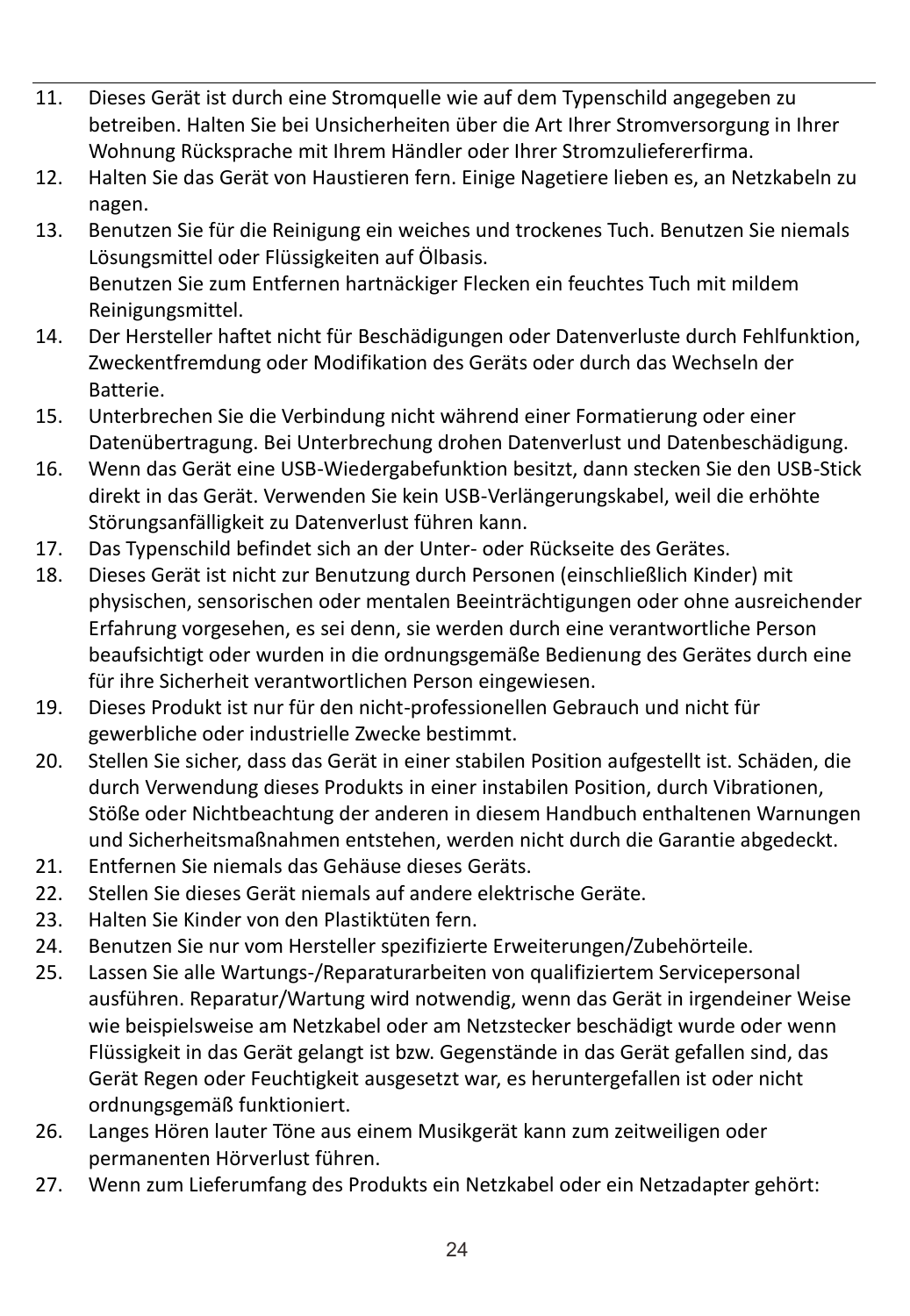- ⚫ Wenn irgendwelche Probleme auftreten, dann trennen Sie das Gerät vom Stromnetz und setzen Sie sich anschließend mit einer qualifizierten Fachkraft in Verbindung.
- ⚫ Treten Sie nicht auf den Netzadapter und klemmen Sie ihn auch nicht ein. Seien Sie besonders im näheren Bereich des Netzsteckers und an der Stelle vorsichtig, an der das Netzkabel aus dem Gerät herausgeführt wird. Stellen Sie keine schweren Gegenstände auf den Netzadapter, weil er dadurch beschädigt werden kann. Halten Sie das gesamte Gerät außerhalb der Reichweite von Kindern! Durch Spielen mit dem Netzkabel können sie sich ernsthafte Verletzungen zuziehen.
- ⚫ Trennen Sie das Gerät während eines Gewitters oder bei längerer Nichtbenutzung vom Stromnetz.
- ⚫ Die Netzsteckdose muss sich in der Nähe des Geräts befinden und einfach zu erreichen sein.
- ⚫ Überlasten Sie Steckdosen und Verlängerungsleitungen nicht. Eine Überlastung kann zu Brandgefahr bzw. Stromschlag führen.
- ⚫ Geräte der Schutzklasse 1 müssen Sie an eine Netzsteckdose mit Schutzleiter anschließen.
- ⚫ Geräte der Schutzklasse 2 benötigen keinen Schutzleiteranschluss.
- ⚫ Halten Sie den Netzstecker in der Hand, wenn Sie ihn aus der Netzsteckdose ziehen. Ziehen Sie ihn nicht durch Zerren am Kabel heraus. Das kann zu einem Kurzschluss führen.
- ⚫ Verwenden Sie weder ein beschädigtes Netzkabel noch einen beschädigten Netzstecker oder eine lockere Steckdose. Missachtung kann zu Brand oder Stromschlag führen.
- 28. Wenn das Produkt mit einer Fernbedienung mit Batterien/Knopfzellen geliefert wird oder das Produkt eine derartige Fernbedienung umfasst:
	- Warnung:
	- ⚫ Die Batterie nicht einnehmen Verätzungsgefahr!
	- ⚫ Die mit diesem Produkt mitgelieferte Fernbedienung enthält eine Knopfzelle. Das Verschlucken der Batterie kann innerhalb von nur 2 Stunden zu schwersten inneren Verbrennungen mit Todesfolge führen.
	- ⚫ Halten Sie neue und gebrauchte Batterien von Kindern fern.
	- ⚫ Falls sich das Batteriefach nicht richtig schließen lässt, dann benutzen Sie das Gerät nicht mehr und halten Sie es von Kindern fern.
	- ⚫ Wenn Sie vermuten, dass Batterien verschluckt oder in eine Körperöffnung eingeführt worden sind, dann suchen Sie umgehend eine/-n Ärztin/Arzt auf.
- 29. Warnhinweise bzgl. der Verwendung von Batterien:
	- ⚫ Es besteht Explosionsgefahr, wenn die Batterien nicht ordnungsgemäß ersetzt werden. Tauschen Sie die Batterie nur gegen eine Batterie des gleichen Typs aus.
	- ⚫ Die Batterie darf während der Benutzung, Aufbewahrung oder des Transports weder sehr hohen oder sehr niedrigen Temperaturen noch niedrigem Luftdruck in großen Höhenlagen ausgesetzt werden.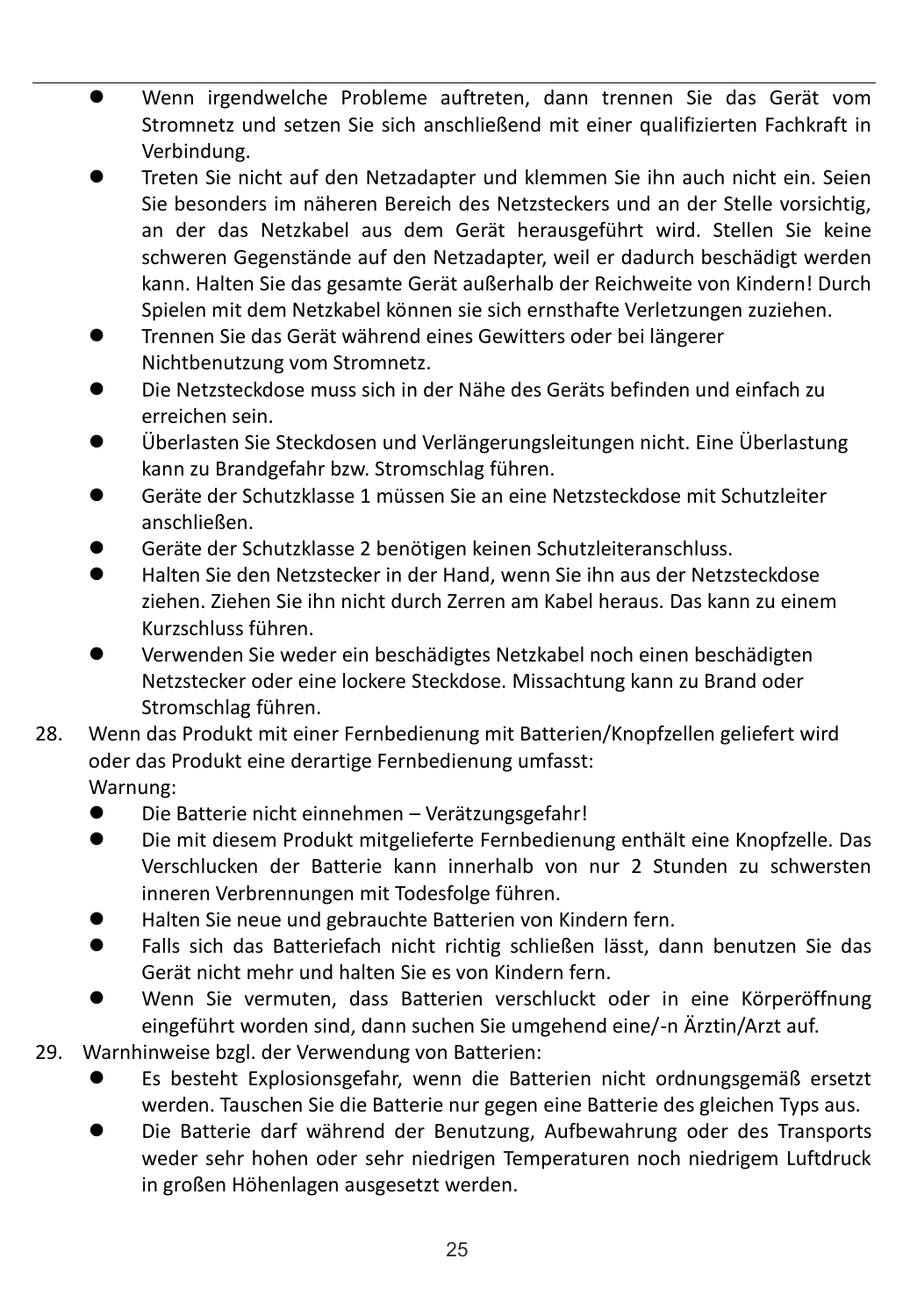- ⚫ Die Ersetzung der Batterie mit einem falschen Batterietyp kann zum Explodieren der Batterie oder zum Entweichen von entflammbarem Gas oder Auslaufen von entflammbarer Flüssigkeit aus der Batterie führen.
- ⚫ Die Entsorgung der Batterie in Feuer oder einem heißen Ofen oder das mechanische Zerkleinern oder Zerteilen der Batterie kann zu Explosionen führen.
- ⚫ Das Verbleiben der Batterie in einer Umgebung mit sehr hohen Temperaturen kann zum Explodieren der Batterie oder zum Entweichen von entflammbarem Gas oder Auslaufen von entflammbarer Flüssigkeit aus der Batterie führen.
- ⚫ Eine einem sehr niedrigen Luftdruck ausgesetzte Batterie kann explodieren oder es kann aus einer einem sehr niedrigen Luftdruck ausgesetzten Batterie entflammbares Gas entweichen oder entflammbare Flüssigkeit auslaufen.
- ⚫ Legen Sie besonderes Augenmerk auf den ökologischen Aspekt der Batterieentsorgung.

### **AUFSTELLEN**

- Packen Sie alle Teile aus und entfernen Sie danach die Schutzmaterialien.
- Schließen Sie das Gerät nicht eher an das Stromnetz an, bevor Sie die Netzspannung überprüft haben und alle anderen notwendigen Verbindungen hergestellt sind.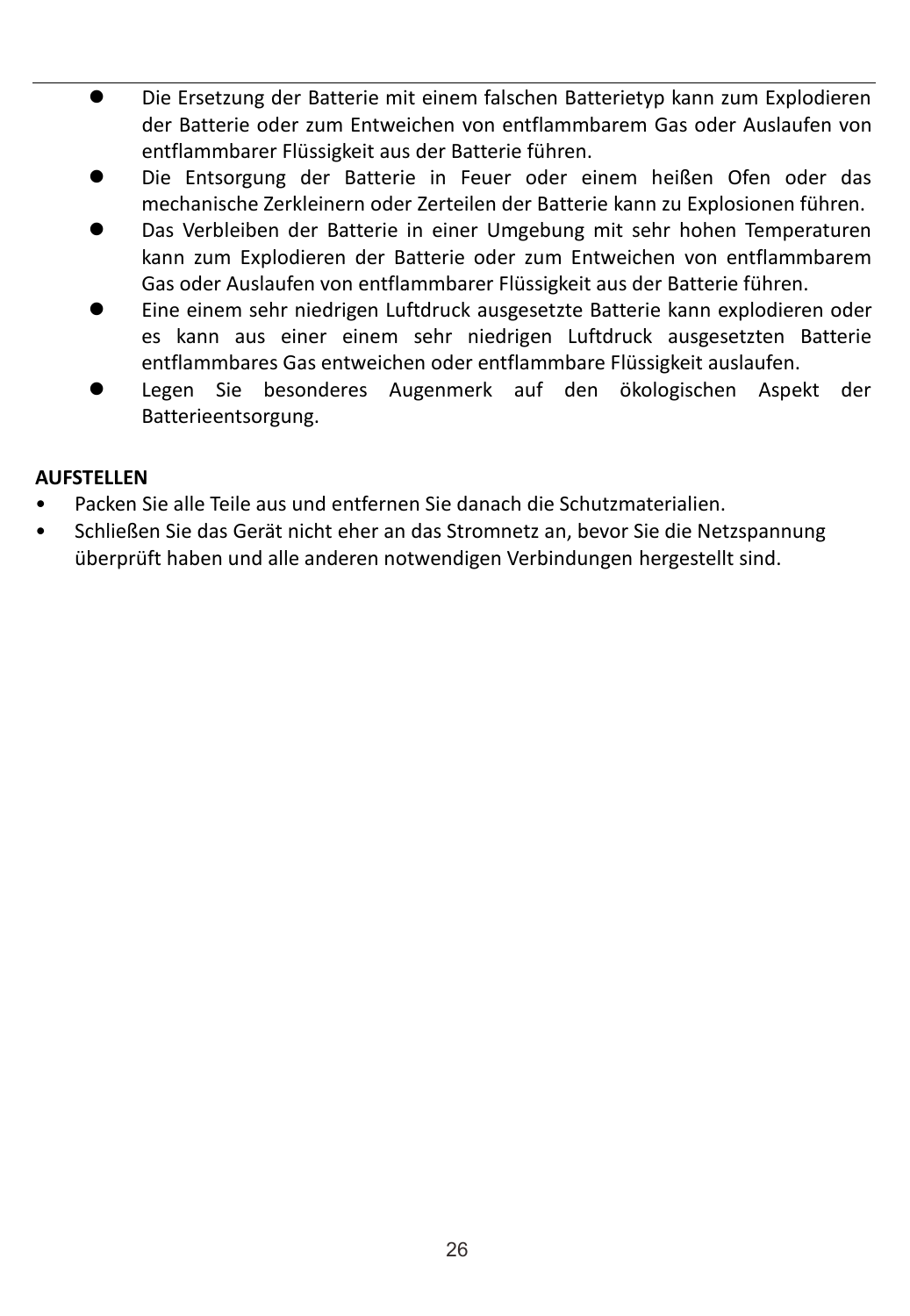### **RÜCKSEITE**

- 1. FM-Antenne
- 2. MIC: Kabelmikrofoneingangsbuchse<br>3. Gitarre: Gitarreneingangsbuchse
- Gitarre: Gitarreneingangsbuchse
- 4. GLEICHSPANNUNGSEINGANG
- 5. Line-EINGANG: Line-Eingangsanschluss
- 6. USB: USB-Eingangsport



### **OBERSEITE**



- 1. ZURÜCK: Drücken Sie diese Taste, um im USB-/Bluetooth-Modus den vorherigen Titel aufzurufen.
- 2. STANDBY/LICHTMODUS: Drücken Sie diese Taste zum Umschalten des Lichtmodus zwischen LED1, LED2, LED3 und Aus. Halten Sie die Standby-Taste zum Ein-/Ausschalten gedrückt.
- 3. LED-ANZEIGE: Für die Anzeige des Lautsprecherstatus.
- 4. VOL -: Drücken Sie diese Taste, um die Lautstärke zu verringern.
- 5. VOL +: Drücken Sie diese Taste, um die Lautstärke zu erhöhen.
- 6. QUELLE: Drücken Sie diese Taste zum Umschalten der Quelle zwischen USB, Bluetooth, FM und LINE.
- 7. Drahtlos-Mikrofon-/Mikrofon-Lautstärke: Lautstärkeregler für Mikrofon und Drahtlosmikrofon.
- 8. ECHO: Zum Anpassen der Echo-Intensität des verbundenen Mikrofons.
- 9. HÖHEN: Zum Anpassen der Höhen-Intensität.
- 10. BASS: Zum Anpassen der Bass-Intensität.
- 11. EIN/AUS: Zum Ein- oder Ausschalten.
- 12. WIEDERGABE/PAUSE/TWS/FM-Auto-Suche: Drücken Sie die Taste zum Starten/Anhalten der Wiedergabe eines Titels im USB-/Bluetooth-Modus. Halten Sie die Taste zum Ein- oder Ausschalten des TWS- (True Wireless Stereo) Modus gedrückt.
	- Drücken Sie diese Taste im FM-Modus, um die vollautomatische Suche zu starten.
- 13. VOR: Drücken Sie diese Taste im USB-/Bluetooth-Modus, um den nächsten Titel aufzurufen.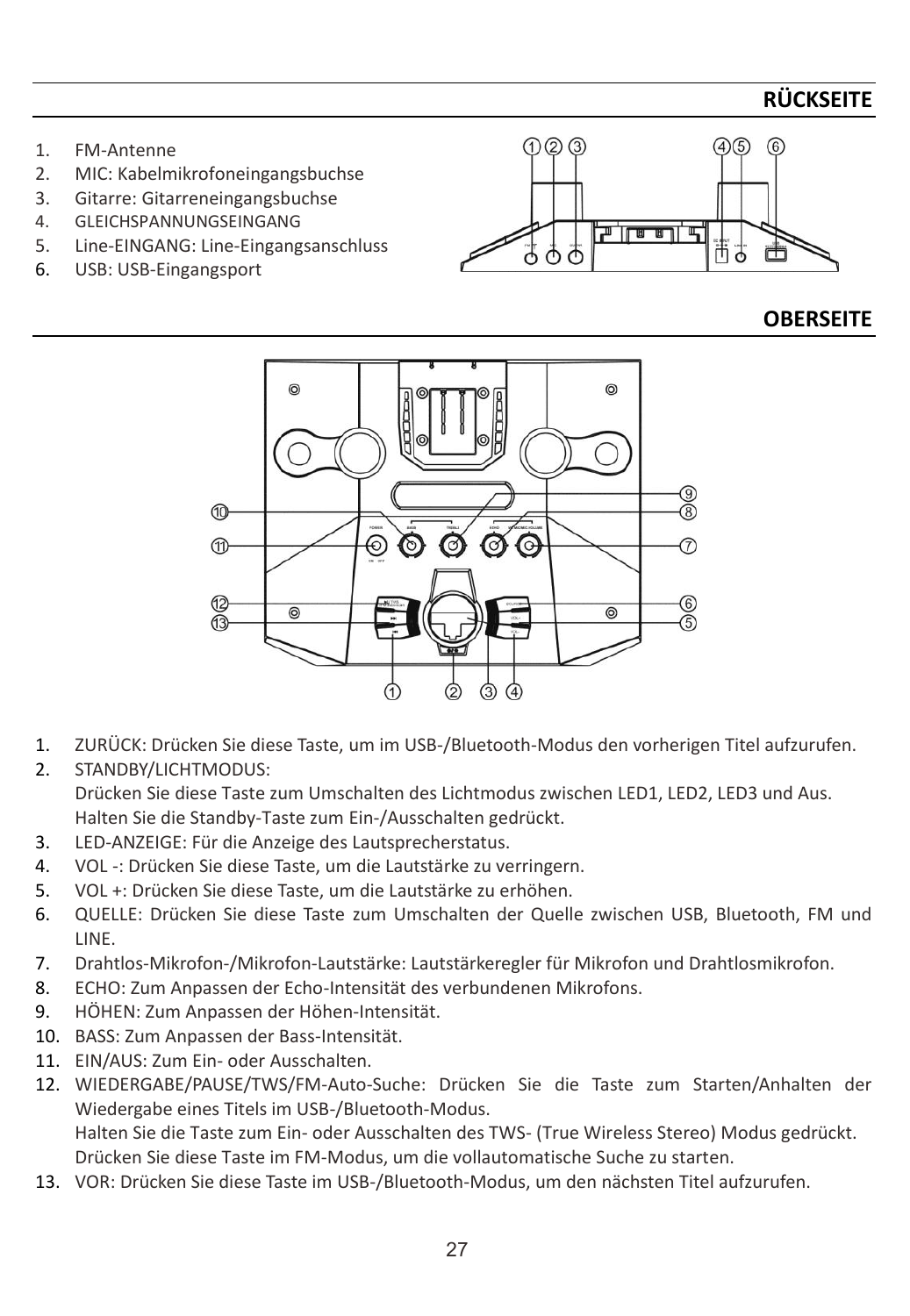### **FERNBEDIENUNG**

- 1. STANDBY: Standby-ein/aus-Taste.
- 2. ZIFFERNTASTEN 0 9: Benutzen Sie diese Tasten, um im USB-Modus den wiederzugebenden Titel direkt auszuwählen. Z. B.: Wenn Sie den 12. Titel in der USB-Wiedergabeliste wiedergeben lassen möchten, dann drücken Sie die Zifferntaste 1 und anschließend 2.
- 3. VOL -: Drücken Sie diese Taste, um die Lautstärke zu verringern.
- 4. **M**/CH-: Drücken Sie im USB-/Bluetooth-Modus die M /CH--Taste, um den vorherigen Titel wiederzugeben. Wählen Sie den vorherigen Sender, indem Sie die Taste /CH- im FM-Eingangsmodus drücken.
- 5. II: Drücken Sie diese Taste im USB-/Bluetooth-Modus, um einen Titel wiederzugeben oder die Wiedergabe zu pausieren. Drücken Sie die Taste im die automatische Suche durchzuführen.
- 6. **44/TU-: Drücken Sie im Bluetooth-Modus die** /TU--Taste, um einen Titel schnell zurückzuspulen. Wählen Sie den Tuning-Sender, indem Sie im FM-Eingangsmodus die Taste </a>
- 7. **▶▶/TU+ Drücken Sie im USB-Modus die** /TU+-Taste, um einen Titel schnell vorzuspulen. Wählen Sie den Tuning-Sender, indem Sie im FM-Eingangsmodus die Taste ▶ /TU+ drücken.
- 8. <sup>M</sup> /CH+: Drücken Sie im USB-/Bluetooth-Modus die M/CH+-Taste, um den nächsten Titel wiederzugeben. Wählen Sie den nächsten Sender, indem Sie im FM-Eingangsmodus die Taste ▶ /CH+ drücken.
- 9. VOL +: Drücken Sie diese Taste, um die Lautstärke zu erhöhen.
- 10. STUMMSCHALTUNG: Drücken Sie diese Taste zum Ein-/Ausschalten der Stummschaltung.
- 11. WIEDERGABEWIEDERHOLUNG: Wählen Sie den Wiederholungsmodus, indem Sie im USB-Eingangsmodus die "REPEAT"-Taste drücken.
- 12. QUELLE: Drücken Sie diese Taste, um einen der Signaleingänge USB, Bluetooth, FM oder Line auszuwählen.

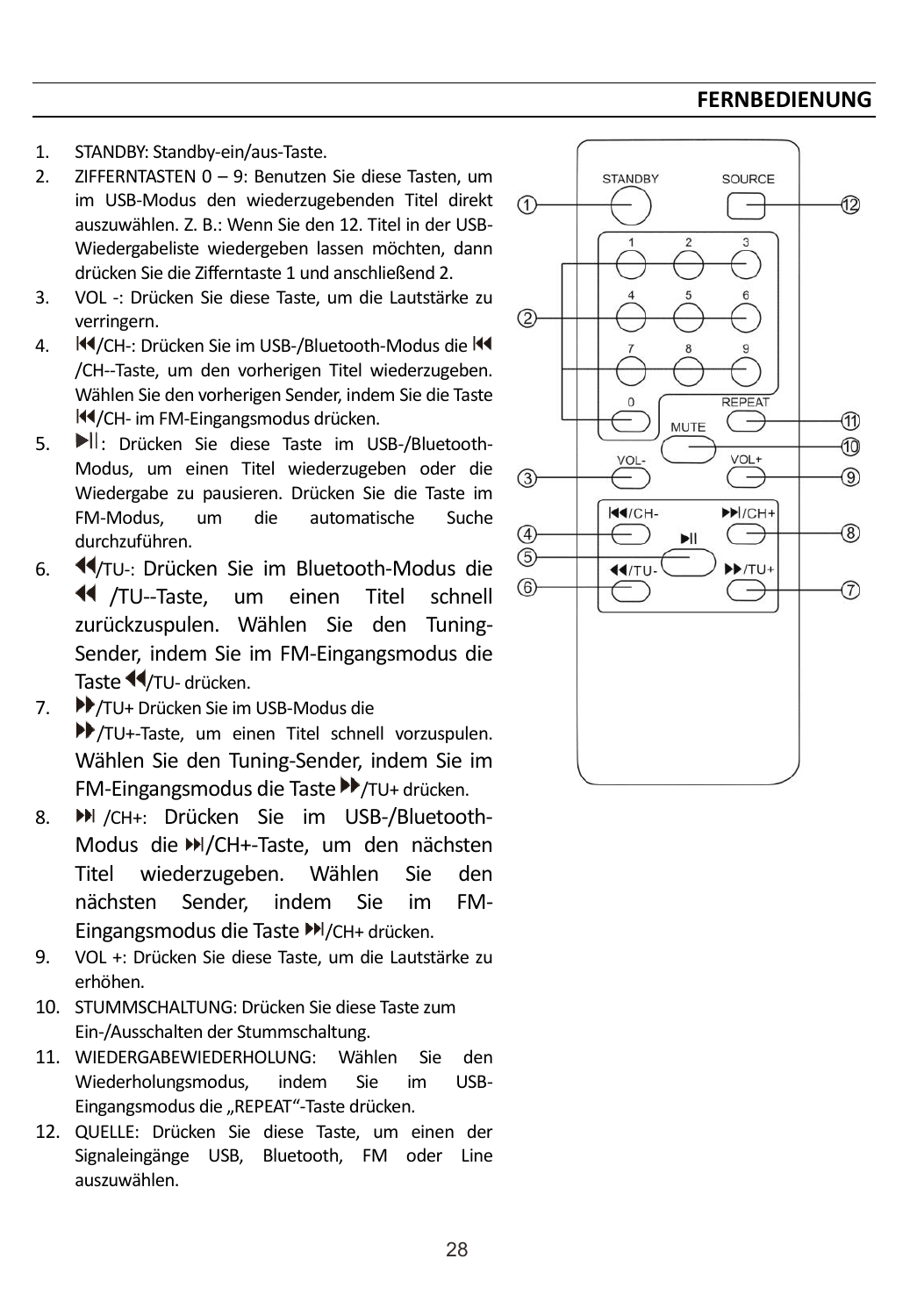### **Bluetooth koppeln und verbinden**

- Schalten Sie alle bereits vorher mit dem Lautsprecher gekoppelten (verbundenen) Bluetooth-Geräte aus.
- ⚫ Aktivieren Sie das Bluetooth Ihres Mobiltelefons oder Musikplayers.
- ⚫ Schalten Sie den Lautsprecher ein und wechseln Sie dann in den Bluetooth-Modus. Das blinkend "bl" am LED-Display zeigt an, dass sich das Gerät im Kopplungsmodus befindet.
- ⚫ Suchen Sie mit Ihrem Mobiltelefon oder Musikplayer nach Bluetooth-Geräten.
- Wählen Sie aus der Liste gefundener Geräte Ihres Mobiltelefons oder Musikplayers "Lenco PA-220" aus.
- Wählen Sie "OK" oder "YES" (Ja) aus, um den Lautsprecher mit Ihrem Mobiltelefon oder Musikplayer zu koppeln.
- Wenn erforderlich, dann geben Sie als Passwort "0000" ein. Wenn die LED dauerhaft Blau leuchtet, dann zeigt dies an, dass die Verbindung erfolgreich aufgebaut wurde.

### **TWS-Modus (Modus für echtes kabelloses Stereo):**

- 1. Schalten Sie 2 Lautsprechergeräte ein und wählen Sie beide als Eingangsgeräte im Bluetooth-Modus.
- 2. Drücken Sie auf den Lautsprechern 2 s lang die TWS-Taste, woraufhin auf dem Display "E oft " angezeigt wird, was anzeigt, dass sich das jeweilige Gerät mit dem anderen Gerät verbindet. Wenn die Verbindung erfolgreich aufgebaut wurde, dann ertönt entweder ein Mitteilungston oder auf dem Display wird "bL" angezeigt.
- 3. Aktivieren Sie die Bluetooth-Funktion Ihres Mobiltelefons und wählen Sie dann aus der Liste gefundener Bluetooth-Geräte "Lenco PA-220" aus. Wählen Sie nun "OK" oder "YES" (Ja) aus, um Ihr Mobiltelefon mit diesem Gerät zu koppeln. Wenn die Verbindung erfolgreich aufgebaut wurde, dann leuchtet die LED dauerhaft Blau. Jetzt können Sie über die Lautsprecher die Musik Ihres Mobiltelefons wiedergeben lassen.
- 4. Drücken Sie die TWS-Taste auf dem Lautsprecher 2 s lang, um den TWS-Modus zu deaktivieren, woraufhin auf dem Display "E oF" angezeigt wird.

### **FM-Radiobedienung**

- 1. Bevor Sie die Radiofunktion benutzen können, müssen Sie die mitgelieferte Antenne anbringen. Richten Sie die Antenne aus, um den besten Empfang zu erhalten. Drücken Sie mehrmals die [SOURCE]-Taste, um den FM-Modus auszuwählen.
- 2. Drücken Sie die Taste CH+/CH- an der Fernbedienung oder drücken Sie lange die Taste "IM/DH " auf der Oberseite des Lautsprechers, um zum voreingestellten Sender zu springen.
- 3. Drücken Sie auf der Fernbedienung die TU+/TU--Taste oder auf der Oberseite des Lautsprechers die  $\frac{1}{4}$ /•N/-Taste, um die Radiosenderfrequenz manuell einzustellen. Mit Hilfe der Zifferntasten der Fernbedienung können Sie die Radiosenderfrequenz direkt eingeben.
- 4. Drücken Sie die Taste "Im auf der Oberseite des Lautsprechers oder an der Fernbedienung und das Gerät sucht von der niedrigsten bis zur höchsten Frequenz nach Radiosendern und speichert die gefundenen Sender nach und nach.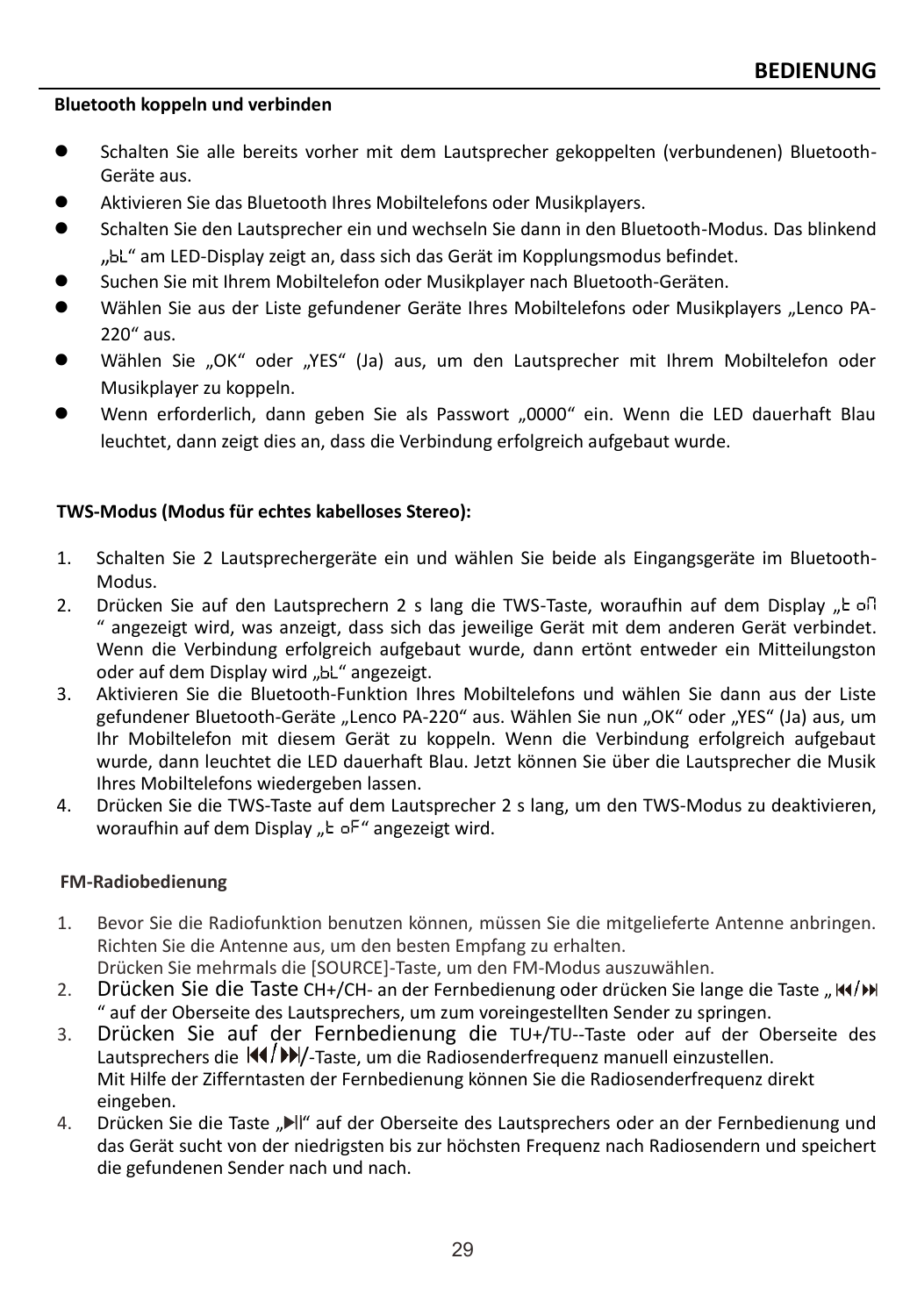### **BEDIENUNG**

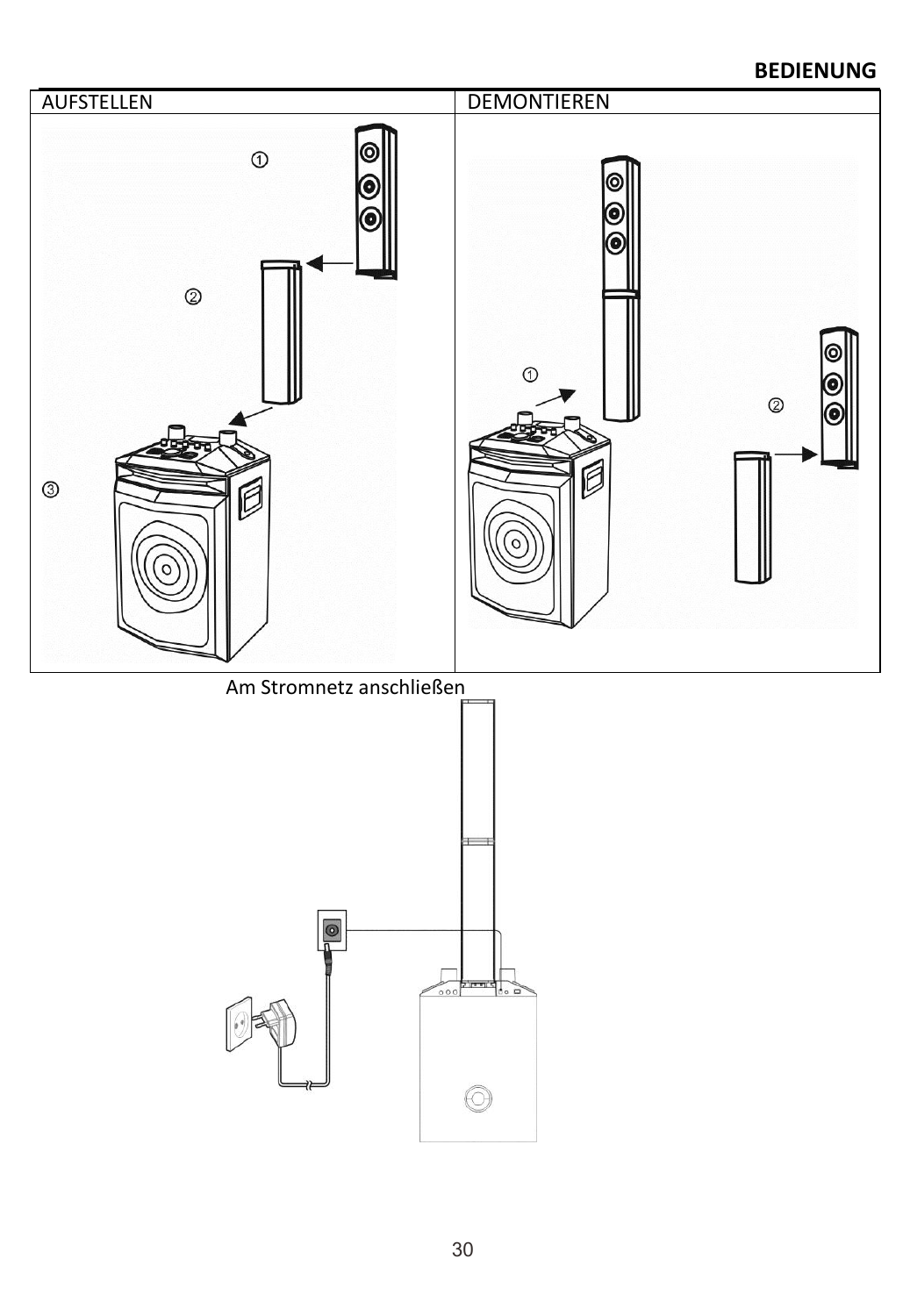### **SPEZIFIKATIONEN**

| Stromversorgung----------------------------------100 bis 240 V Wechselspannung, 50/60 Hz |                                                                  |
|------------------------------------------------------------------------------------------|------------------------------------------------------------------|
|                                                                                          |                                                                  |
|                                                                                          |                                                                  |
|                                                                                          |                                                                  |
|                                                                                          |                                                                  |
|                                                                                          |                                                                  |
|                                                                                          |                                                                  |
|                                                                                          |                                                                  |
|                                                                                          |                                                                  |
|                                                                                          |                                                                  |
|                                                                                          |                                                                  |
|                                                                                          |                                                                  |
| $\blacksquare$                                                                           | Diese Angaben dienen lediglich als Richtwerte. Die Gewichts- und |
| Größenangaben sind Näherungswerte.                                                       |                                                                  |

<sup>◼</sup> Unser Produkt wird permanent weiterentwickelt und unterliegt bezüglich Spezifikationen und Funktionen stillschweigenden Änderungen.

### **Netzadapter (nur für EU)**

Hersteller: GUANGZHOU GUANG ER ZHONG ELECTRONIC TECHNOLOGY CO.,LTD

Modellnummer: GPUSW1853000WD00

Benutzen Sie nur die in der Bedienungsanleitung angegebene Stromversorgung

| Information                                                                         |                                                            |
|-------------------------------------------------------------------------------------|------------------------------------------------------------|
| Name des Herstellers oder der Handelsmarke, kommerzielle<br>Zulassung und Anschrift | Guangzhou Guang Er Zhong<br>Electronic Technology CO., LTD |
| Modellidentifikator                                                                 | GPUSW1853000WD00                                           |
| Eingangsspannung                                                                    | 100 bis 240 V Wechselspannung                              |
| Wechselstromfrequenz des AC-Eingangs                                                | 50/60 Hz                                                   |
| Ausgangsspannung                                                                    | 18,5 V Gleichspannung                                      |
| Ausgangsstrom                                                                       | 3 A                                                        |
| Ausgangsleistung                                                                    | 55,5 W                                                     |
| Durchschnittliche Effizienz bei Normallast                                          | 88%                                                        |
| Effizienz bei Niederlast (10 %)                                                     | 85 %                                                       |
| Leistungsaufnahme bei Nulllast                                                      | 0.15 W                                                     |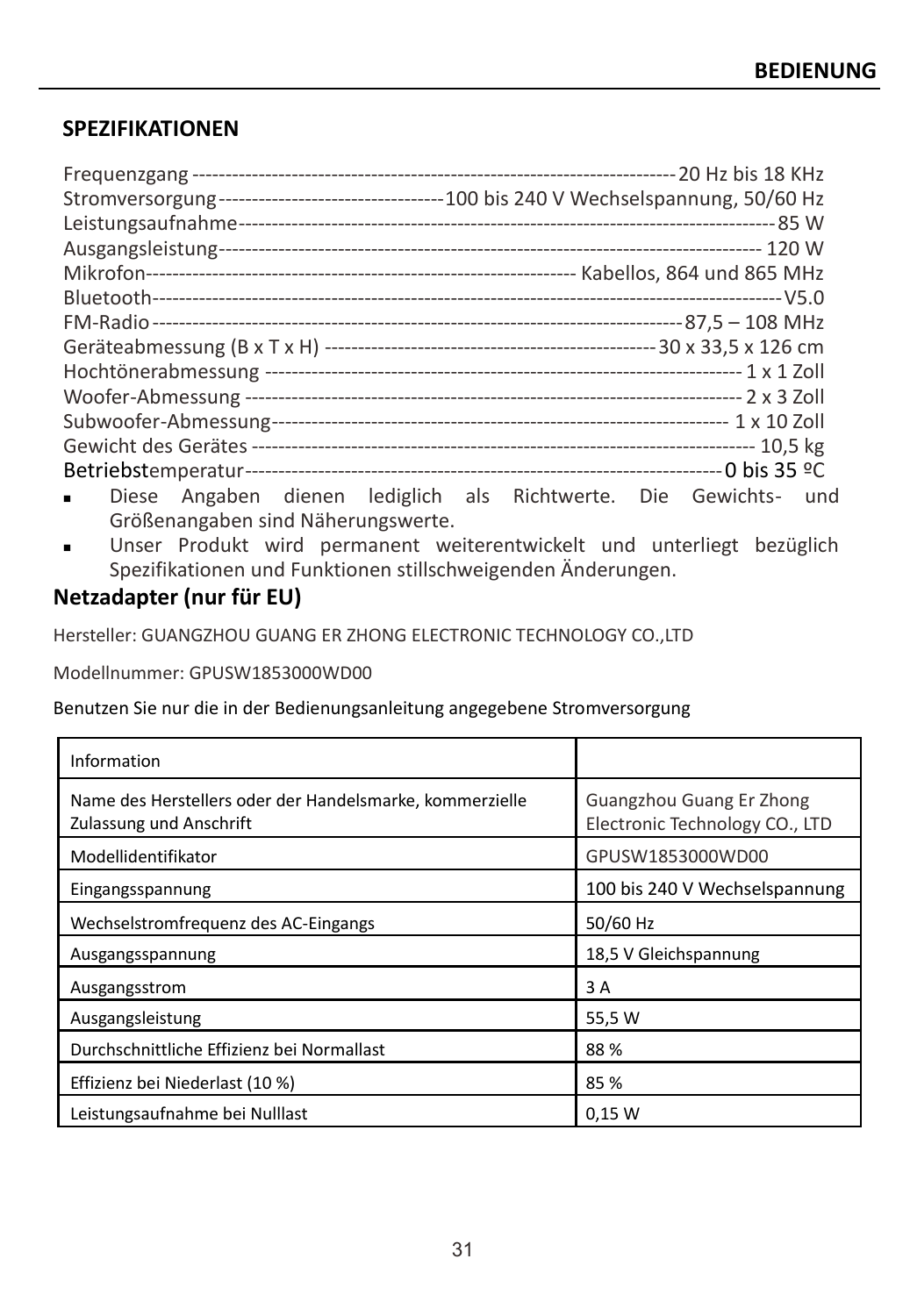# Mitgelieferte Zubehörteile



Fernbedienung FM-Antenne Bedienungsanleitung



Netzadapter **Netzadapter** Kabelloses Mikrofon x 2



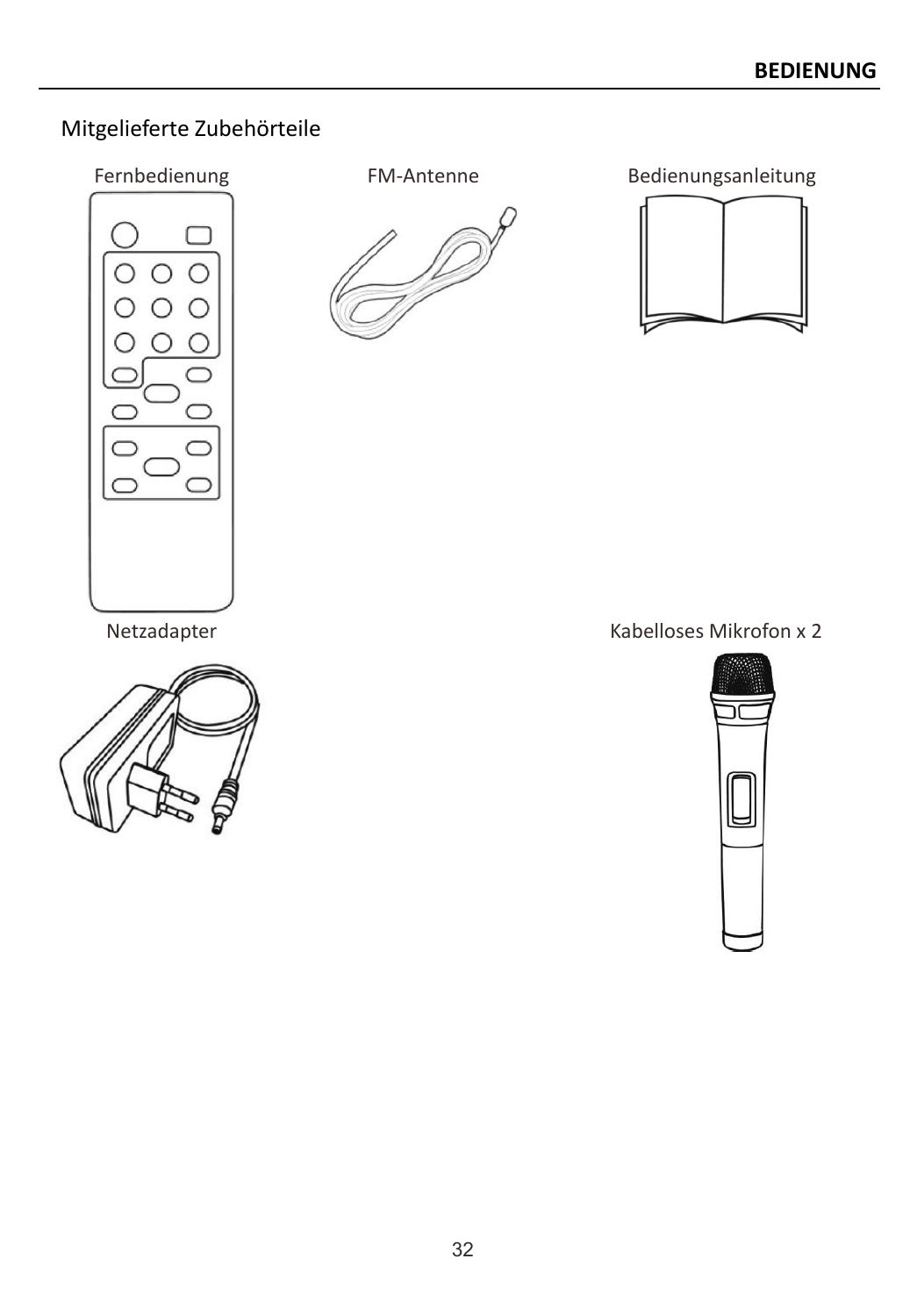### 1. Garantie

Lenco bietet Leistungen und Garantien im Einklang mit Europäischem Recht. Setzen Sie sich deshalb im Falle von Reparaturen (sowohl während als auch nach Ablauf der Garantiezeit) mit Ihrem Fachhändler in Verbindung.

Wichtiger Hinweis: Es ist nicht möglich, Produkte für Reparaturen direkt an Lenco zu schicken.

Wichtiger Hinweis: Wenn dieses Gerät für welchen Grund auch immer durch ein nicht offizielles Servicezentrum geöffnet wurde oder durch dieses Servicezentrum darauf zugegriffen wurde, erlischt die Garantie.

Dieses Gerät ist nicht für professionelle Zwecke geeignet. Falls das Gerät für professionelle Zwecke eingesetzt wird, erlöschen alle Garantieverpflichtungen seitens des Herstellers.

### 2. Haftungsausschluss

Aktualisierungen der Firmware und/oder Hardware-Komponenten werden regelmäßig durchgeführt. Aus diesem Grund können einige der Anleitungen, Spezifikationen und Abbildungen in dieser Dokumentation zu dem Ihnen vorliegenden Gerät leicht abweichen. Alle in diesem Handbuch beschriebenen Elemente dienen nur zur Illustration und treffen auf Ihre individuelle Situation möglicherweise nicht zu. Aus der in diesem Handbuch getätigten Beschreibung können keine Rechtsansprüche oder Leistungsanforderungen geltend gemacht werden.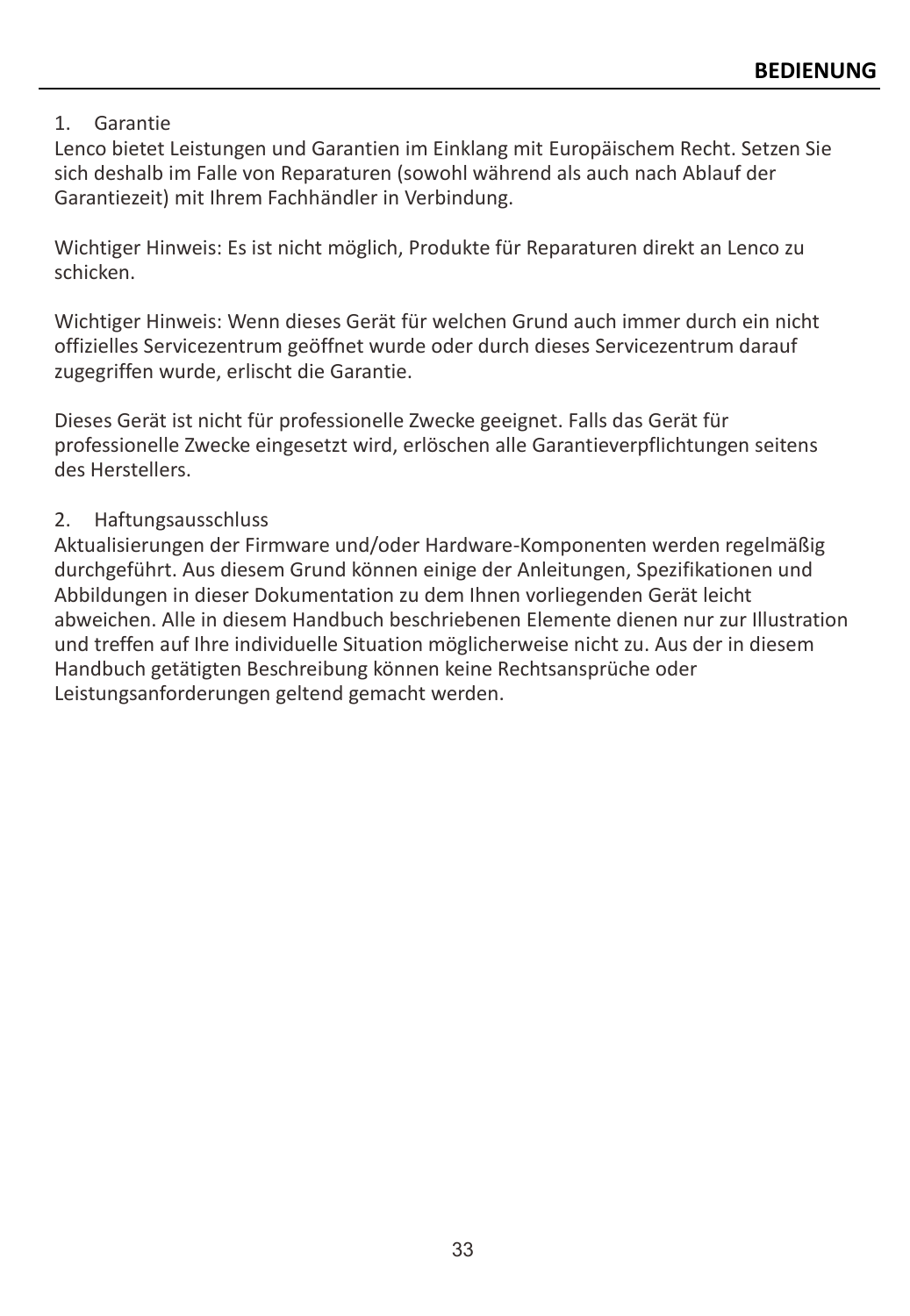### 3. Entsorgung des Altgeräts



Dieses Symbol zeigt an, dass das entsprechende Produkt oder dessen Akku/Batterie in Europa nicht mit dem normalen Hausmüll entsorgt werden darf. Um die ordnungsgemäße Abfallbehandlung des Produkts und dessen Akku/Batterie zu gewährleisten, müssen diese im Einklang mit allen anwendbaren örtlichen Vorschriften zur Entsorgung von Elektrogeräten und Akkus/Batterien entsorgt werden. Dabei helfen Sie, natürliche Ressourcen zu schonen und Umweltschutzstandards zur Verwertung und Entsorgung von Altgeräten aufrecht zu halten (Richtlinie über Entsorgung Elektrischer und Elektronischer Altgeräte).

### 4. CE-Kennzeichen

Hiermit erklärt Lenco Benelux B.V., Thermiekstraat 1a, 6361 HB Nuth, The Netherlands, dass dieses Produkt den grundsätzlichen Anforderungen der EU-Richtlinie entspricht. Die Konformitätserklärung kann unter folgendem Link abgerufen werden: [techdoc@commaxxgroup.com](mailto:techdoc@commaxxgroup.com)



Besuchen Sie bitte für weitere Informationen und unseren Kundendienst unsere Homepage [www.lenco.com](http://www.lenco.com/)

Lenco Benelux BV, Thermiekstraat 1a, 6361 HB Nuth, The Netherlands.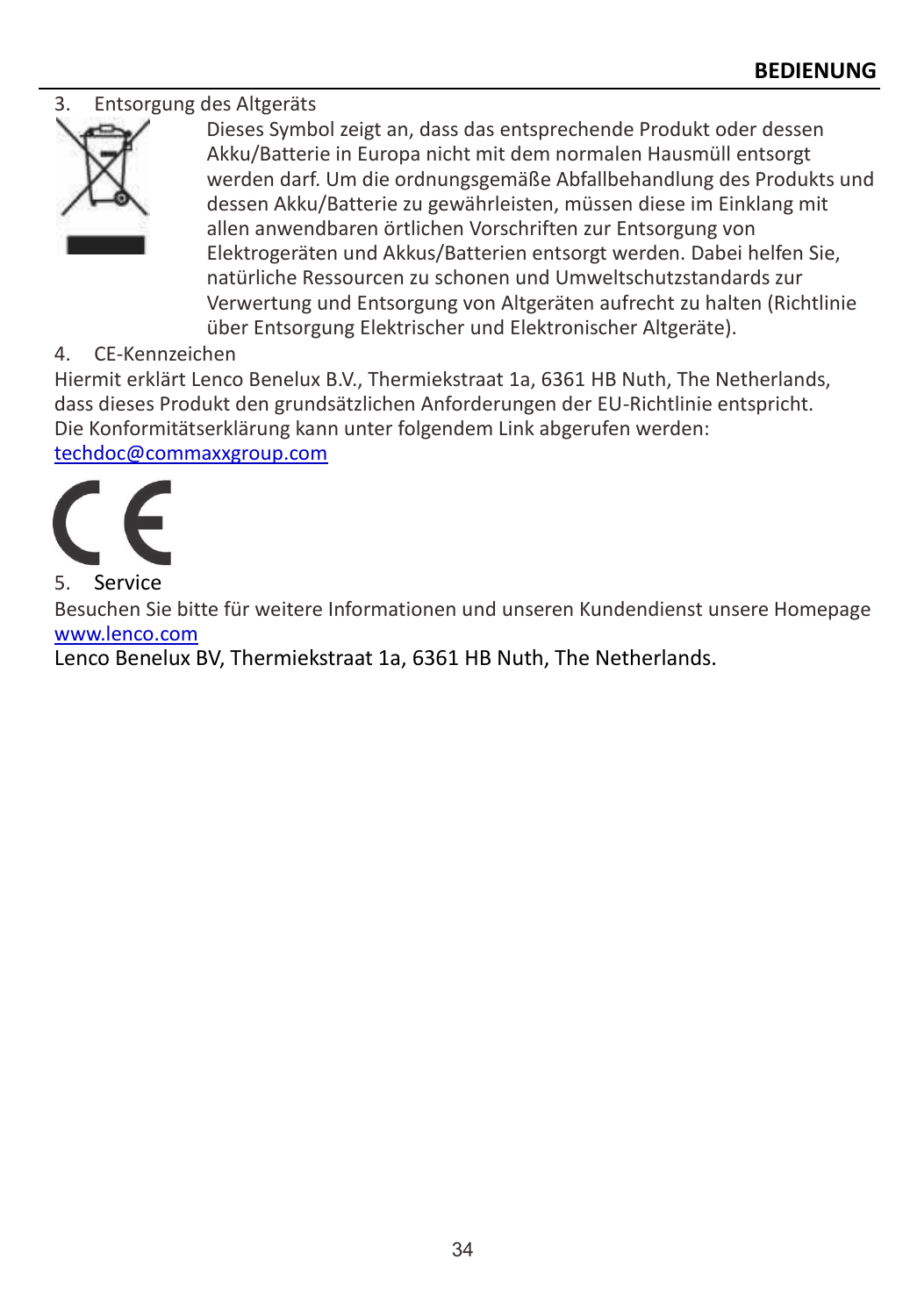### <span id="page-34-0"></span>**Français**

### **ATTENTION :**

L'utilisation de commandes ou de réglages ou l'exécution de procédures autres que ceux spécifiés dans ce manuel peut entraîner une exposition à des rayonnements dangereux.

### **PRÉCAUTIONS AVANT UTILISATION**

### **GARDEZ CES INSTRUCTIONS À L'ESPRIT :**

- 1. Ne couvrez pas et n'obturez pas les ouvertures de ventilation. Lorsque vous placez l'appareil sur une étagère, laissez 5 cm (2") d'espace libre tout autour de l'appareil.
- 2. Réalisez l'installation conformément au mode d'emploi fourni.<br>3. Gardez l'annareil à l'écart des sources de chaleur telles que rad
- 3. Gardez l'appareil à l'écart des sources de chaleur telles que radiateurs, appareils de chauffage, fours, bougies et autres produits générant de la chaleur ou une flamme nue. L'appareil ne peut être utilisé que dans des climats modérés. Les environnements extrêmement froids ou chauds doivent être évités. Température de fonctionnement entre 0 et 35 °C.
- 4. Évitez d'utiliser l'appareil à proximité de champs magnétiques puissants.<br>5. Des décharges électrostatiques peuvent perturber le fonctionnement no
- 5. Des décharges électrostatiques peuvent perturber le fonctionnement normal de cet appareil. Dans ce cas, il suffit de réinitialiser et de redémarrer l'appareil en suivant le mode d'emploi. Pendant le transfert de fichiers, manipulez l'appareil avec précaution et faites-le fonctionner dans un environnement privé d'électricité statique.
- 6. Avertissement ! N'introduisez jamais d'objets dans l'appareil par les ouvertures et les fentes de ventilation. Étant donné que des tensions élevées sont présentes à l'intérieur du produit, l'insertion d'objets peut entraîner une électrocution ou court-circuiter les composants internes. Pour les mêmes raisons, ne versez pas de l'eau ou un liquide sur le produit.
- 7. Ne l'utilisez pas dans des endroits humides tels qu'une salle de bain, une cuisine pleine de vapeur ou à proximité d'une piscine.
- 8. L'appareil ne doit pas être exposé à des écoulements ou des éclaboussures et aucun objet contenant un liquide, tel qu'un vase, ne doit être posé sur ou près de l'appareil.
- 9. N'utilisez pas cet appareil lorsque de la condensation est possible. Lorsque vous utilisez l'appareil dans une pièce chaude et humide, des gouttelettes d'eau ou de la condensation peuvent se former à l'intérieur de l'appareil. Dans ce cas, l'appareil peut ne pas fonctionner correctement. Pour éviter tout risque, laissez l'appareil hors tension pendant 1 ou 2 heures avant de le mettre en marche : l'appareil doit être totalement sec avant de le mettre en marche.
- 10. Bien que ce dispositif soit fabriqué avec le plus grand soin et contrôlé à plusieurs reprises avant de quitter l'usine, il est toujours possible que des problèmes se produisent, comme avec tous les appareils électriques. Si l'appareil émet de la fumée ou en cas d'accumulation excessive de la chaleur ou d'un phénomène inattendu, débranchez immédiatement la fiche d'alimentation du secteur.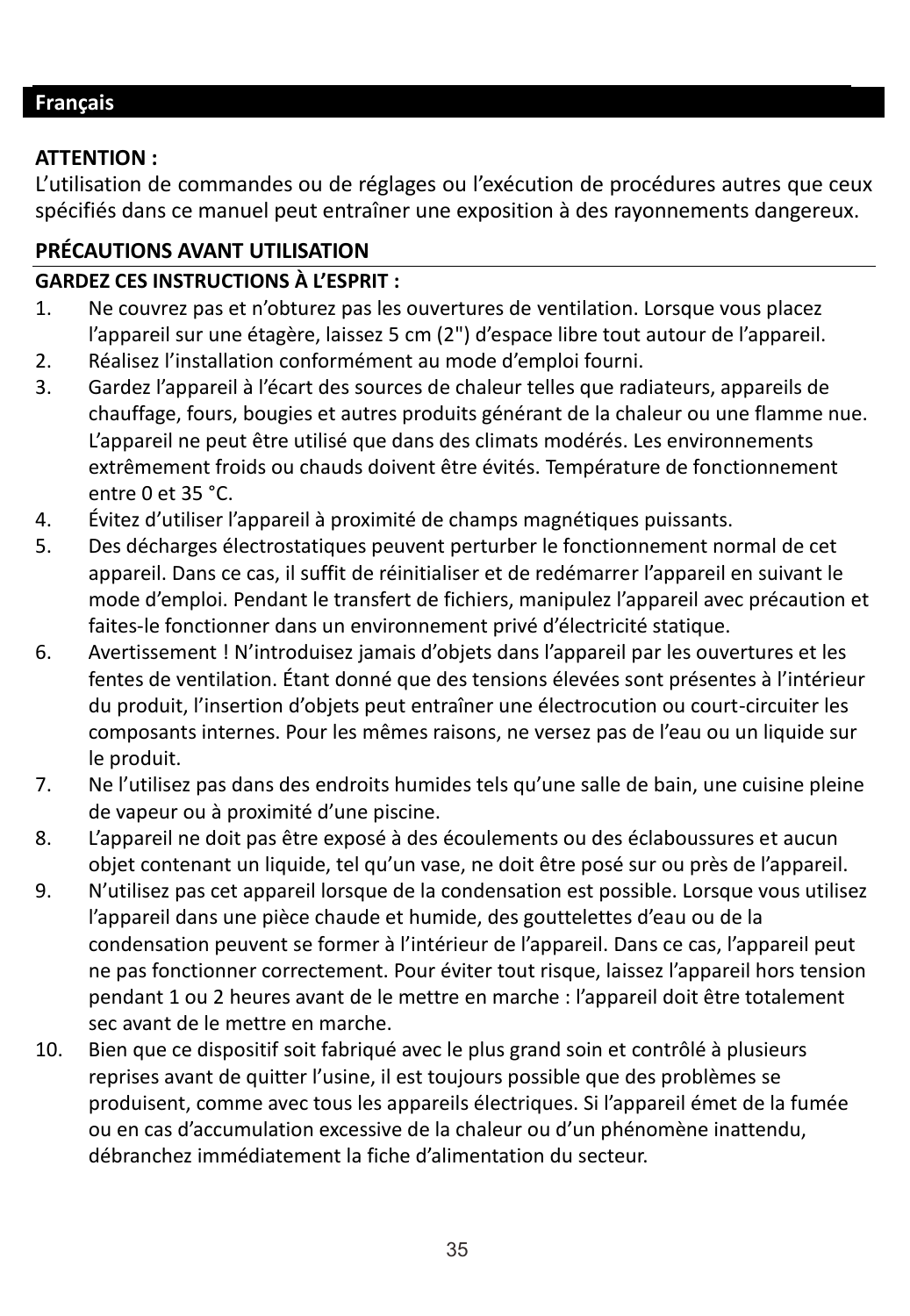- 11. Cet appareil doit fonctionner avec la source d'alimentation indiquée sur la plaque signalétique. Si vous n'êtes pas sûr du type d'alimentation utilisé chez vous, contactez votre revendeur ou le fournisseur local d'électricité.
- 12. Tenez l'appareil à l'abri des animaux. Certains animaux adorent mordre les cordons d'alimentation.
- 13. Pour nettoyer l'appareil, servez-vous d'un chiffon doux et sec. N'utilisez pas de solvant ni d'autre liquide à base de pétrole. Pour enlever les taches importantes, vous pouvez vous servir d'un chiffon humide imbibé d'une solution de détergent diluée.
- 14. Le fournisseur n'est pas responsable des dommages ou pertes de données causés par un dysfonctionnement, une utilisation abusive, une modification de l'appareil ou un remplacement de la batterie.
- 15. N'interrompez pas la connexion lorsque l'appareil formate ou transfère des fichiers. Dans le cas contraire, les données pourraient être endommagées ou perdues.
- 16. Si l'appareil dispose d'une fonction de lecture USB, il faut brancher la clé USB directement sur l'appareil. N'utilisez pas un câble d'extension USB, car cela peut causer des interférences entraînant des pertes de données.
- 17. La plaque signalétique se situe en dessous ou à l'arrière de l'appareil.
- 18. Cet appareil ne doit pas être utilisé par des personnes (enfants compris) souffrant de handicaps physiques, sensoriels ou mentaux, ou manquant d'expérience et de connaissances, sauf si elles sont sous surveillance ou ont reçu des instructions sur l'utilisation correcte de l'appareil par la personne qui est responsable de leur sécurité.
- 19. Ce produit est conçu pour un usage non professionnel, et non commercial ou industriel.
- 20. Vérifiez que l'appareil est en position stable. La garantie ne couvre pas les dégâts occasionnés par l'utilisation de cet appareil en position instable, par les vibrations, les chocs ou par la non-observation de tout autre avertissement ou précaution contenus dans ce mode d'emploi.
- 21. N'ouvrez jamais cet appareil.
- 22. Ne placez jamais cet appareil sur un autre appareil électrique.
- 23. Ne laissez pas les sacs en plastique à la portée des enfants.
- 24. Utilisez uniquement les accessoires recommandés par le fabricant.
- 25. Confiez l'entretien et les réparations à un personnel qualifié. Une réparation est nécessaire lorsque l'appareil a été endommagé de quelque façon que ce soit, par exemple lorsque le cordon d'alimentation ou la prise sont endommagés, lorsqu'un liquide a été renversé ou des objets ont été introduits dans l'appareil, lorsque l'appareil a été exposé à la pluie ou à l'humidité, lorsqu'il ne fonctionne pas correctement ou lorsque l'appareil est tombé.
- 26. Une exposition prolongée à la musique avec un volume élevé peut entraîner une perte auditive temporaire ou permanente.
- 27. Si l'appareil est livré avec un câble d'alimentation ou un adaptateur secteur :
	- ⚫ En cas de problème, débranchez le cordon d'alimentation secteur et confiez l'entretien à du personnel qualifié.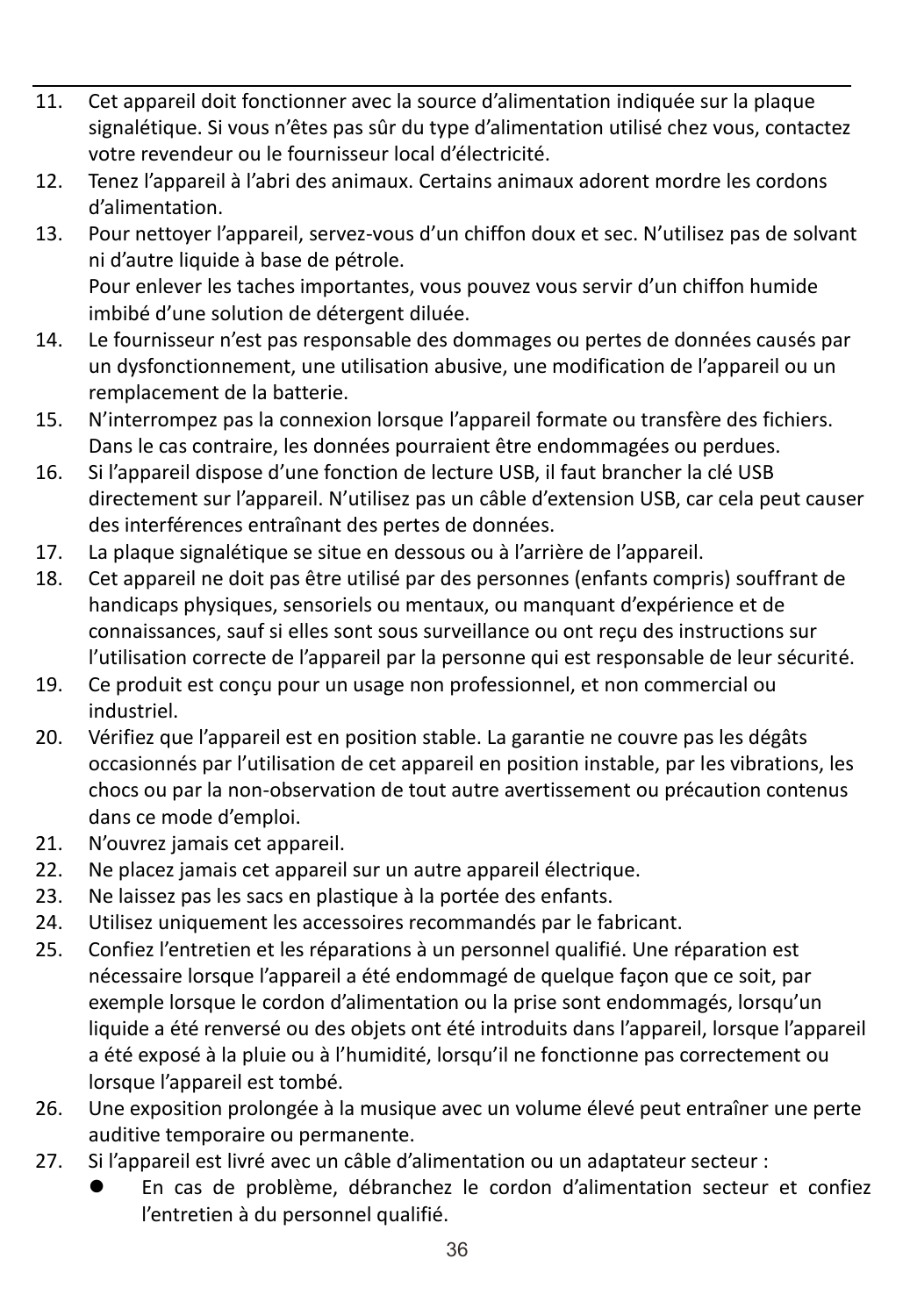- ⚫ Ne marchez pas sur l'adaptateur secteur ni le coincez. Faites très attention, en particulier près des fiches et du point de sortie du câble. Ne placez pas d'objets lourds sur l'adaptateur secteur, car vous risquez de l'endommager. Gardez l'appareil hors de portée des enfants ! Ils pourraient se blesser gravement s'ils jouent avec le câble d'alimentation.
- ⚫ Débranchez cet appareil pendant les orages ou lorsqu'il n'est pas utilisé pendant une longue durée.
- La prise secteur doit être installée près de l'appareil et doit être facilement accessible.
- ⚫ Ne surchargez pas les prises de courant ni les rallonges. Une surcharge peut entraîner un incendie ou une électrocution.
- ⚫ Les appareils de classe 1 doivent être branchés à une prise de courant disposant d'une connexion protectrice à la terre.
- Les appareils de classe 2 ne nécessitent pas de connexion à la terre.
- Tirez toujours sur la fiche pour débrancher le cordon de la prise secteur. Ne tirez pas sur le cordon d'alimentation. Cela pourrait provoquer un court-circuit.
- ⚫ N'utilisez pas un cordon ou une fiche d'alimentation endommagé(e) ni une prise desserrée. Vous courez un risque d'incendie ou de décharge électrique.
- 28. Si le produit contient ou est livré avec une télécommande contenant des piles boutons : Avertissement :
	- ⚫ « N'ingérez pas la pile, car vous risquez une brûlure chimique » ou une formule équivalente.
	- ⚫ [La télécommande fournie avec] Ce produit contient une pile bouton. Si la pile est avalée, elle peut causer de graves brûlures internes en seulement 2 heures et peut entraîner la mort.
	- ⚫ Tenez les piles neuves et usagées hors de portée des enfants.
	- ⚫ Si le compartiment à piles ne se ferme pas correctement, cessez d'utiliser l'appareil et tenez-le hors de portée des enfants.
	- ⚫ Si vous pensez que les piles ont été avalées ou placées à l'intérieur d'une partie du corps, consultez un médecin immédiatement.
- 29. Mise en garde relative à l'utilisation des piles :
	- ⚫ Risque d'explosion si la pile est mal remplacée. Remplacez les piles par des piles d'un type identique ou équivalent.
	- Pendant l'utilisation, le stockage ou le transport, la pile ne doit pas être soumise à des températures extrêmement élevées ou basses, à une faible pression d'air à haute altitude.
	- ⚫ Le remplacement d'une pile par une autre de type incorrect peut entraîner une explosion ou une fuite de liquide ou de gaz inflammable.
	- ⚫ L'introduction d'une pile dans le feu ou dans un four chaud, l'écrasement ou le découpage mécanique peut entraîner une explosion.
	- ⚫ L'exposition d'une pile dans un environnement à température extrêmement élevée peut entraîner une explosion ou une fuite de liquide ou de gaz inflammable.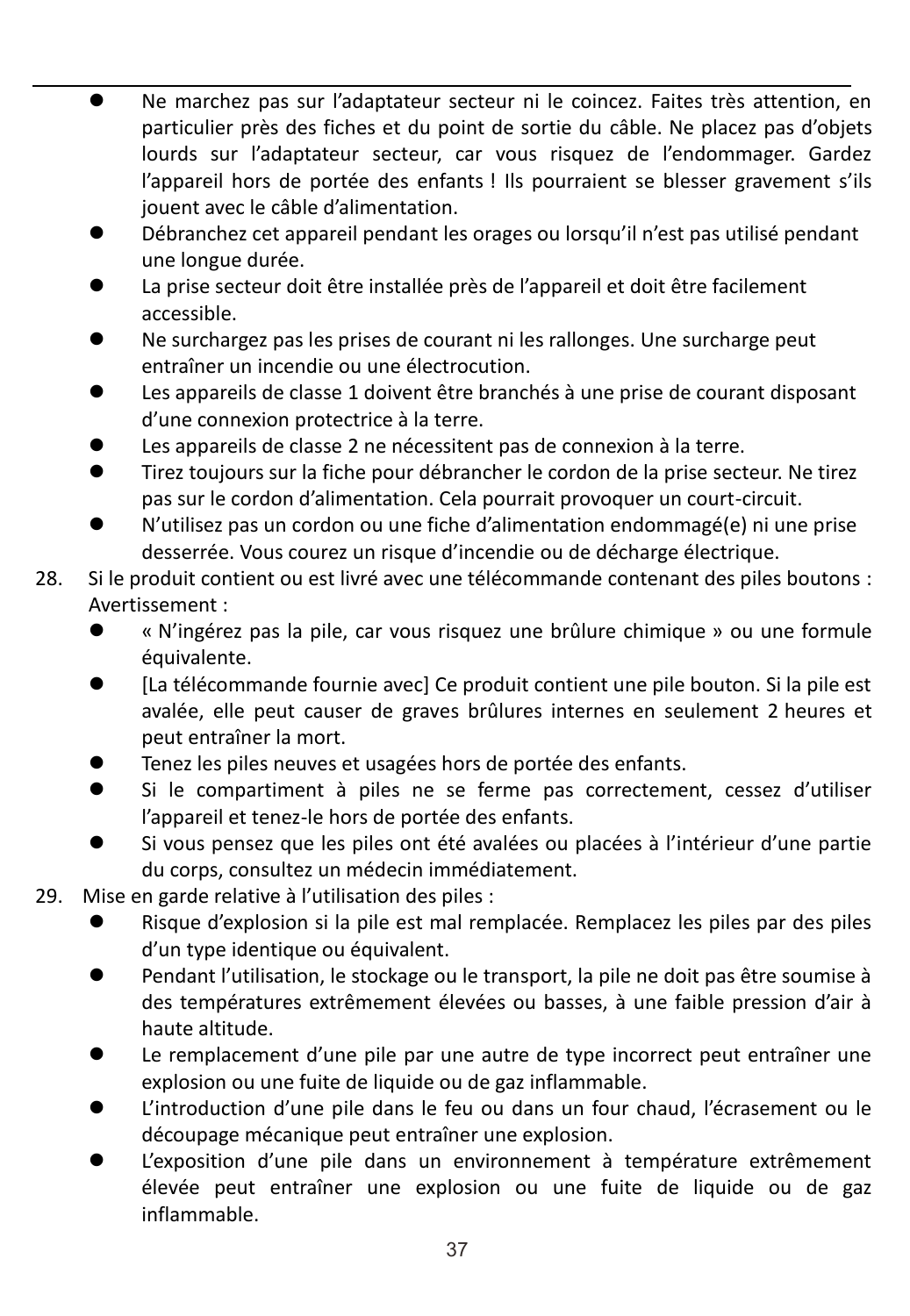- ⚫ L'exposition d'une pile à une pression d'air extrêmement basse peut entraîner une explosion ou une fuite de liquide ou de gaz inflammable.
- ⚫ Veuillez considérer les questions environnementales lors de la mise au rebut des piles.

### **INSTALLATION**

- Déballez toutes les pièces et enlevez le matériau de protection.
- Ne connectez pas l'unité au secteur avant d'avoir vérifié la tension du secteur et avant que toutes les autres connexions n'aient été effectuées.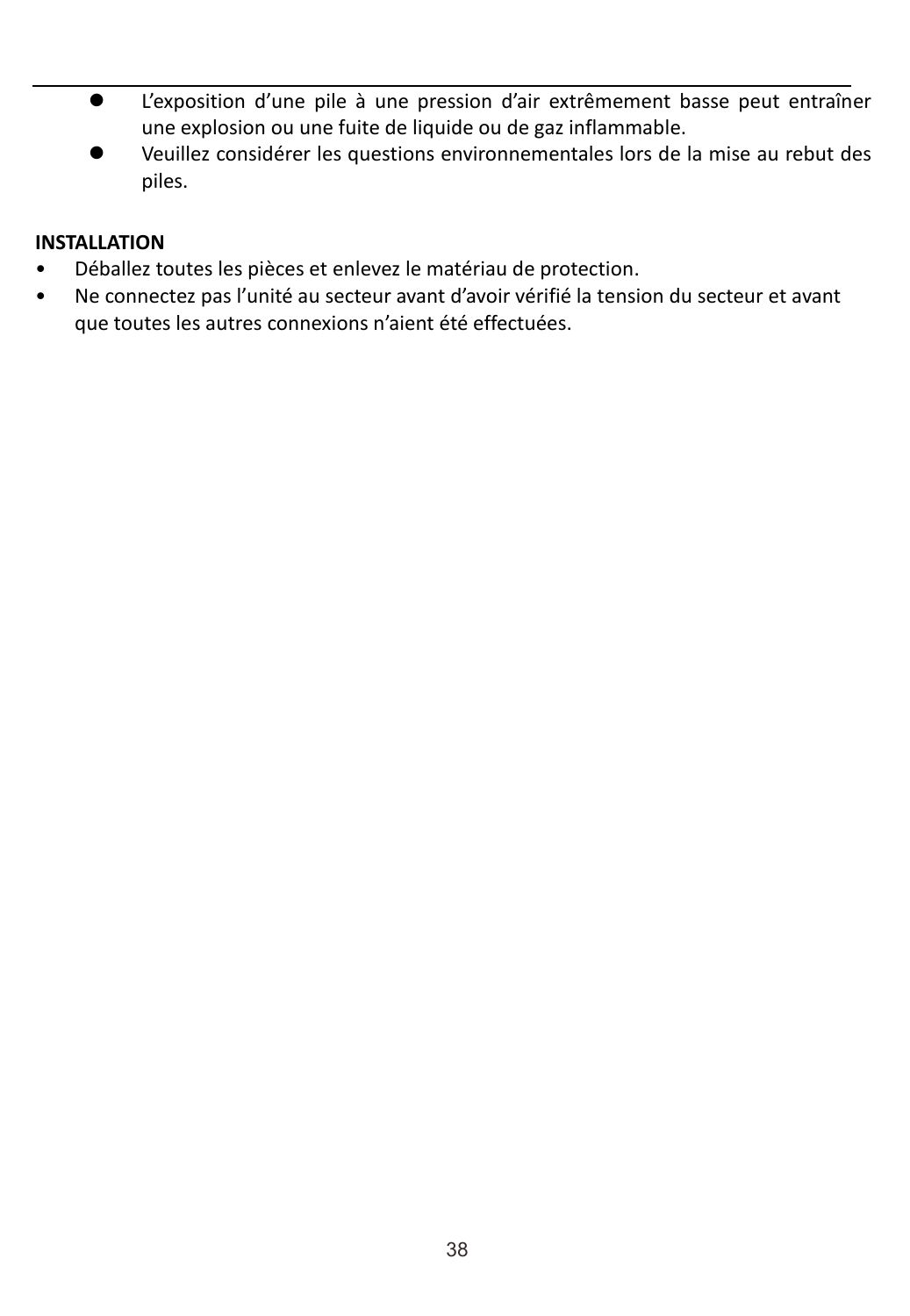### **PANNEAU ARRIÈRE**

- 1. Antenne FM
- 2. MICRO: Prise d'entrée micro câblée
- 3. Guitar: prise d'entrée guitare
- 4. ENTRÉE CC
- 5. Entrée de ligne : Prise d'entrée de ligne
- 6. USB : port d'entrée USB



### **PANNEAU DU HAUT**



- 1. PRÉC : Appuyez sur cette touche pour passer à la piste précédente dans les modes USB/BT.
- 2. MODE VEILLE/ÉCLAIRAGE : Appuyez sur cette touche pour commuter le mode d'éclairage entre LED1, LED2, LED3 et Off (dés). Maintenez cette touche enfoncée pour mettre en veille, allumer ou éteindre.
- 3. ÉCRAN LED : permet d'afficher l'état du haut-parleur.
- 4. VOL- : Permet de baisser le volume.
- 5. VOL+ : Permet d'augmenter le volume.
- 6. SOURCE : Appuyez sur cette touche pour changer les sources entre USB, BT, FM, LINE.
- 7. WL MIC/MIC VOLUME : Bouton de réglage du volume pour le microphone et le microphone sans fil.
- 8. ÉCHO: Pour régler le niveau d'écho du micro connecté.
- 9. AIGUS : Pour régler les niveaux d'AIGUS.
- 10. BASSES : Pour régler les niveaux de BASSES.
- 11. MARCHE/ARRÊT : Alimentation MARCHE/ARRÊT.
- 12. LECTURE / PAUSE / TWS / Recherche automatique en mode FM : Appuyez sur ce bouton pour lire ou suspendre la lecture d'une piste en mode USB/BT. Appuyez sur la touche et maintenez-la enfoncée pour activer ou désactiver le mode TWS (True

Wireless Stereo). en mode FM, appuyez sur cette touche pour lancer la recherche entièrement automatique.

13. SUIVANT : Appuyez sur cette touche pour passer à la piste suivante dans les modes USB/BT.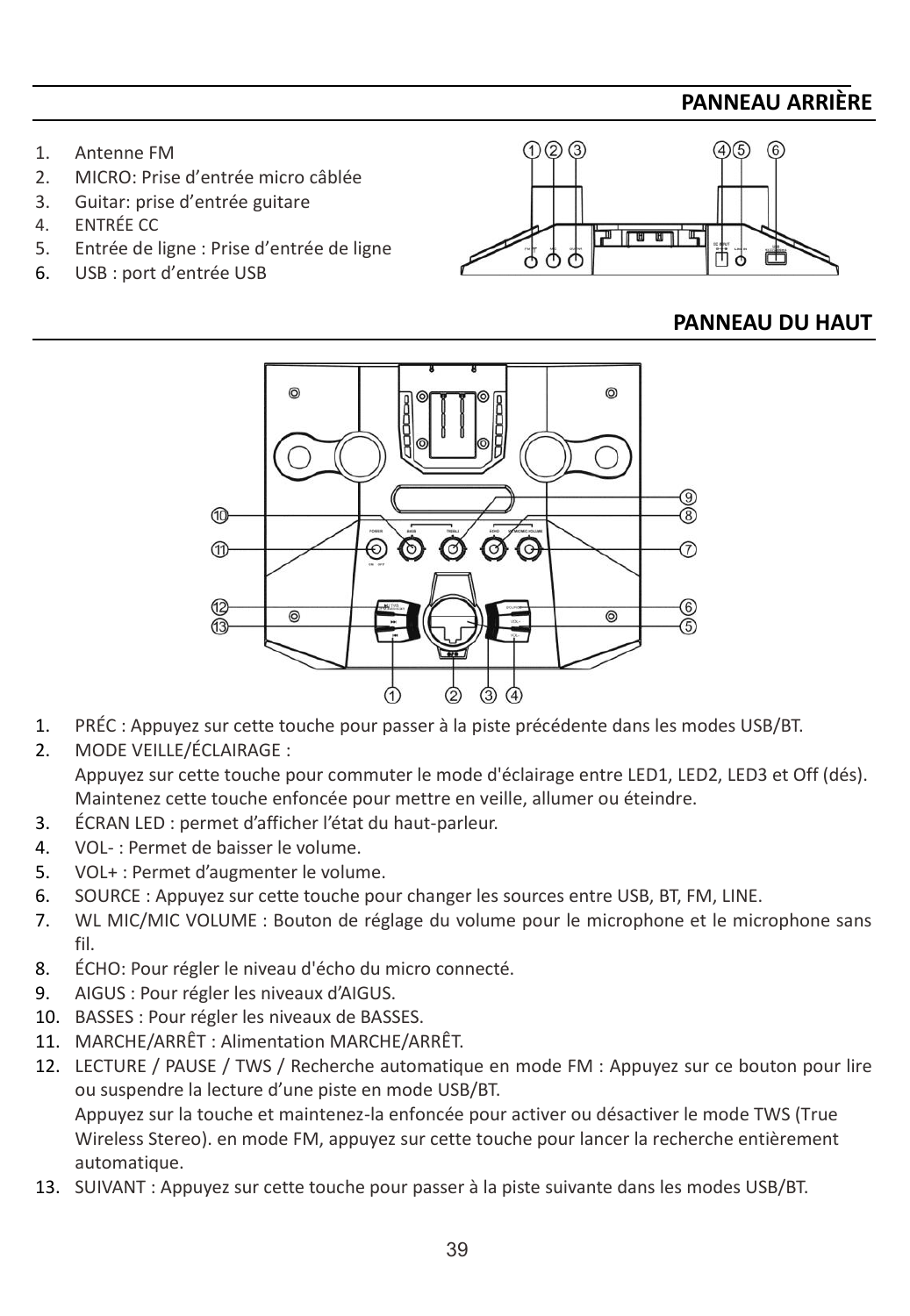### **TÉLÉCOMMANDE**

- 1. MISE EN VEILLE: Touche de veille ON/OFF.
- 2. TOUCHES NUMÉRIQUES 0 à 9 : Ces touches sont utilisées pour lire un morceau directement en mode source USB. par exemple : pour lire le 12e morceau de la liste de lecture USB, appuyez sur la touche numérique « 1 », puis sur la « 2 ».
- 3. VOL- : Permet de baisser le volume.
- 4. **III** /CH- Lisez la chanson précédente en appuyant sur la touche «  $M/CH-$  » en mode d'entrée USB/BT. Choisissez le canal précédent en appuyant sur « II/CH- » en mode d'entrée FM.
- 5. Il: Lecture/pause en mode USB/BT. En mode FM, appuyez sur ce bouton pour une recherche automatique.
- 6. **4**/SYNT.- Revenez rapidement en arrière dans une chanson en appuyant sur la touche « <a>
<a>
<a>
</a>
</a>
<a>
<a>
touche <a>
<a>
<a>
<a>
touche <a>
<a>
</a>
</a>
</a>
touche <a>
<a>
<a>
touche <a>
<a>
<a>
touche <<a>
<a>
<a>
touche <a>
<a>
</a>
touche <a>
<a>
touche <a>
touche <a>
touche <a>
touc USB. Choisissez le canal de syntonisation en appuyant sur « $\blacklozenge$ TU- » en mode d'entrée FM.
- 7.  $\blacktriangleright$ /TU + Avancez rapidement dans la chanson en appuyant sur la touche « $\Psi$ /TU+ » en mode d'entrée USB. Choisissez le canal de syntonisation en appuyant sur « $P/TU+$  » en mode d'entrée FM.
- 8. /CH+: Lisez la chanson suivante en appuyant sur la touche « $M/CH+$  » en mode d'entrée USB/BT. Choisissez le canal suivant en appuyant sur « II/CH- » en mode d'entrée FM.
- 9. VOL+ : Permet d'augmenter le volume.
- 10. MUET : Appuyez pour activer/désactiver le mode silence.
- 11. RÉPÉTITION : Choisissez le mode de répétition en appuyant sur « REPEAT » en mode d'entrée USB.
- 12. SOURCE : Appuyez sur cette touche pour alterner les sources entre USB, BT, FM, LIGNE.

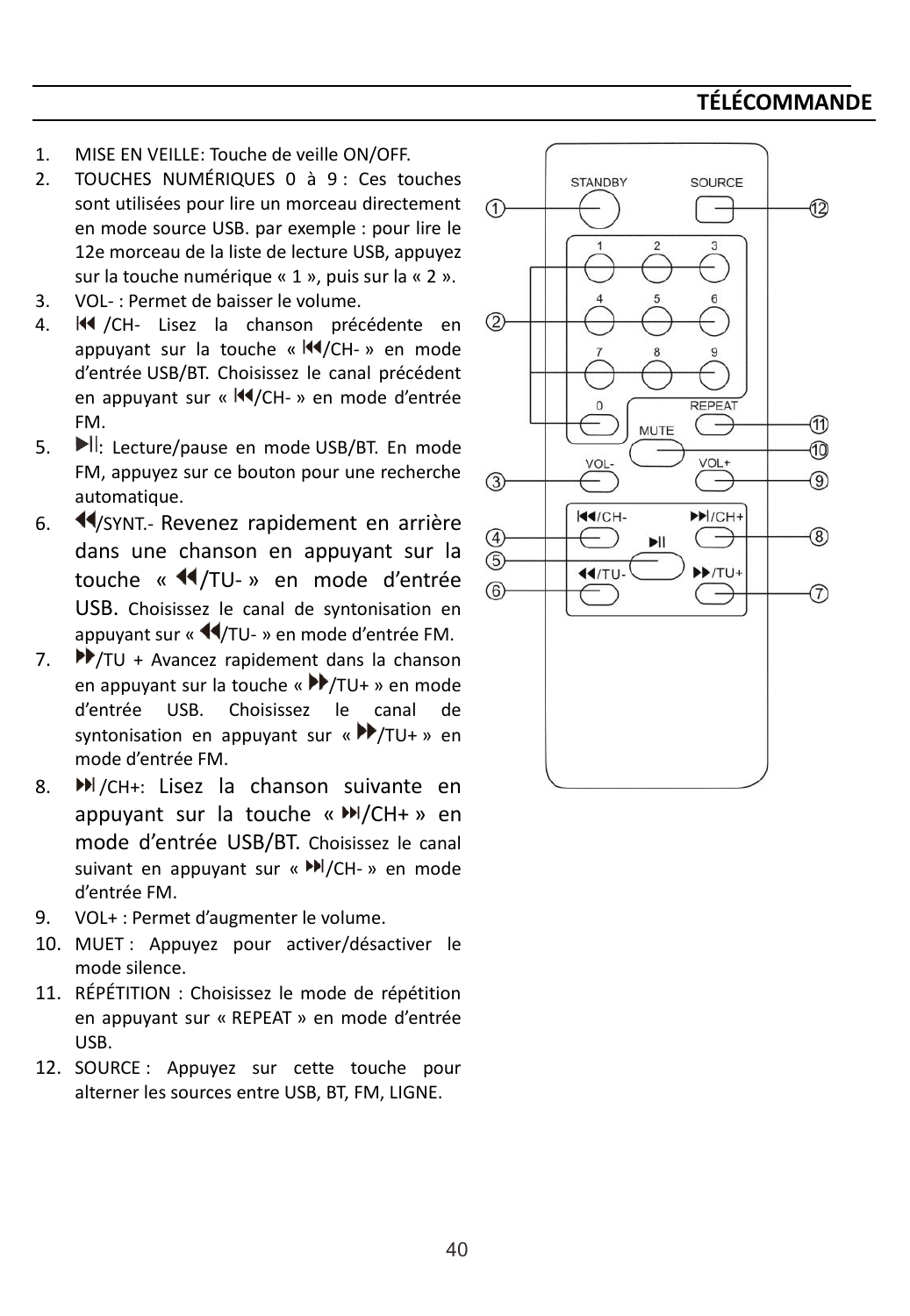### **Appairage Bluetooth et connexion**

- ⚫ Éteignez tous les appareils Bluetooth précédemment appairés (associés) à cet appareil.
- ⚫ Activez la fonction Bluetooth sur votre téléphone ou votre lecteur audio.
- Mettez en marche cet appareil et réglez-le en mode Bluetooth. Le clignotement : Le symbole « » à l'écran LED indique que l'appareil est en mode d'appairage.
- ⚫ Recherchez les appareils Bluetooth avec votre téléphone ou lecteur audio.
- Sélectionnez« Lenco PA-220 » dans les résultats de recherche sur votre téléphone ou lecteur audio.
- Sélectionnez OK ou YES (oui) pour apparier cet appareil avec votre téléphone ou lecteur audio.
- ⚫ Si un mot de passe est demandé, saisissez 0000, puis la connexion sera établie si le voyant bleu reste allumé.

### **Mode TWS (True Wireless Stereo) :**

- 1. Allumez 2 haut-parleurs et sélectionnez le mode INPUT des deux unités comme Bluetooth.
- 2. Appuyez sur la touche « TWS » sur l'enceinte pendant 2 secondes, elle affichera « $k$  of  $\alpha$  à l'écran, TWS se connecte à une autre enceinte et la connexion est réussie après un signal sonore ou l'affichage de « bL »
- 3. Activez la fonction Bluetooth sur votre téléphone portable pour rechercher des appareils Bluetooth et sélectionnez « Lenco PA-220 » dans le résultat de la recherche, sélectionnez OK ou OUI pour appairer cet appareil à vos téléphones portables. Une lumière bleue fixe indique que la connexion a réussi et que la lecture de n'importe quelle musique est possible à partir de vos téléphones portables.
- 4. Appuyer sur la touche « TWS » de l'enceinte pendant 2 secondes désactivera les fonctionnalités TWS après l'affichage de « » à l'écran.

### **Fonctionnement de la radio FM**

- 1. Avant d'utiliser les fonctions de la radio, vous devez fixer l'antenne fournie. Orientez l'antenne afin d'obtenir une bonne réception. Appuyez sur la touche [SOURCE] à plusieurs reprises pour sélectionner le mode FM.
- 2. Appuyez sur la touche CH+/CH- de la télécommande ou maintenez la touche «  $\frac{1}{4}$  +  $\frac{1}{2}$  +  $\frac{1}{2}$  enfoncée sur le panneau supérieur pour passer à la station préréglée.
- 3. Appuyez sur la touche TU+/TU- de la télécommande ou sur la touche «  $\frac{1}{4}$   $\frac{1}{8}$  du panneau supérieur pour régler manuellement la fréquence radio. Les touches numériques de la télécommande permettent de sélectionner directement la fréquence.
- 4. Appuyez sur la touche « III » du panneau supérieur, l'appareil balaie les stations radio de basse à haute fréquence et les mémorise l'une après l'autre.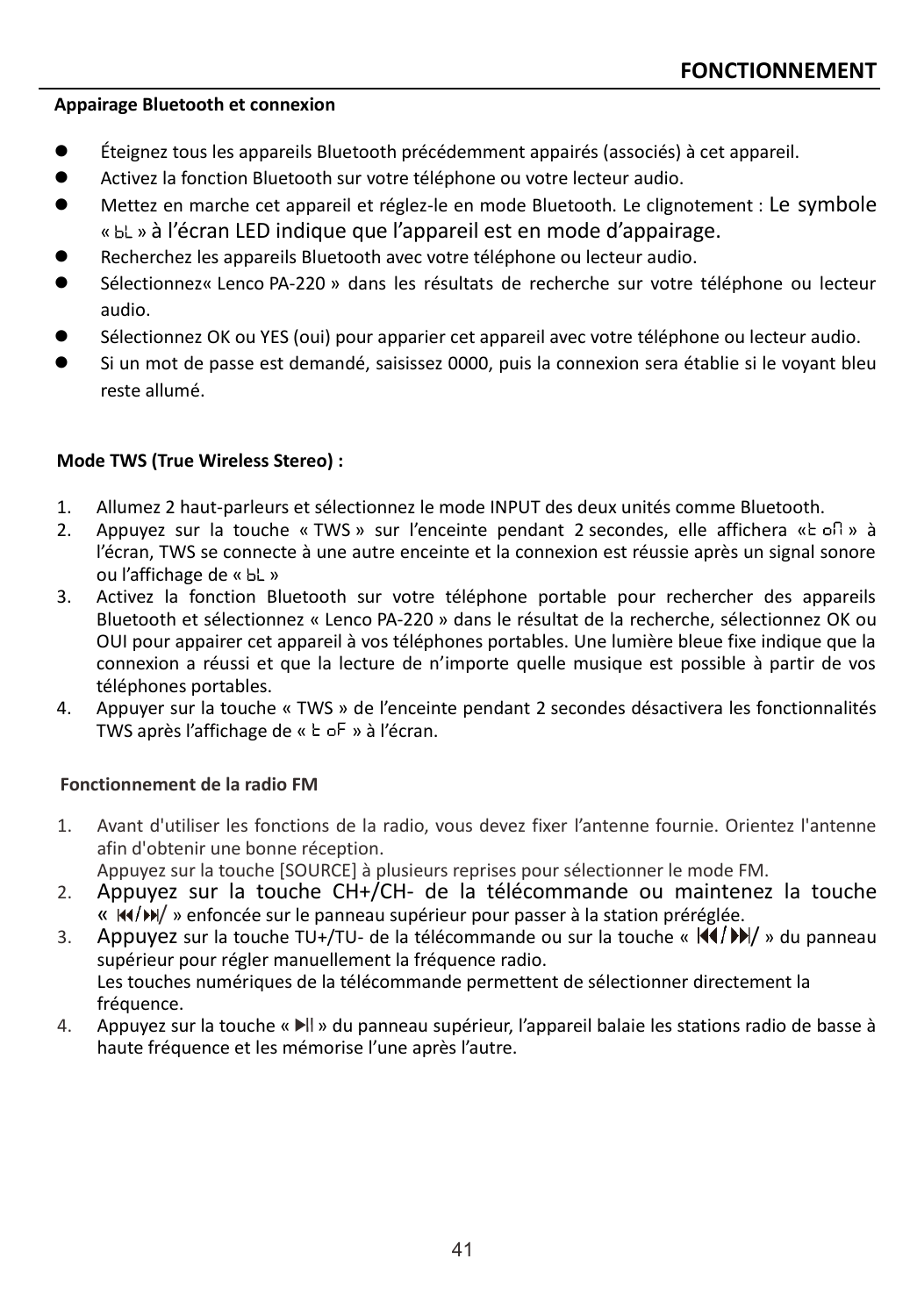### **FONCTIONNEMENT**

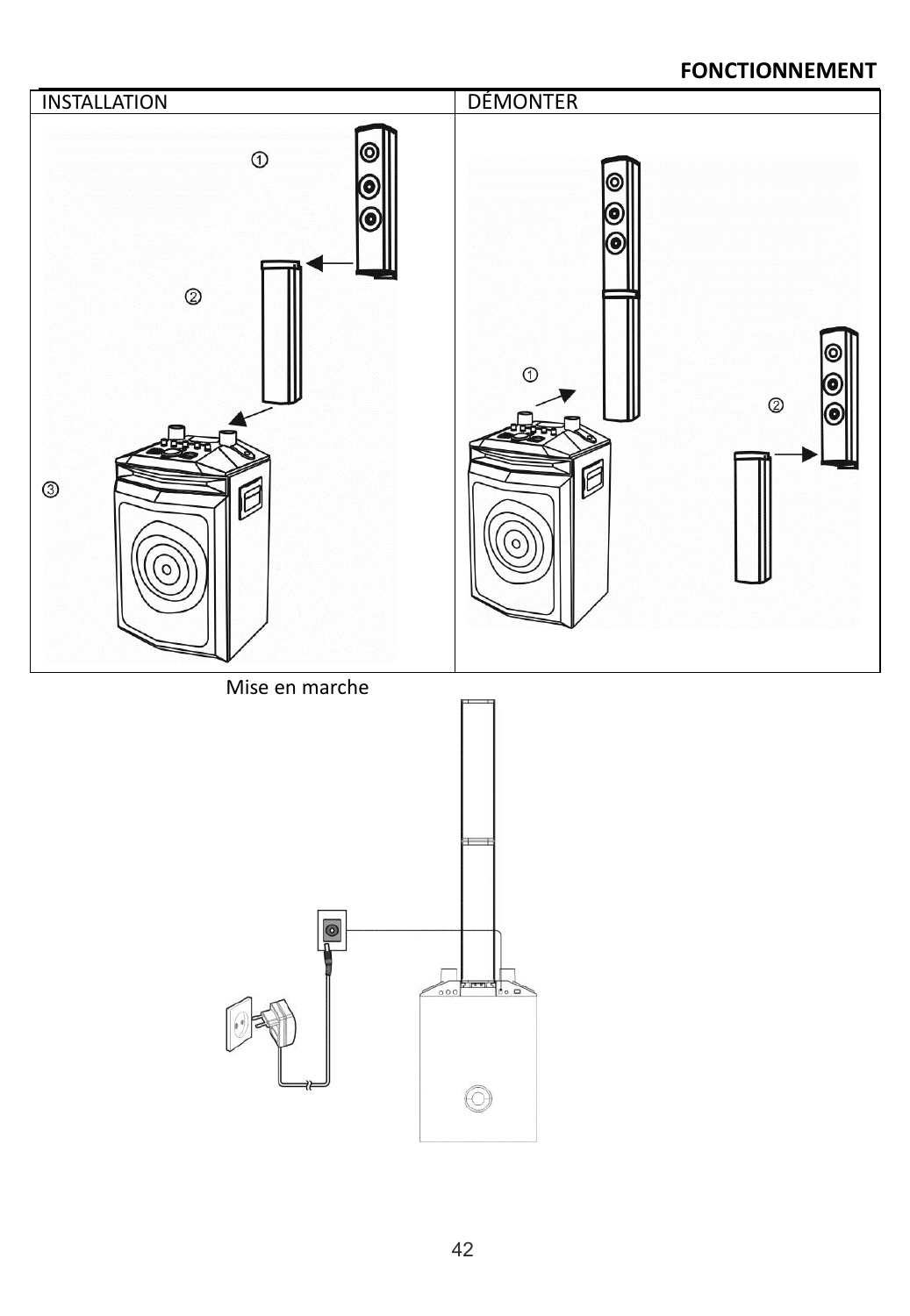### **CARACTÉRISTIQUES**

| • Les caractéristiques sont indiquées uniquement à titre indicatif. Les valeurs de |  |
|------------------------------------------------------------------------------------|--|

- $\,$ s caractéristiques sont indiquées uniquement à titre indicatif. Les valeurs de poids et de taille sont des approximations.
- <sup>◼</sup> Étant donné que nous améliorons constamment nos produits, leurs caractéristiques et fonctions peuvent changer sans préavis.

### **Adaptateur d'alimentation (uniquement pour l'Europe)**

Fabricant : GUANGZHOU GUANG ER ZHONG ELECTRONIC TECHNOLOGY CO.,LTD

Numéro de modèle : GPUSW1853000WD00

Utilisez uniquement l'alimentation électrique indiquée dans le mode d'emploi.

| <b>Informations</b>                                                 |                                                            |
|---------------------------------------------------------------------|------------------------------------------------------------|
| Nom ou marque du fabricant, enregistrement commercial et<br>adresse | Guangzhou Guang Er Zhong<br>Electronic Technology CO., LTD |
| Référence du modèle                                                 | GPUSW1853000WD00                                           |
| Tension d'entrée                                                    | 100-240V AC                                                |
| Fréquence d'entrée CA                                               | 50/60 Hz                                                   |
| Tension de sortie                                                   | 18,5 V CC                                                  |
| Courant de sortie                                                   | 3 A                                                        |
| Puissance de sortie                                                 | 55,5 W                                                     |
| Rendement moyen en mode actif                                       | 88%                                                        |
| Rendement à faible charge (10 %)                                    | 85 %                                                       |
| Consommation électrique sans charge                                 | 0.15 W                                                     |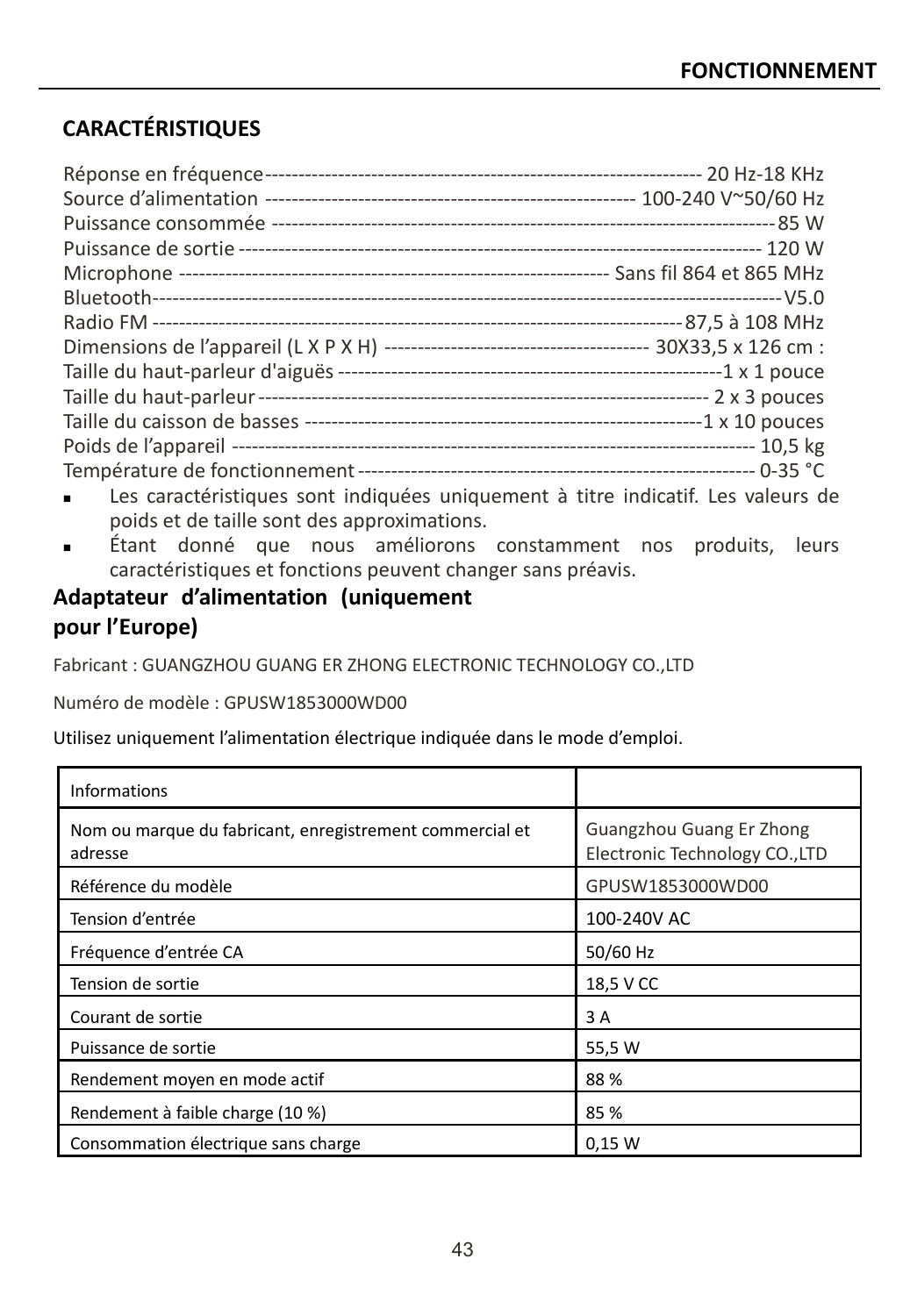### Accessoires inclus

# Télécommande **Antenne FM** Mode d'emploi





Adaptateur CA 2 Microphones sans fil

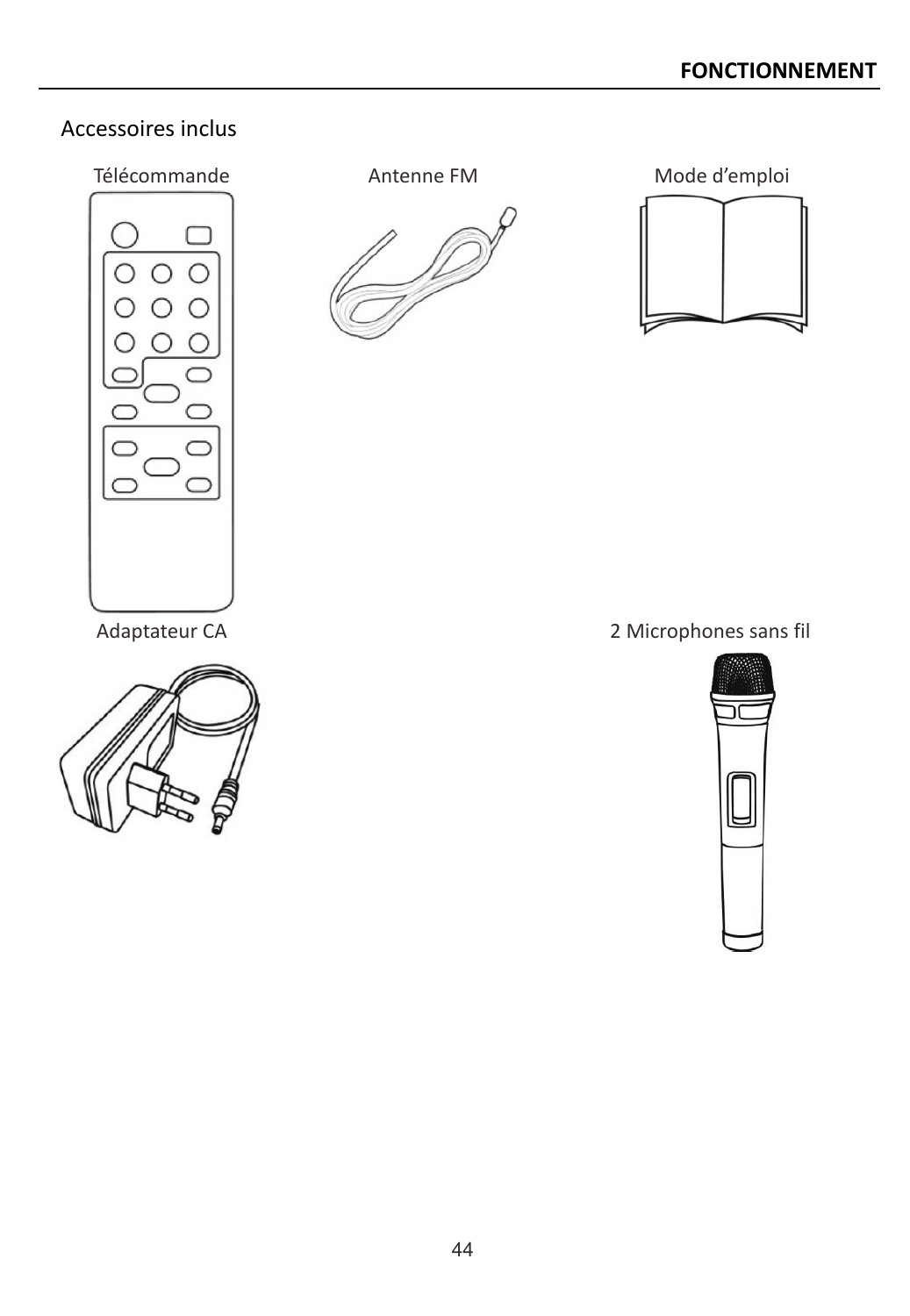### 1. Garantie

Lenco propose un service et une garantie conformément à la législation européenne, ce qui signifie qu'en cas de besoin de réparation (aussi bien pendant et après la période de garantie), vous pouvez contacter votre revendeur le plus proche.

Remarque importante : il n'est pas possible de renvoyer l'appareil pour réparation directement à Lenco.

Remarque importante : si l'appareil est ouvert ou modifié de quelque manière que ce soit par un réparateur non agréé, la garantie sera caduque.

Cet appareil ne convient pas à une utilisation professionnelle. En cas d'utilisation professionnelle, les obligations de garantie du fabricant seront annulées.

### 2. Clause de non-responsabilité

Des mises à jour du logiciel ou des composants informatiques sont régulièrement effectuées. Il se peut donc que certaines instructions, caractéristiques et images présentes dans ce document diffèrent légèrement de votre configuration spécifique. Tous les articles décrits dans ce guide sont fournis uniquement à des fins d'illustration et peuvent ne pas s'appliquer à une configuration spécifique. Aucun droit légal ne peut être obtenu depuis les informations contenues dans ce manuel.

### 3. Mise au rebut de l'appareil usagé



Ce symbole indique que le produit électrique concerné ainsi que les piles ne doivent pas être jetés avec les autres déchets ménagers en Europe. Pour garantir un traitement correct des piles et de l'appareil usagés, veuillez les mettre au rebut conformément aux réglementations locales en vigueur relatives aux appareils électriques et autres piles. En agissant de la sorte, vous contribuerez à la préservation des ressources naturelles et à l'amélioration des niveaux de protection environnementale concernant le traitement et la destruction des déchets électriques (directive sur les déchets des équipements électriques et électroniques).

### 4. Marquage CE

Par la présente, Lenco Benelux B.V., Thermiekstraat 1a, 6361 HB Nuth, Pays-Bas, déclare que ce produit est conforme aux exigences principales des directives européennes. La déclaration de conformité peut être consultée à l'adresse [techdoc@commaxxgroup.com](mailto:techdoc@commaxxgroup.com)



### 5. Service après-vente

Pour en savoir plus et obtenir de l'assistance, visitez [www.lenco.com](http://www.lenco.com/) Lenco Benelux BV, Thermiekstraat 1a, 6361 HB, Nuth, Pays-Bas.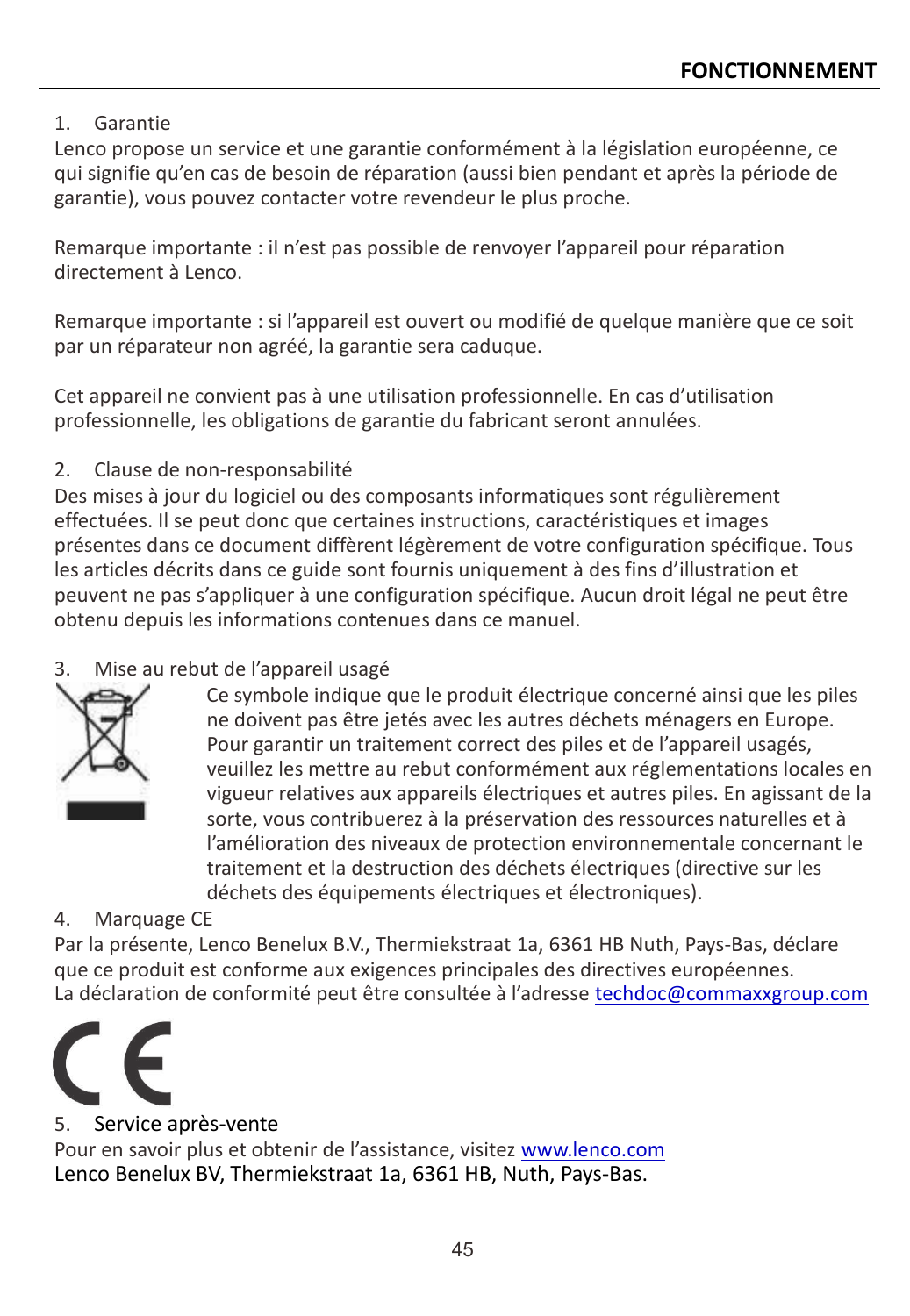### <span id="page-45-0"></span>**PRECAUCIÓN:**

el uso de controles o ajustes distintos, o llevar a cabo procedimientos distintos a aquéllos aquí especificados puede tener como consecuencia una exposición peligrosa a la radiación.

### **PRECAUCIONES PREVIAS AL USO**

### **TENGA ESTAS INSTRUCCIONES EN MENTE:**

- 1. No cubra o bloquee ninguna apertura de ventilación. Cuando coloque el dispositivo en una estantería, deje 5 cm (2") de espacio libre alrededor de todo el dispositivo.
- 2. Instálelo conforme al manual de usuario que se adjunta.
- 3. Mantenga el aparato alejado de fuentes de calor, como radiadores, calentadores, estufas, velas u otros productos que generen calor o llama viva. El aparato solo puede usarse en climas moderados. Se deben evitar los ambientes extremadamente fríos o cálidos. Temperatura de funcionamiento entre 0 ° y 35 °C.
- 4. Evite usar el dispositivo cerca de campos magnéticos fuertes.
- 5. Una descarga electrostática puede entorpecer el uso normal de este dispositivo. En tal caso, simplemente reinícielo siguiendo el manual de instrucciones. Durante la transmisión de archivos, manéjelo con cuidado opérelo en un entorno libre de electricidad estática.
- 6. ¡Advertencia! Nunca inserte un objeto en el producto a través de las ventilaciones o aperturas. A través del producto fluye alto voltaje e insertar un objeto puede provocar una descarga eléctrica y/o un cortocircuito de sus componentes internos. Por el mismo motivo, no derrame agua o líquidos en el producto.
- 7. No lo utilice en zonas húmedas, como cuartos de baño, cocinas en las que se forme vapor ni cerca de piscinas.
- 8. El aparato no debe exponerse a goteos o salpicaduras y asegúrese de que se colocan sobre o cerca del aparato objetos llenos de líquidos, como jarrones.
- 9. No use este dispositivo cuando se pueda producir condensación. Cuando utilice la unidad en una habitación húmeda y cálida con humedad, pueden generarse gotas de agua o condensación dentro de la unidad y es posible que no funcione correctamente; apague la unidad durante 1 o 2 horas antes de encenderla de nuevo: el aparato debe estar seco antes de conectarse a una fuente de alimentación.
- 10. Aunque este dispositivo está fabricado con el máximo cuidado y comprobado varias veces antes de salir de fábrica, todavía es posible que se puedan producir problemas, al igual que con todos los aparatos eléctricos. Si observa la aparición de humo, una acumulación excesiva de calor o cualquier otro fenómeno inesperado, deberá desconectar inmediatamente el enchufe de la toma de corriente.
- 11. Este dispositivo debe funcionar con una fuente de alimentación que se especifica en la etiqueta de especificaciones. Si no está seguro del tipo de alimentación que se usa en su hogar, consulte con el distribuidor o una compañía eléctrica local.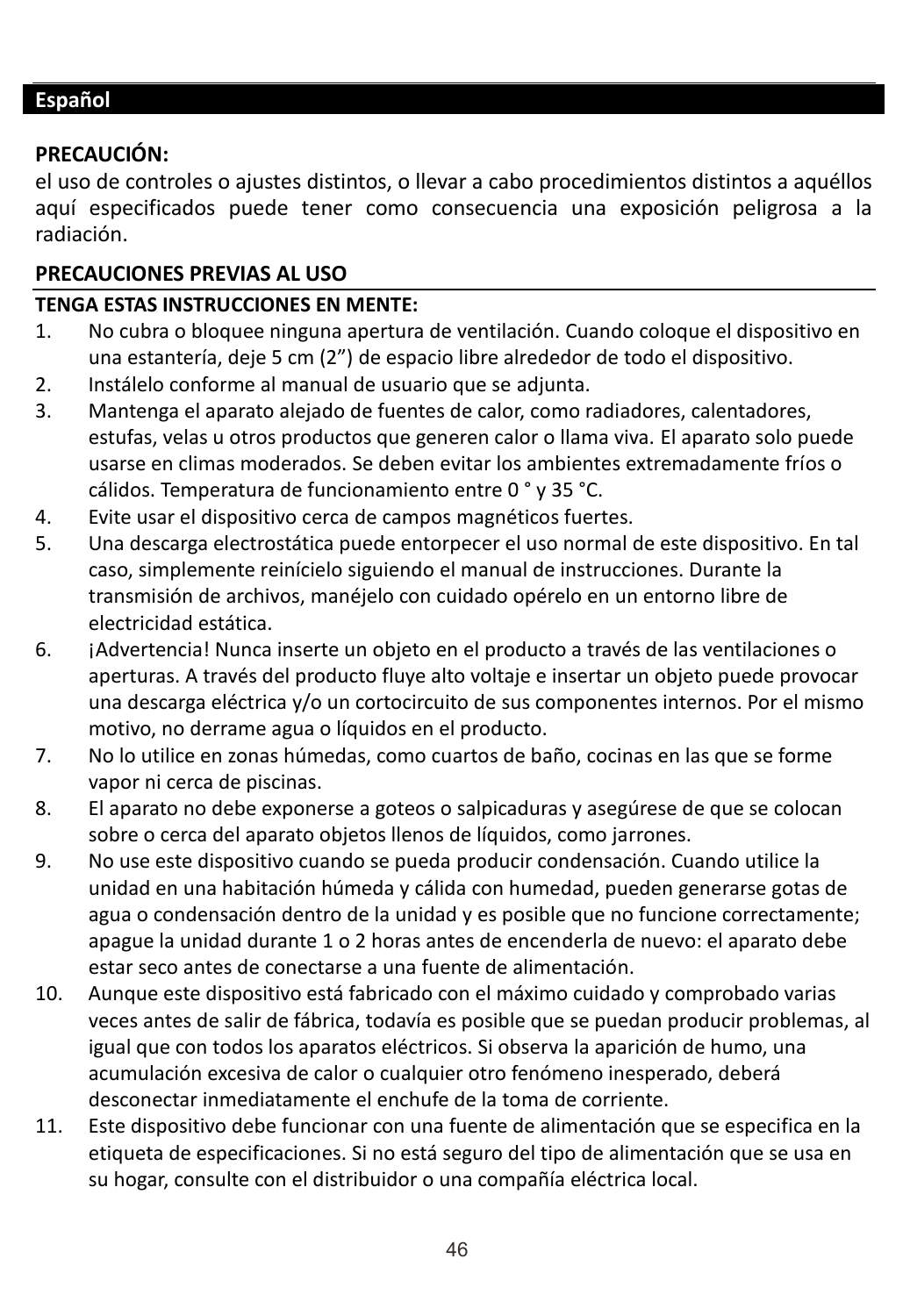- 12. Manténgalo alejado de los animales. A algunos animales les gusta morder los cables de alimentación.
- 13. Para limpiar el dispositivo use un paño seco y suave. No utilice líquidos disolventes o líquidos con base de petróleo.

Para eliminar manchas difíciles, puede usar un paño húmedo con detergente diluido.

- 14. El proveedor no asume ninguna responsabilidad por daños o datos perdidos provocados por un funcionamiento incorrecto, uso incorrecto, modificación del dispositivo o sustitución de la batería.
- 15. No interrumpa la conexión cuando el dispositivo esté formateando o transfiriendo archivos. En caso contrario, los datos se pueden estropear o perder.
- 16. Si la unidad dispone de función de reproducción USB, se debe conectar la memoria USB directamente en la unidad. No utilice cables de extensión USB ya que pueden crear interferencias que causen una pérdida de datos.
- 17. La etiqueta de calificación aparece marcada en el panel inferior o posterior del dispositivo.
- 18. Este aparato no está diseñado para su uso por personas (incluyendo niños) con discapacidades físicas, sensoriales o mentales o con falta de experiencia o conocimientos, salvo que estén bajo la supervisión o hayan recibido formación sobre el uso correcto del dispositivo por parte de una persona responsable de su seguridad.
- 19. Este producto está diseñado para un uso no profesional únicamente y no para un uso comercial o industrial.
- 20. Asegúrese de que la unidad esté fijada en una posición estable. La garantía no cubrirá los daños derivados de usar este producto en una posición inestable, vibraciones o golpes o por no seguir otras advertencias o precauciones que aparecen en este manual de usuario.
- 21. Nunca retire la carcasa del dispositivo.
- 22. Nunca coloque este dispositivo sobre otro equipo eléctrico.
- 23. Mantenga las bolsas de plástico fuera del alcance de los niños.
- 24. Use únicamente los dispositivos/accesorios especificados por el fabricante.
- 25. Remita todas las reparaciones al personal cualificado. Es necesario el mantenimiento cuando el dispositivo presenta daños en cualesquiera manera, como el cable de alimentación o el enchufe, cuando se haya vertido líquido o se hayan caído objetos en el dispositivo, cuando el dispositivo se haya expuesto a la lluvia o humedad, cuando no funcione normalmente o cuando se haya caído.
- 26. Una larga exposición a sonidos elevados de reproductores de música personales puede provocar una pérdida de audición temporal o permanente.
- 27. Si el producto viene con un cable de alimentación o un adaptador de corriente de CA:
	- Si se produce cualquier problema, desconecte el cable de alimentación CA y remítase al mantenimiento de personal cualificado.
	- ⚫ No pise o pince el adaptador de alimentación. Tenga mucho cuidado, en especial cerca de las tomas y el punto de salida del cable. No coloque objetos pesados en el adaptador de alimentación, ya que pueden dañarlo. ¡Mantenga el dispositivo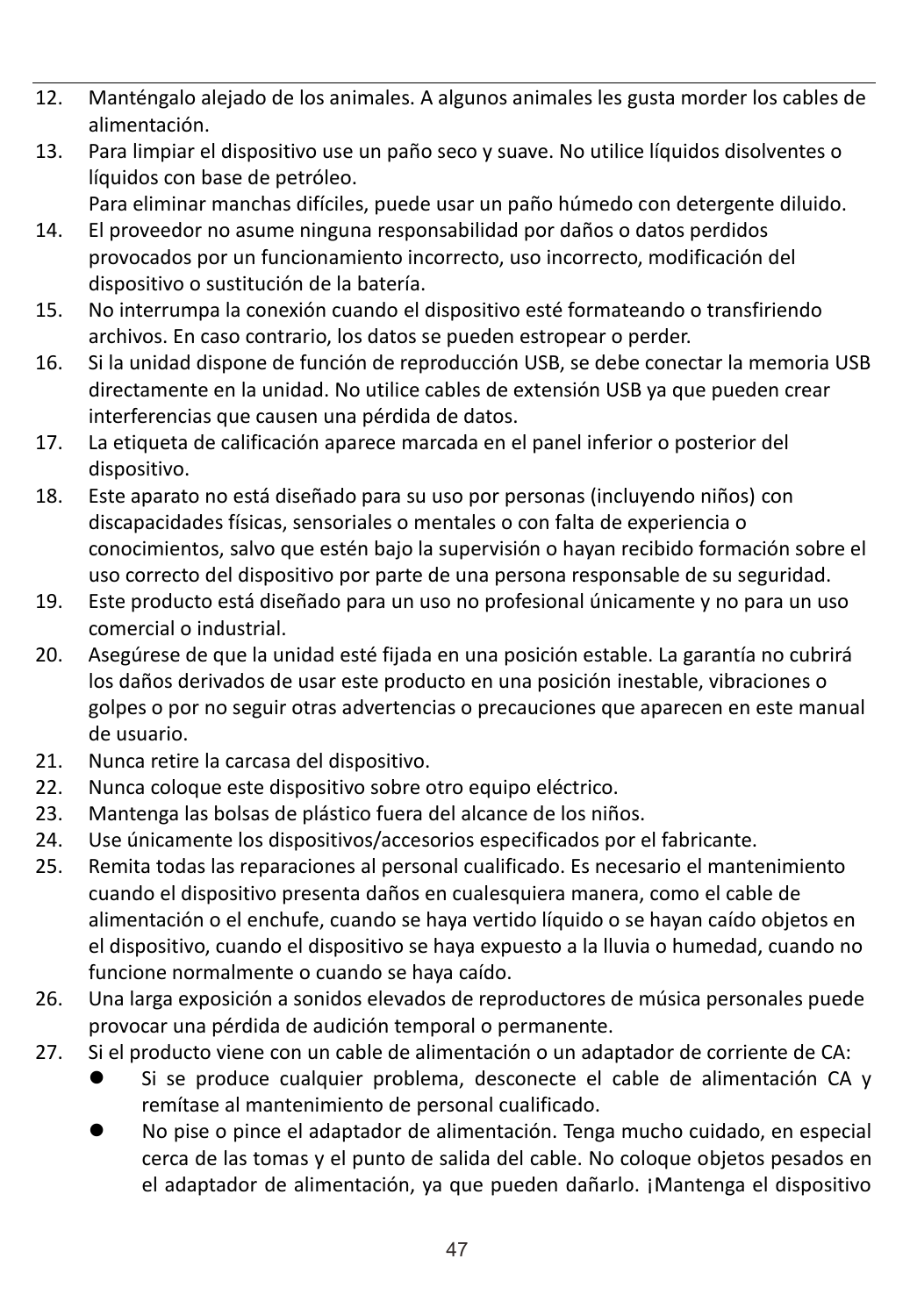fuera del alcance de los niños! Si juegan con el cable de alimentación, puede sufrir lesiones graves.

- ⚫ Desconecte el dispositivo durante tormentas eléctricas o cuando no vaya a usarse durante periodos prolongados de tiempo.
- La salida de la toma debe instalarse cerca del equipo y debe ser fácilmente accesible.
- No sobrecargue las tomas CA o los cables de extensión. La sobrecarga puede provocar un incendio o una descarga eléctrica.
- ⚫ Los dispositivos con construcción de Clase 1 deben estar conectados a una toma de corriente con una conexión a tierra protegida.
- Los dispositivos con construcción Clase 2 no requieren una conexión a tierra.
- ⚫ Sujete siempre el enchufe cuando los extraiga de la toma de corriente. No tire del cable de alimentación. Esto puede provocar un cortocircuito.
- ⚫ No utilice un cable de alimentación o enchufe deteriorado o una toma suelta. Si lo hace, podría provocar un incendio o una descarga eléctrica.
- 28. Si el producto contiene o se entrega con un mando a distancia que contiene pilas de botón / celdas:

Advertencia:

- ⚫ "Ni ingiera la pila, riesgo de quemadura química" o frase equivalente.
- ⚫ [El mando a distancia que se suministra] Este producto contiene una pila de tipo botón/moneda. Si la pila se traga, puede provocar graves quemaduras internas en sólo 2 horas y podría ocasionar la muerte.
- ⚫ Mantenga las pilas nuevas o usadas fuera del alcance de los niños.
- ⚫ Si el compartimiento de las pilas no se cierra correctamente, deje de usar el producto y no lo deje al alcance los niños.
- Si tiene la sospecha de que una pila ha sido ingerida o se encuentra en algún lugar del cuerpo, busque inmediatamente atención médica.
- 29. Precaución sobre el uso de las pilas:
	- ⚫ Existe riesgo de explosión si la pila no se sustituye correctamente. Sustitúyala únicamente con otra del mismo tipo u otro equivalente.
	- ⚫ No se pueden exponer las pilas a temperaturas extremadamente altas o bajas, baja presión de aire a gran altitud durante el uso, almacenamiento o transporte.
	- ⚫ Si cambia las pilas por otras que no son las correctas, se puede producir una explosión o la fuga de líquidos o gases inflamables.
	- ⚫ Si arroja las pilas al fuego o a un horno caliente, o aplasta o cortar mecánicamente una pila, podría provocar una explosión.
	- Si deja las pilas en un lugar con temperaturas extremadamente altas, se puede producir una explosión o una fuga de líquido o gas inflamable.
	- ⚫ Si se exponen las pilas a una presión de aire extremadamente baja, se puede producir una explosión o la fuga de líquidos o gases inflamables.
	- ⚫ Se debe prestar atención a los aspectos medioambientales sobre la eliminación de baterías.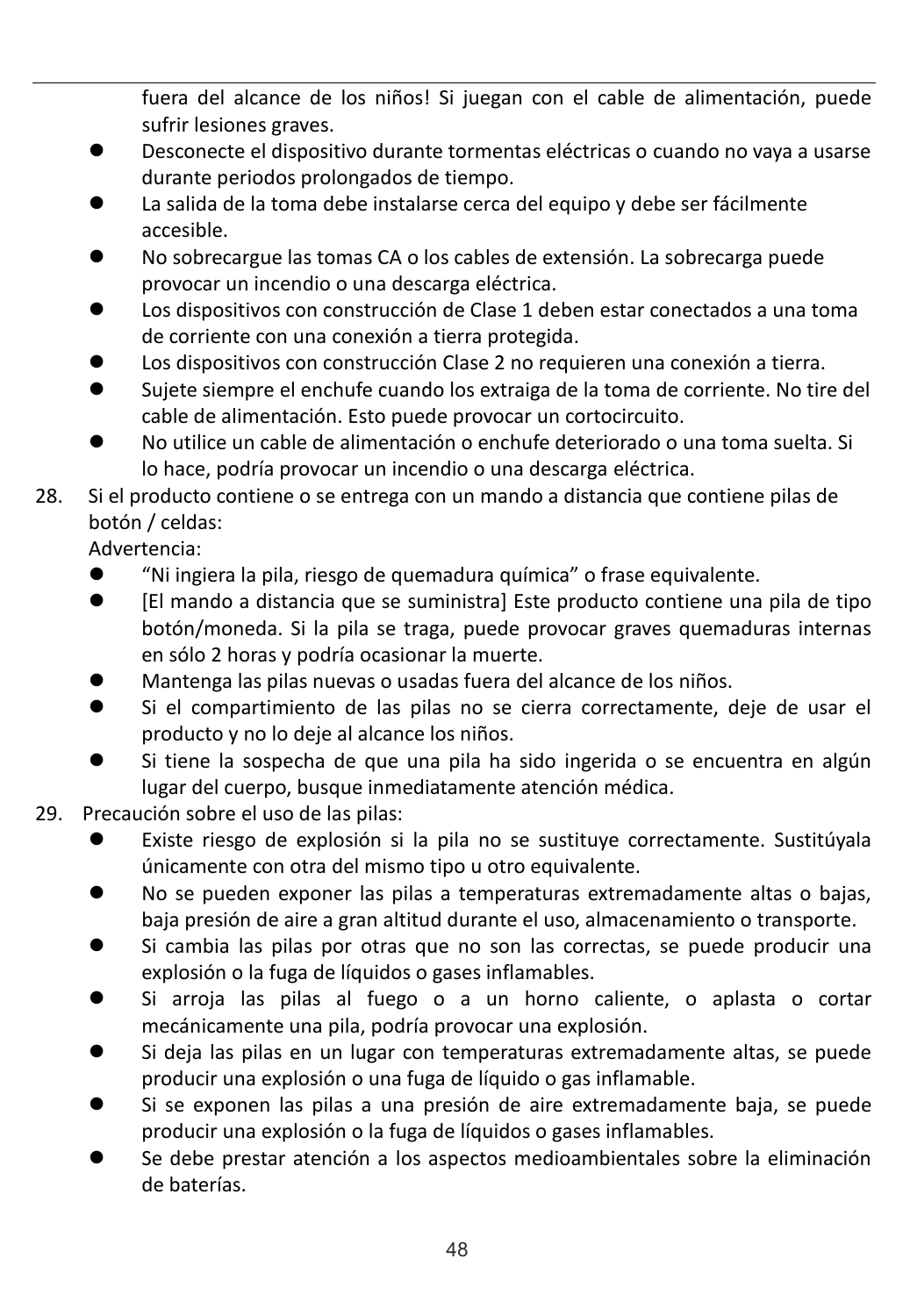### **INSTALACIÓN**

- Desembale todas las piezas y retire el material protector.
- No conecte la unidad a la corriente eléctrica antes de comprobar la tensión de la corriente y antes de que se hayan hecho todas las demás conexiones.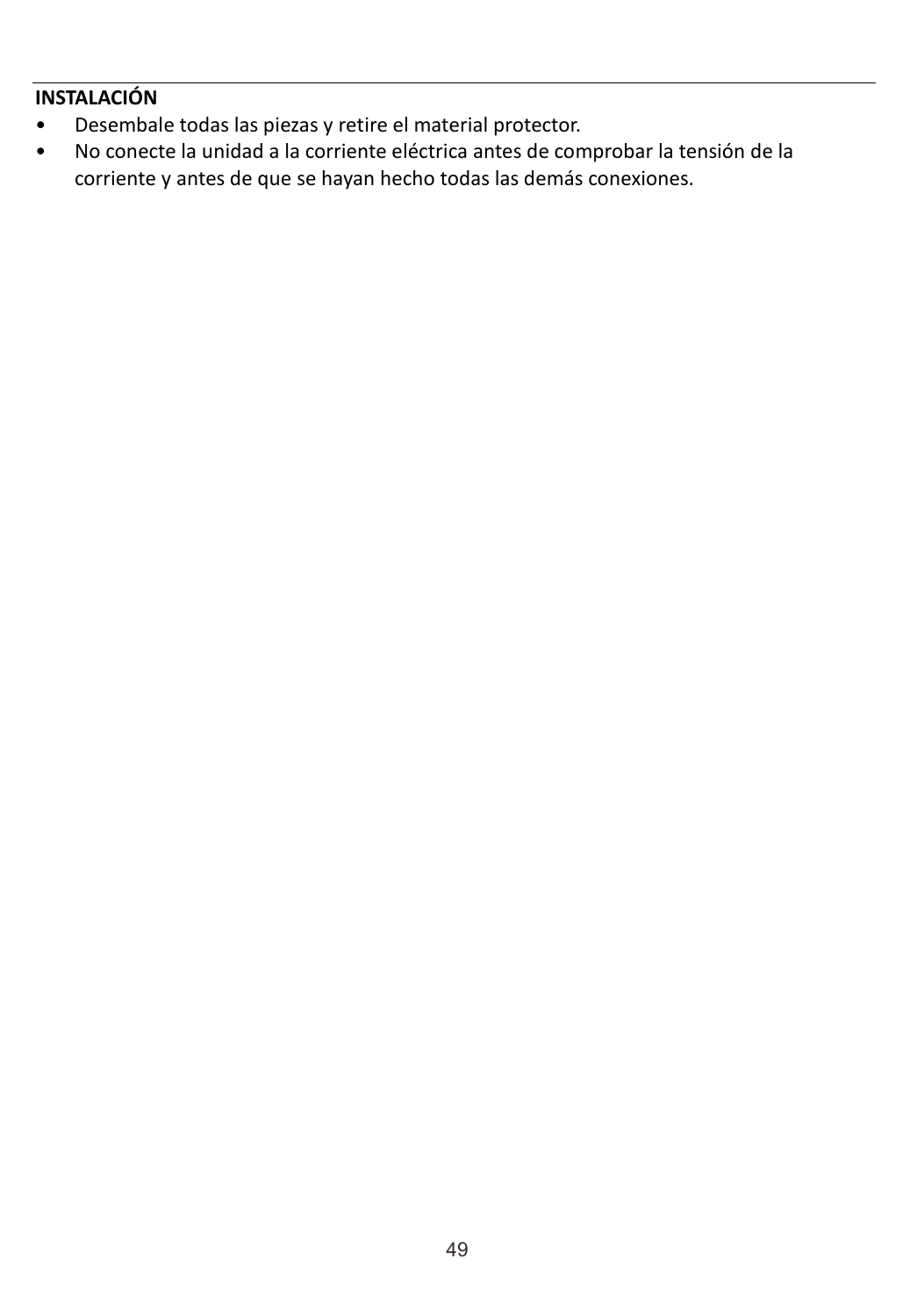### **PANEL POSTERIOR**

- 1. Antena FM
- 2. MICRÓFONO: Toma de entrada de micrófono con cable
- 3. Guitarra: Toma de entrada de la guitarra
- 4. ALIMENTACIÓN CC
- 5. Entrada de línea: Toma de entrada de línea
- 6. USB: Toma de entrada USB



### **PANEL SUPERIOR**



- 1. ANTERIOR: Pulse esta tecla para ir a la pista anterior en modos USB/BT.
- 2. MODO EN ESPERA / ILUMINACIÓN: Pulse esta tecla para cambiar el modo de iluminación entre LED1, LED2, LED3, y Apagado. Manténgalo pulsado para que el modo en espera esté conectado o desconectado.
- 3. PANTALLA LED: Para mostrar el estado del altavoz.
- 4. VOL-: Para disminuir el volumen.
- 5. VOL+: Para aumentar el volumen.
- 6. FUENTE: Pulse esta tecla para cambiar fuentes entre USB, BT, FM, LÍNEA.
- 7. VOLUMEN DE WL MIC/MIC: Dial de control de volumen para el micrófono y el micrófono inalámbrico.
- 8. ECO: Para ajustar el nivel de eco del micrófono conectado.
- 9. TREBLE: Para ajustar el nivel de AGUDOS.
- 10. BASE: Para ajustar los niveles de BAJOS.
- 11. ALIMENTACIÓN: Encendido o apagado.
- 12. REPRODUCCIÓN/PAUSA/TWS/búsqueda automática FM: Púlselo para REPRODUCIR / HACER UNA PAUSA en una pista en modo USB/BT.

Manténgalo pulsado para conectar o desconectar el modo TWS (Estéreo Inalámbrico Verdadero). En modo FM, púlselo para realizar una búsqueda automática completa.

13. SIGUIENTE: Pulse esta tecla para ir a la siguiente pista en los modos USB/BT.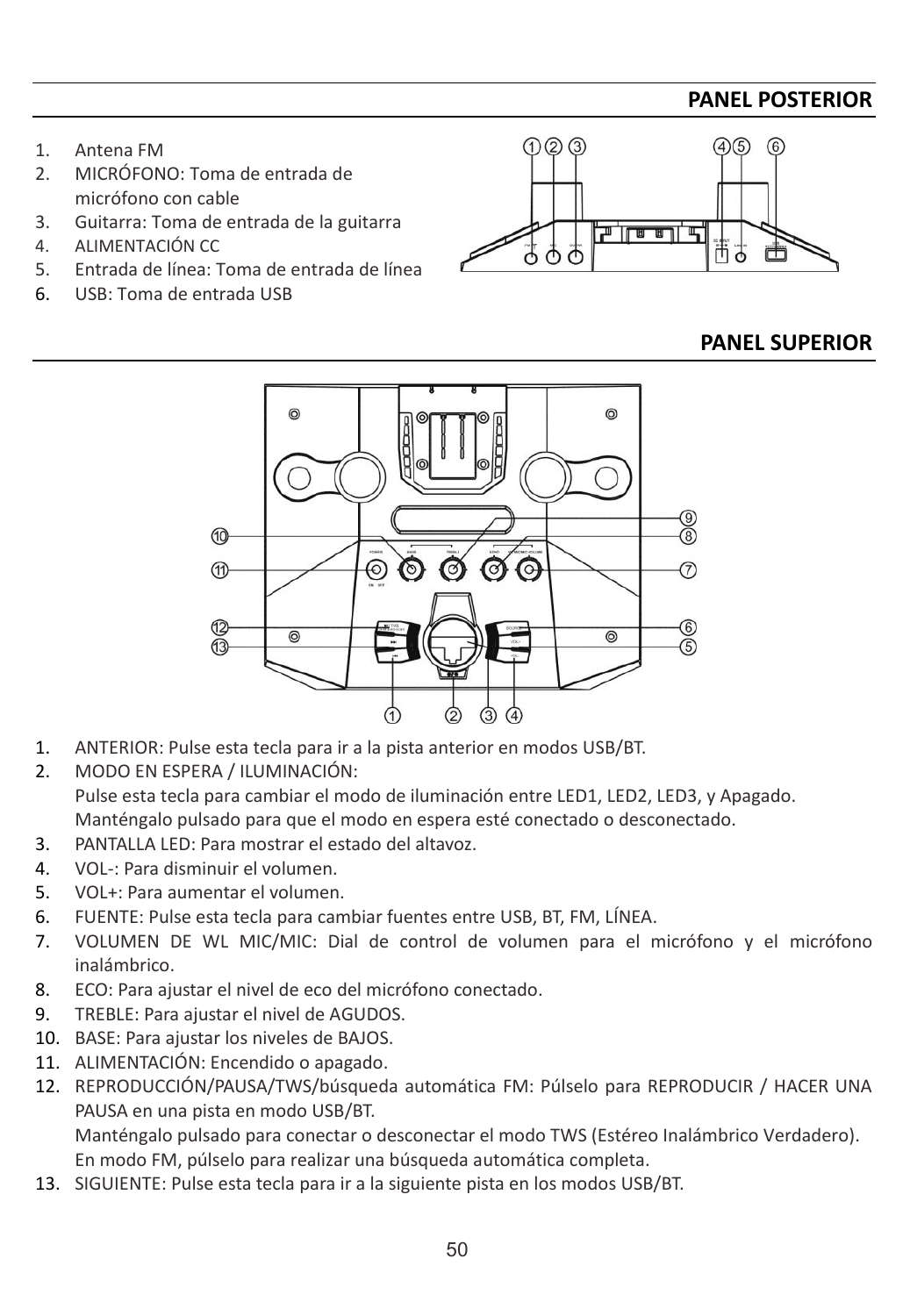### **MANDO A DISTANCIA**

- 1. ESPERA: Tecla modo en espera conectado / desconectado.
- 2. TECLAS NUMÉRICAS 0~9: Estas teclas se usan para reproducir una pista directamente en modo de fuente USB. Ejemplo: Para reproducir la pista 12 en la lista de reproducción USB, pulse la tecla numérica "1" seguida de "2".
- 3. VOL-: Para disminuir el volumen.
- 4. **H**/CANAL -: Reproduce la canción anterior pulsando " <a> <a> </a></a>(</a>CANAL-" en el modo de entrada USB/BT. Elija el canal anterior pulsando "II/CH-" en el modo de entrada FM.
- 5. Il: Reproduce / hace una pausa en modo USB/BT. En modo FM, púlselo para realizar una búsqueda automática.
- 6. 44/TU-: Rebobina rápidamente una canción pulsando " <</a> </a> /TU-" en el modo de entrada USB. Elija sintonizar canal pulsando "44/TU-" en el modo de entrada FM.
- 7. **P**/TU +: Avanza rápidamente una canción pulsando " /TU+" en el modo de entrada USB. Elija sintonizar canal pulsando "<sup>•</sup> /TU+" en el modo de entrada FM.
- 8. **M** /CH+: Reproduce la canción siguiente pulsando ">>> / CANAL +" en el modo de entrada USB/BT. Elija el siguiente canal pulsando "<sup>N</sup>/CH+" en el modo de entrada FM.
- 9. VOL+: Para aumentar el volumen.
- 10. SILENCIO: Púlselo para alternar silenciar el volumen CONECTADO / DESCONECTADO.
- 11. REPETIR: Elija repetir modo pulsando "REPEAT" en el modo de entrada USB.
- 12. FUENTE: Pulse esta tecla para cambiar las fuentes entre USB, BT, FM, LÍNEA.

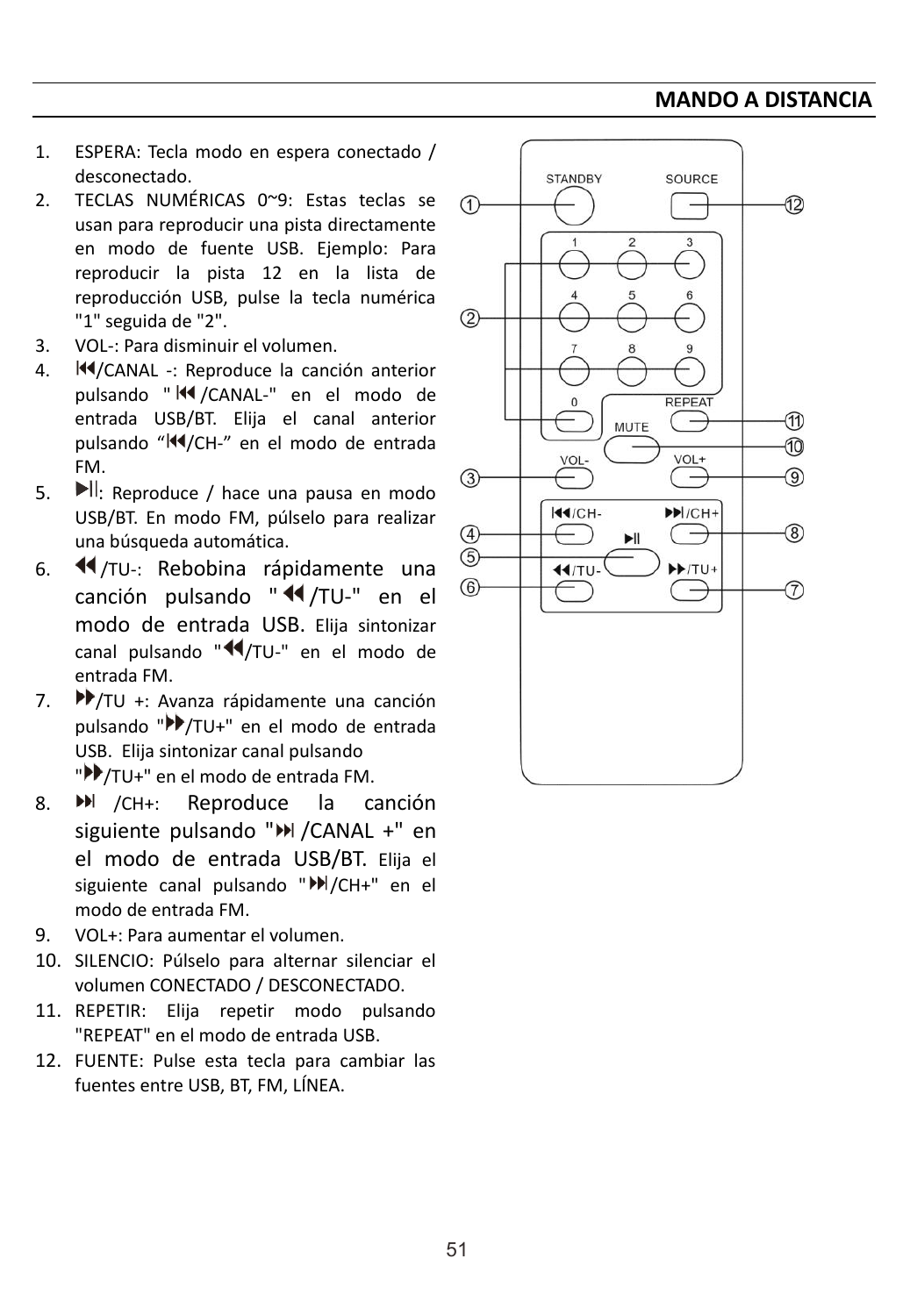### **Emparejamiento y conexión Bluetooth**

- ⚫ Desconecte cualquier dispositivo Bluetooth emparejado previamente (vinculado) con esta unidad.
- ⚫ Conecte la propiedad Bluetooth de su teléfono o reproductor de música.
- ⚫ Conecte y fije esta unidad en modo Bluetooth. El parpadeo: " " en la pantalla LED indica que está en modo de emparejamiento.
- ⚫ Fije su teléfono o reproductor de música para que busque los dispositivos Bluetooth.
- ⚫ Seleccione "Lenco PA-220" de los resultados de la búsqueda en el teléfono o reproductor de música.
- Seleccione OK o YES (SÍ) para emparejar esta unidad con su teléfono o reproductor de música.
- Si está protegido, introduzca 0000 como contraseña; la luz azul constante indica una conexión con éxito.

### **Modo TWS (Auténtico Inalámbrico Estéreo)**

- 1. Conecte los 2 altavoces del equipo y seleccione el modo ENTRADA en ambas unidades como Bluetooth
- 2. Pulse la tecla "TWS" del altavoz durante 2 segundos; mostrará "  $\epsilon$  oft" en la pantalla; TWS se está conectando a otro equipo de altavoces y se conectará correctamente tras una indicación de sonido o si la pantalla muestra "bL"
- 3. Conecte la propiedad Bluetooth del teléfono móvil para buscar dispositivos Bluetooth y seleccione "Lenco PA-220" de los resultados de la búsqueda; seleccione OK o SÍ para emparejar esta unidad con los teléfonos móviles y una luz azul constante indicará que la conexión es correcta y que puede reproducir música desde sus teléfonos móviles.
- 4. Pulse la tecla "TWS" en la unidad del altavoz durante 2 segundos y se apagará la propiedad TWS tras mostrar " e oF" en la pantalla.

### **Funcionamiento de la radio FM**

1. Antes de usar las funciones de la radio, debe adjuntar la antena que se suministra. Ajuste la antena para obtener una recepción óptima.

Pulse [SOURCE] de forma reiterada para seleccionar el modo FM.

- 2. Pulse la tecla CH+/CH- del mando a distancia o pulse durante un periodo prolongado de tiempo la tecla "  $M/N$ " en el panel superior para saltar a la emisora presintonizada.
- 3. Pulse la tecla TU+/TU- del mando a distancia o pulse la tecla " /" en el panel superior para ajustar la frecuencia de radio manualmente.

La tecla numérica del mando a distancia puede seleccionar directamente la frecuencia.

4. Pulse la tecla "Il" situada en el panel superior o en el mando a distancia; la máquina buscará los canales de radio desde las frecuencias bajas a las frecuencias altas por sí mismo y memorizará los canales uno a uno.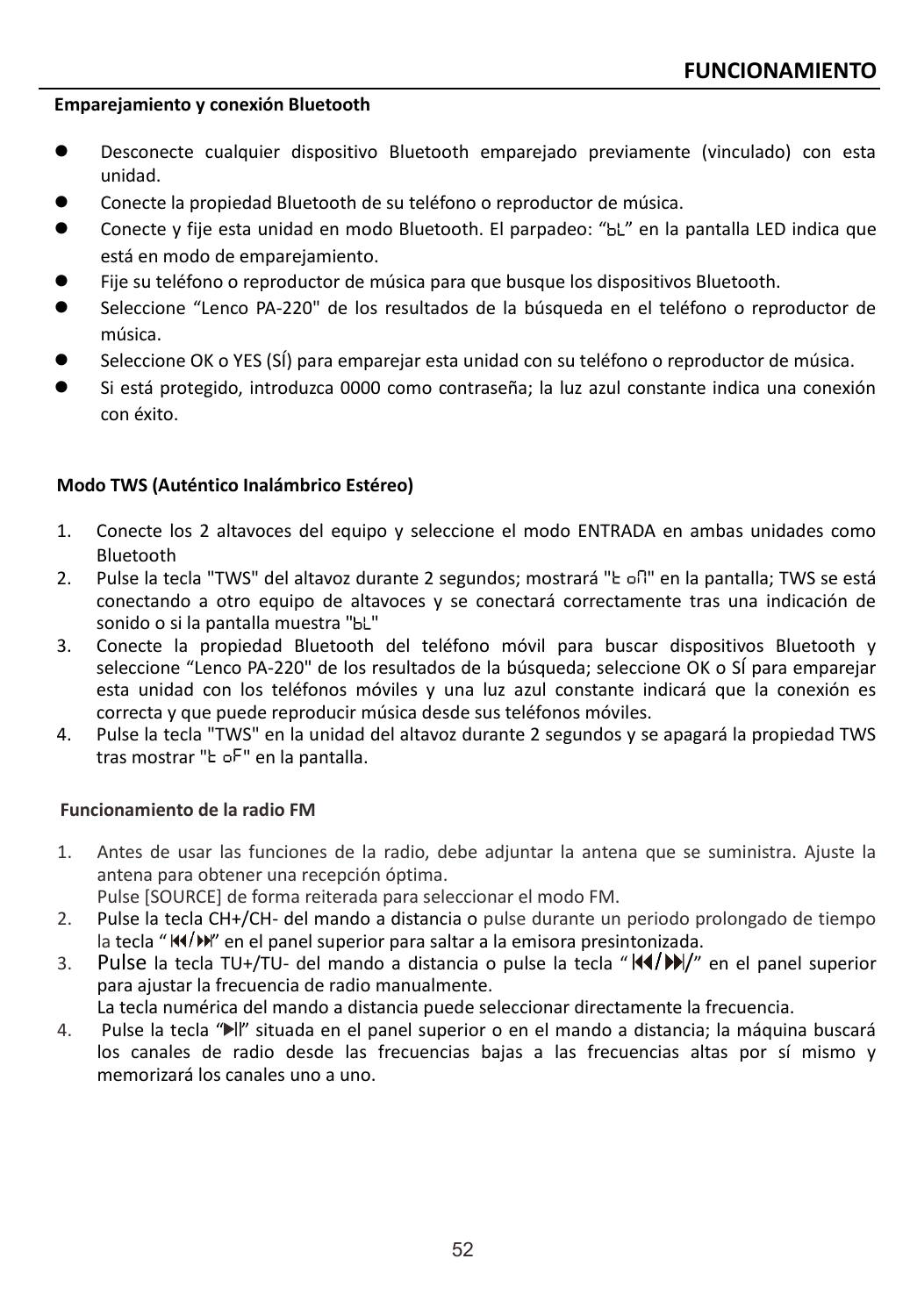### **FUNCIONAMIENTO**

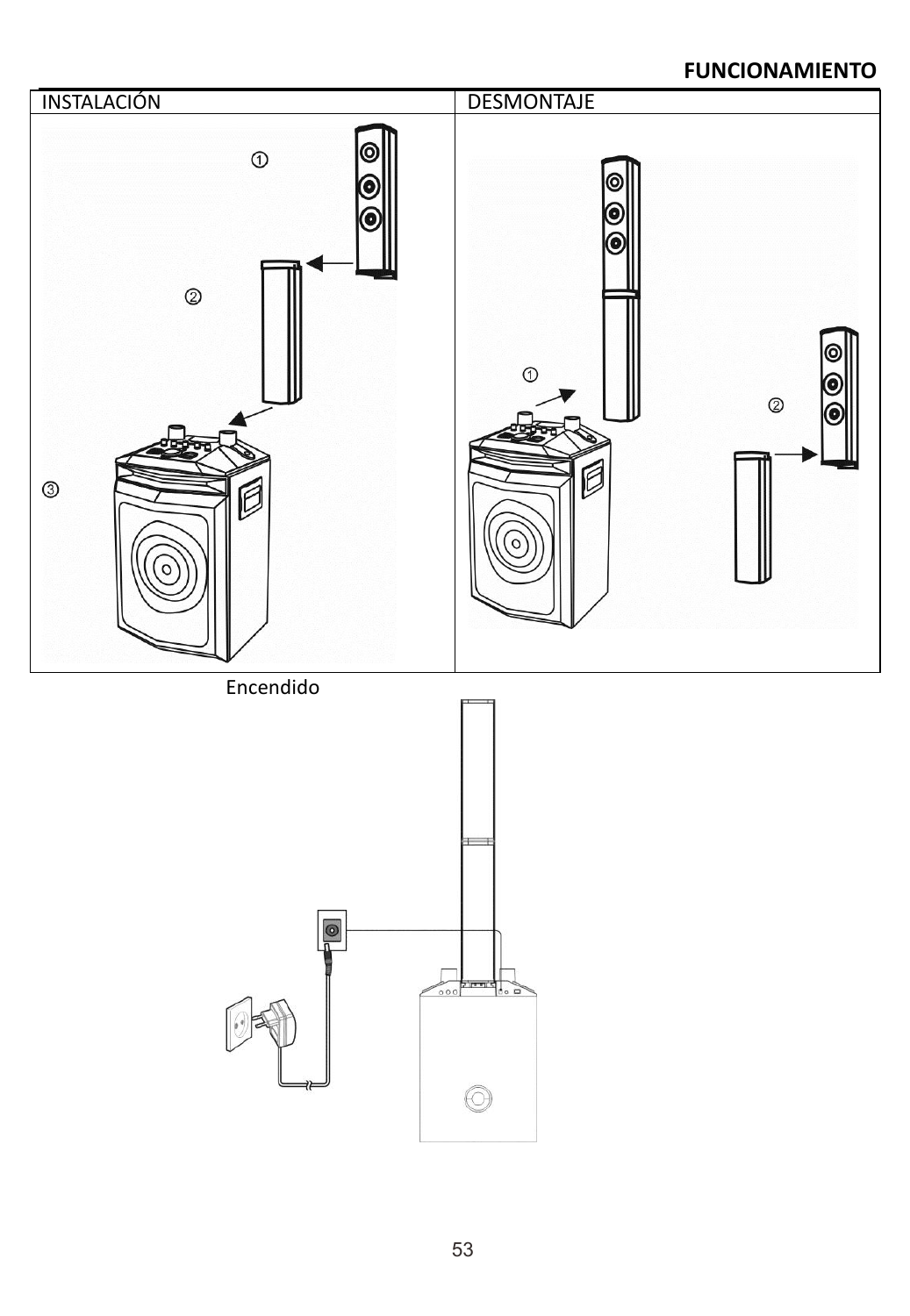### **ESPECIFICACIONES**

| La especificación se presenta solo como referencia. Los valores del peso y del |
|--------------------------------------------------------------------------------|
|                                                                                |

tamaño son aproximados. ■ Nuestro producto se mejora constantemente y las especificaciones y funciones pueden cambiarse sin previo aviso.

### **Adaptador de corriente (Sólo para la UE)**

Fabricante: GUANGZHOU GUANG ER ZHONG ELECTRONIC TECHNOLOGY CO., LTD

Número de modelo: GPUSW1853000WD00

Utilice únicamente la fuente de alimentación indicada en las instrucciones de uso

| Información                                                                       |                                                            |
|-----------------------------------------------------------------------------------|------------------------------------------------------------|
| Nombre de los fabricantes o marcas registradas, registro comercial<br>y dirección | Guangzhou Guang Er Zhong<br>Electronic Technology CO., LTD |
| Identificador del modelo                                                          | GPUSW1853000WD00                                           |
| Tensión de entrada                                                                | 100-240V CA                                                |
| Frecuencia CA de entrada                                                          | 50/60Hz                                                    |
| Tensión de salida                                                                 | 18.5 V CC                                                  |
| Corriente de salida                                                               | 3 A                                                        |
| Potencia de salida                                                                | 55.5W                                                      |
| Eficiencia activa media                                                           | 88%                                                        |
| Eficiencia a carga baja (10%)                                                     | 85 %                                                       |
| Consumo energético sin carga                                                      | 0.15W                                                      |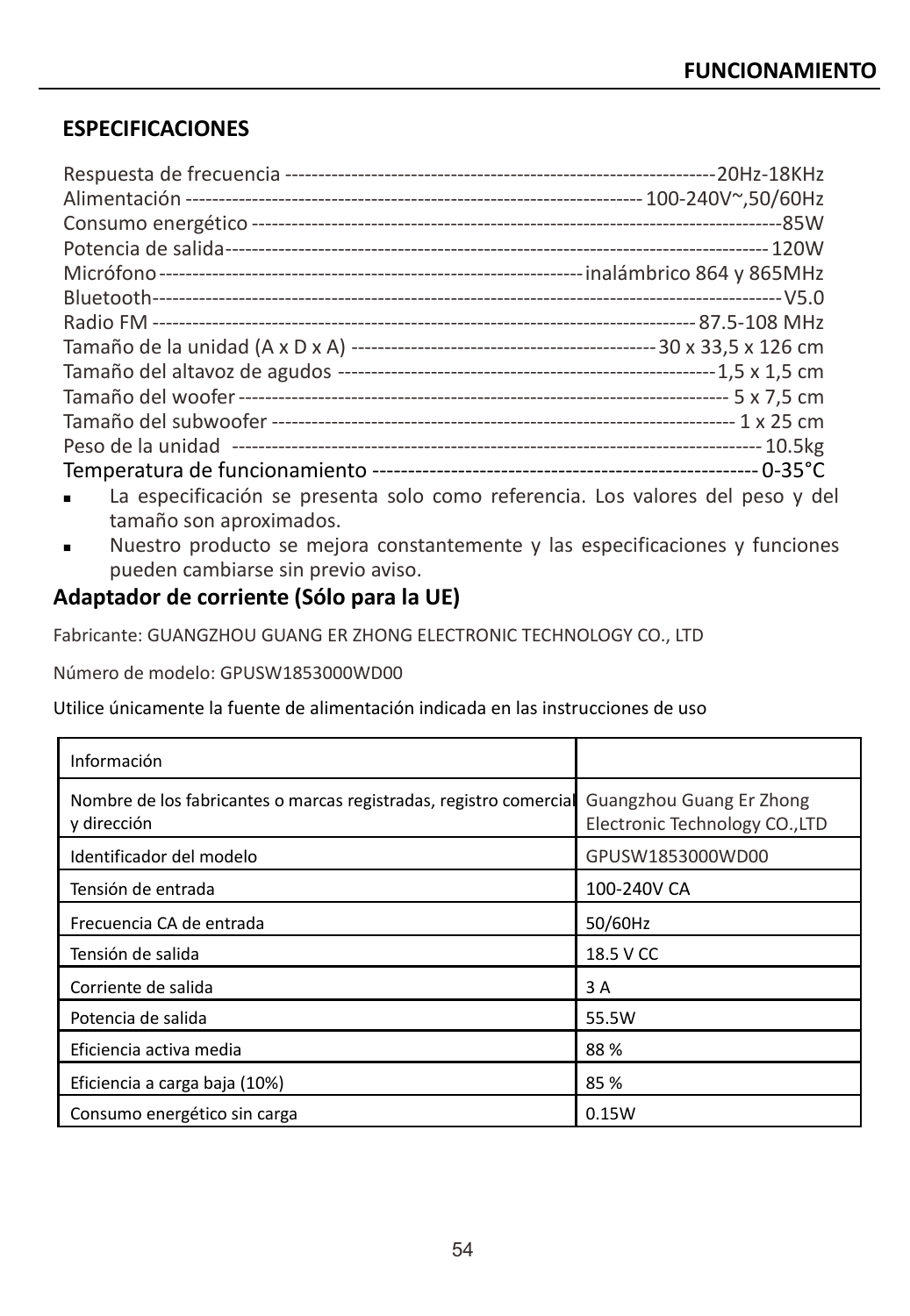### Accesorios incluidos



Mando a distancia Antena FM Manual del usuario



Adaptador CA 2 micrófonos inalámbricos